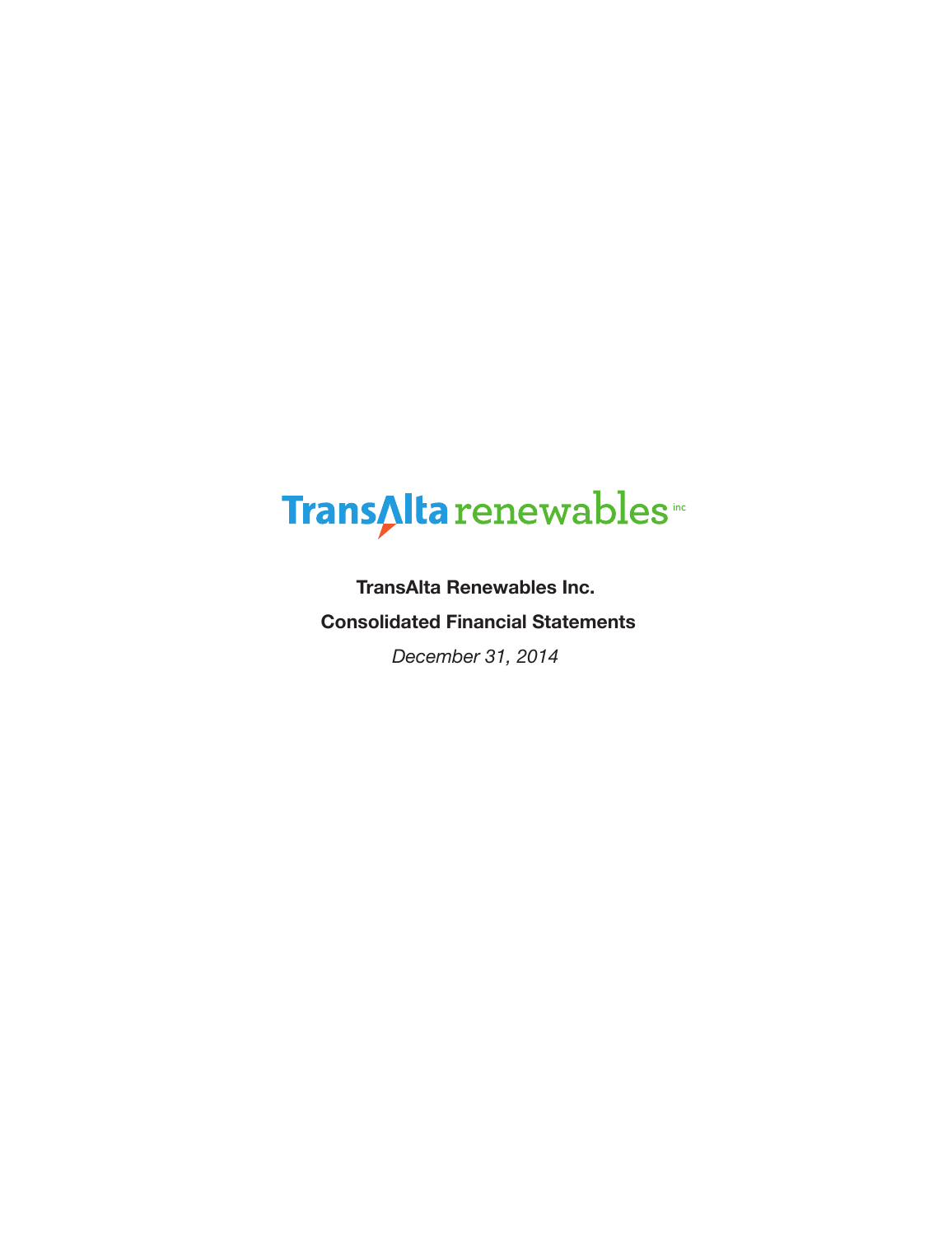# **Consolidated Financial Statements**

### **Management's Report**

#### **To the Shareholders of TransAlta Renewables Inc.**

The consolidated financial statements and other financial information included in this annual report have been prepared by management. It is management's responsibility to ensure that sound judgment, appropriate accounting principles and methods, and reasonable estimates have been used to prepare this information. They also ensure that all information presented is consistent.

Management is also responsible for establishing and maintaining internal controls and procedures over the financial reporting process. The internal control system includes an internal audit function and an established business conduct policy. TransAlta Corporation provides general administrative services to the Corporation under a Management, Administrative and Operational Services Agreement. Employees of TransAlta Corporation providing such services are required to adhere to TransAlta Corporation's business conduct policy. In addition, TransAlta Renewables Inc. has a code of conduct that can be viewed on TransAlta Renewables Inc.'s website (www.transaltarenewables.com). Management believes the system of internal controls, review procedures, and established policies provide reasonable assurance as to the reliability and relevance of financial reports. Management also believes that TransAlta Renewables Inc.'s operations are conducted in conformity with the law and with a high standard of business conduct.

The Board of Directors (the "Board") is responsible for ensuring that management fulfills its responsibilities for financial reporting and internal control. The Board carries out its responsibilities principally through its Audit Committee (the "Committee"). The Committee, which consists solely of independent directors, reviews the financial statements and annual report and recommends them to the Board for approval. The Committee meets with management, internal auditors, and external auditors to discuss internal controls, auditing matters, and financial reporting issues. Internal and external auditors have full and unrestricted access to the Committee. The Committee also recommends the firm of external auditors to be appointed by the shareholders.

K Millmer

**Brett M. Gellner David J. Koch** President and Vice-President and Controller

February 12, 2015

Designated Chief Executive Officer and Designated Chief Financial Officer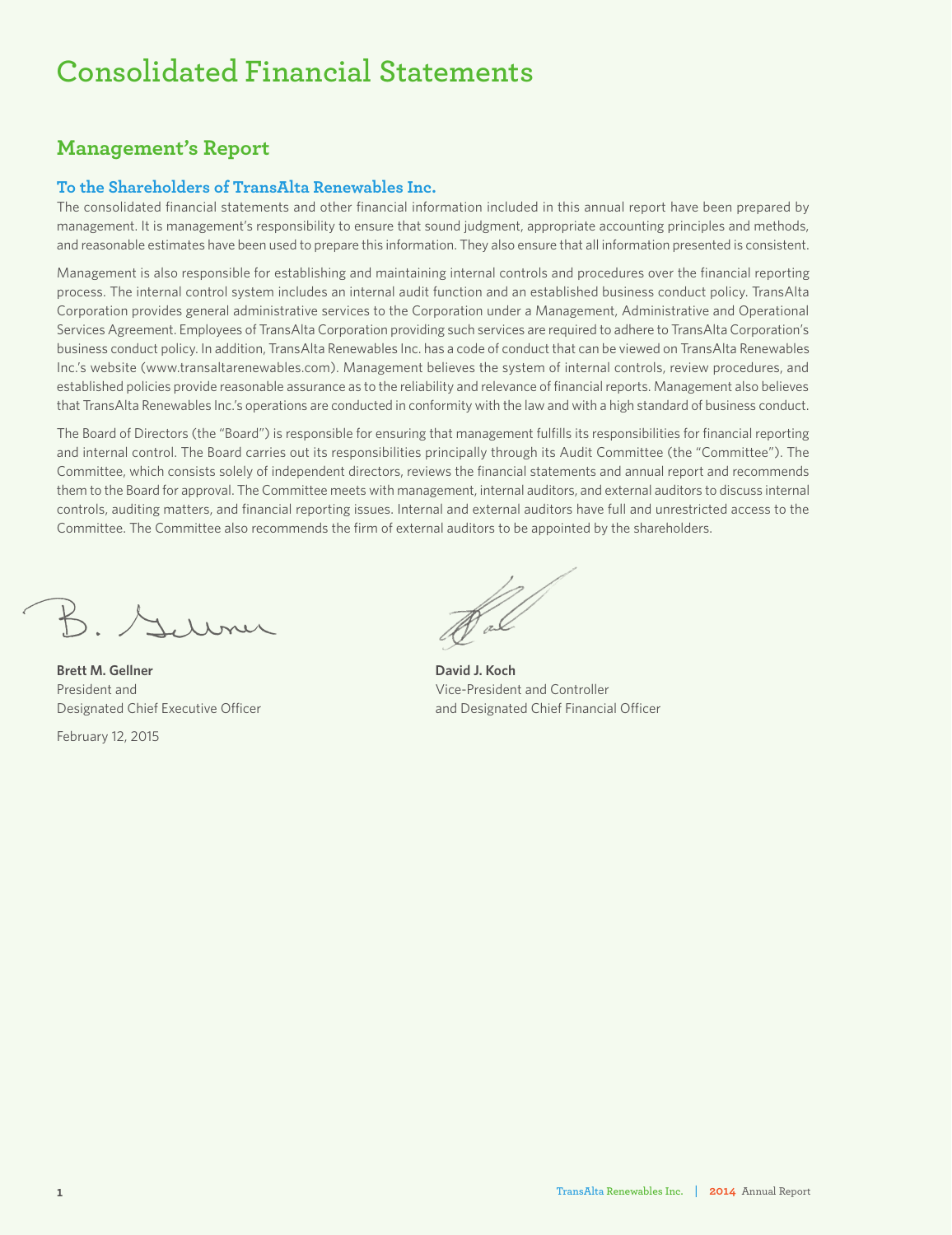### **Management's Annual Report on Internal Control over Financial Reporting**

#### **To the Shareholders of TransAlta Renewables Inc.**

The following report is provided by management in respect of TransAlta Renewables Inc.'s internal control over financial reporting as defined in the Canadian Securities Administrators' National Instrument 52-109.

TransAlta Renewables Inc.'s management is responsible for establishing and maintaining adequate internal control over financial reporting for TransAlta Renewables Inc.

Management has used the Committee of Sponsoring Organizations of the Treadway Commission ("COSO") 2013 framework to evaluate the effectiveness of TransAlta Renewables Inc.'s internal control over financial reporting. Management believes that the COSO 2013 framework is a suitable framework for its evaluation of TransAlta Renewables Inc.'s internal control over financial reporting because it is free from bias, permits reasonably consistent qualitative and quantitative measurements of TransAlta Renewables Inc.'s internal controls, is sufficiently complete so that those relevant factors that would alter a conclusion about the effectiveness of TransAlta Renewables Inc.'s internal controls are not omitted, and is relevant to an evaluation of internal control over financial reporting.

Internal control over financial reporting cannot provide absolute assurance of achieving financial reporting objectives because of its inherent limitations. Internal control over financial reporting is a process that involves human diligence and compliance and is subject to lapses in judgment and breakdowns resulting from human failures. Internal control over financial reporting also can be circumvented by collusion or improper overrides. Because of such limitations, there is a risk that material misstatements may not be prevented or detected on a timely basis by internal control over financial reporting. However, these inherent limitations are known features of the financial reporting process, and it is possible to design safeguards into the process to reduce, though not eliminate, this risk.

Management has assessed the effectiveness of TransAlta Renewables Inc.'s internal control over financial reporting, as at December 31, 2014, and has concluded that such internal control over financial reporting is effective.

B. Surmer

**Brett M. Gellner David J. Koch** President and Vice-President and Controller

February 12, 2015

Designated Chief Executive Officer and Designated Chief Financial Officer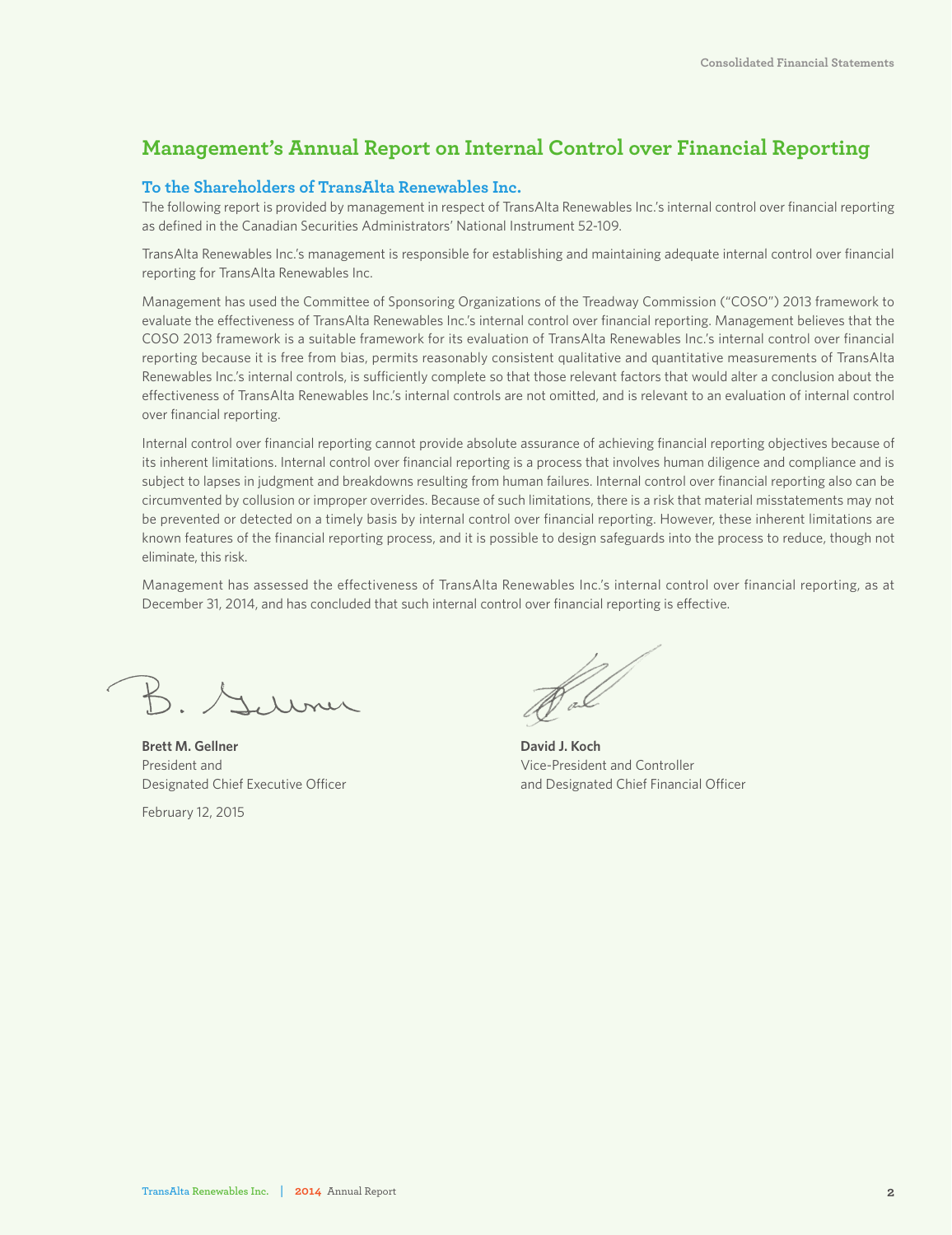### **Independent Auditors' Report of Registered Public Accounting Firm**

#### **To the Shareholders of TransAlta Renewables Inc.**

We have audited the accompanying consolidated financial statements of TransAlta Renewables Inc., which comprise the consolidated statements of financial position as at December 31, 2014 and 2013, and the consolidated statements of earnings, comprehensive income, changes in equity and cash flows for the years then ended, and a summary of significant accounting policies and other explanatory information.

#### **Management's Responsibility for the Consolidated Financial Statements**

Management is responsible for the preparation and fair presentation of these consolidated financial statements in accordance with International Financial Reporting Standards as issued by the International Accounting Standards Board, and for such internal control as management determines is necessary to enable the preparation of consolidated financial statements that are free from material misstatement, whether due to fraud or error.

#### **Auditors' Responsibility**

Our responsibility is to express an opinion on these consolidated financial statements based on our audits. We conducted our audits in accordance with Canadian generally accepted auditing standards. Those standards require that we comply with ethical requirements and plan and perform the audit to obtain reasonable assurance about whether the consolidated financial statements are free from material misstatement.

An audit involves performing procedures to obtain audit evidence about the amounts and disclosures in the consolidated financial statements. The procedures selected depend on the auditors' judgment, including the assessment of the risks of material misstatement of the consolidated financial statements, whether due to fraud or error. In making those risk assessments, the auditors consider internal control relevant to the entity's preparation and fair presentation of the consolidated financial statements in order to design audit procedures that are appropriate in the circumstances, but not for the purpose of expressing an opinion on the effectiveness of the entity's internal control. An audit also includes evaluating the appropriateness of accounting policies used and the reasonableness of accounting estimates made by management, as well as evaluating the overall presentation of the consolidated financial statements.

We believe that the audit evidence we have obtained in our audits is sufficient and appropriate to provide a basis for our audit opinion.

#### **Opinion**

In our opinion, the consolidated financial statements present fairly, in all material respects, the financial position of TransAlta Renewables Inc. as at December 31, 2014 and 2013, and its financial performance and its cash flows for the years then ended in accordance with International Financial Reporting Standards as issued by the International Accounting Standards Board.

Ernet + Young LLP

Chartered Accountants Calgary, Canada

February 12, 2015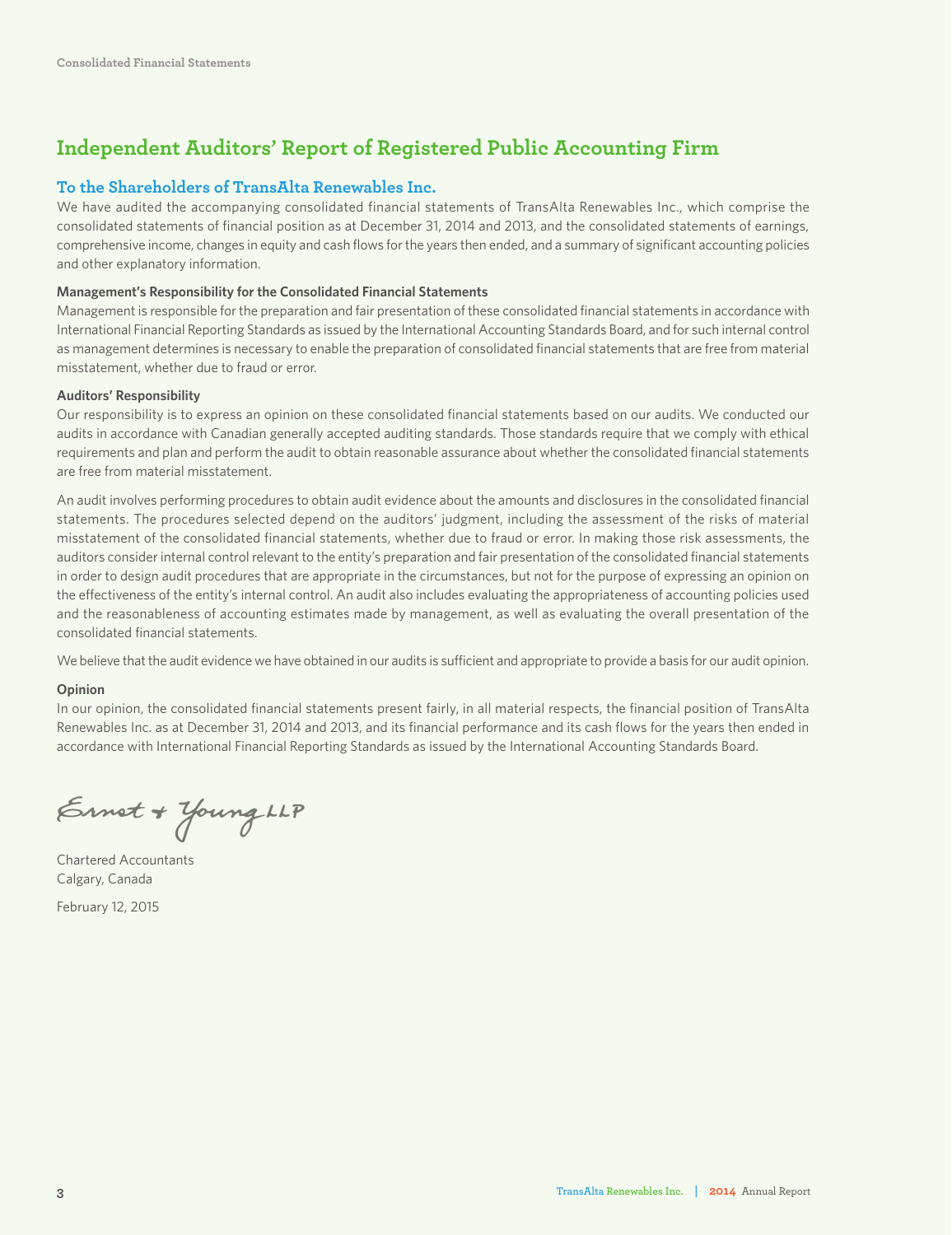### **Consolidated Statements of Earnings**

| <b>Year ended Dec. 31</b> (in thousands of Canadian dollars, except as otherwise noted) | 2014     | 2013      |
|-----------------------------------------------------------------------------------------|----------|-----------|
| Revenues                                                                                | 186,865  | 200,822   |
| Government incentives (Note 5)                                                          | 21,134   | 22,019    |
| Lease revenue (Note 6)                                                                  | 25,445   | 22,500    |
| <b>Total revenue</b>                                                                    | 233,444  | 245,341   |
| Royalties and other costs (Note 7)                                                      | 12,951   | 13,709    |
| Gross margin                                                                            | 220,493  | 231,632   |
| Operations, maintenance, and administration (Note 7)                                    | 46,605   | 40,963    |
| Depreciation and amortization                                                           | 73,951   | 76,589    |
| Asset impairment charges (Note 8)                                                       |          | 3,663     |
| Taxes, other than income taxes                                                          | 6,919    | 6,575     |
| <b>Operating income</b>                                                                 | 93,018   | 103,842   |
| Dividend income from investment in preferred shares (Note 15)                           | 9,331    |           |
| Net interest expense (Note 9)                                                           | (36,540) | (30, 419) |
| Foreign exchange loss                                                                   | (217)    | (935)     |
| Other income                                                                            |          | 222       |
| Earnings before income taxes                                                            | 65,592   | 72,710    |
| Income tax expense (Note 10)                                                            | 13,579   | 19,835    |
| <b>Net earnings</b>                                                                     | 52,013   | 52,875    |
| Net earnings attributable to:                                                           |          |           |
| Common shareholders                                                                     | 48,658   | 50,258    |
| Non-controlling interest (Note 11)                                                      | 3,355    | 2,617     |
|                                                                                         | 52,013   | 52,875    |
| Weighted average number of common shares outstanding in the year (millions) (Note 19)   | 114.7    | 114.7     |
| Net earnings per share attributable to common shareholders, basic and diluted           | 0.42     | 0.44      |

*See accompanying notes.*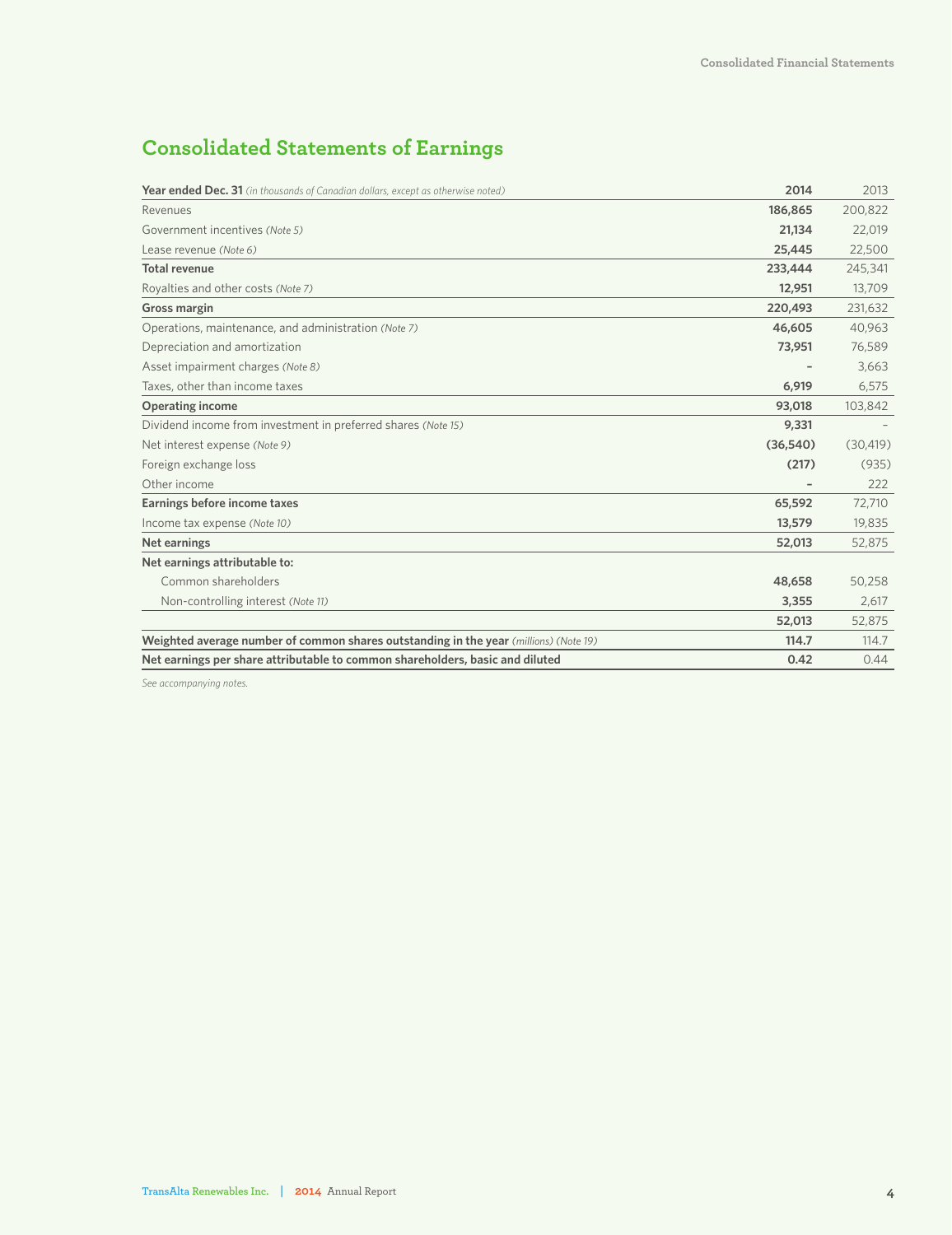### **Consolidated Statements of Comprehensive Income**

| Year ended Dec. 31 (in thousands of Canadian dollars)                                                                     | 2014                     | 2013   |
|---------------------------------------------------------------------------------------------------------------------------|--------------------------|--------|
| Net earnings                                                                                                              | 52,013                   | 52,875 |
| Gains (losses) on derivatives designated as cash flow hedges, net of tax <sup>1</sup>                                     | (92)                     | 161    |
| Reclassification of losses on derivatives designated as cash flow hedges to non-financial assets, net of tax <sup>2</sup> | $\overline{\phantom{a}}$ | 1.265  |
| Total items that will not be reclassified subsequently to net earnings                                                    | (92)                     | 1,426  |
| Gains on derivatives designated as cash flow hedges, net of tax <sup>3</sup>                                              | 346                      | 434    |
| Reclassification of gains on derivatives designated as cash flow hedges to net earnings, net of tax <sup>4</sup>          | (203)                    | (703)  |
| Total items that will be reclassified subsequently to net earnings                                                        | 143                      | (269)  |
| Other comprehensive income                                                                                                | 51                       | 1,157  |
| Total comprehensive income                                                                                                | 52,064                   | 54,032 |
| Total comprehensive income attributable to:                                                                               |                          |        |
| Common shareholders                                                                                                       | 48,709                   | 51,415 |
| Non-controlling interest (Note 11)                                                                                        | 3,355                    | 2,617  |
|                                                                                                                           | 52.064                   | 54.032 |

*1 Net of income tax recovery of 33 for the year ended Dec. 31, 2014 (2013 – 53 expense).*

*2 Net of income tax recovery of 422 for the year ended Dec. 31, 2013.*

*3 Net of income tax expense of 50 for the year ended Dec. 31, 2014 (2013 – 145 expense).*

*4 Net of income tax expense of 29 for the year ended Dec. 31, 2014 (2013 – 324 expense).*

*See accompanying notes.*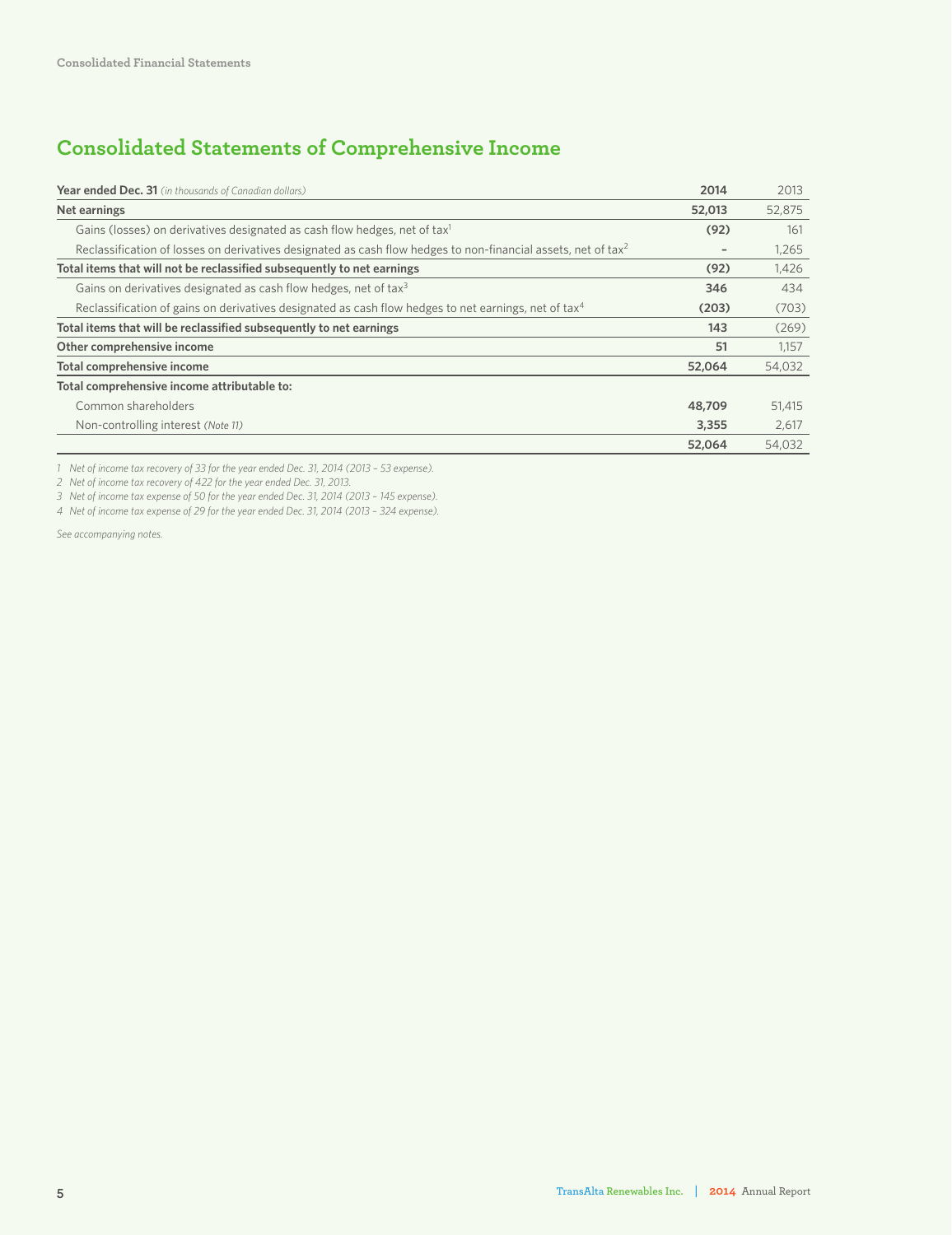### **Consolidated Statements of Financial Position**

| As at Dec. 31 (in thousands of Canadian dollars)           | 2014       | 2013       |
|------------------------------------------------------------|------------|------------|
| Cash and cash equivalents (Note 12)                        | 23,726     | 19,256     |
| Accounts receivable (Notes 12 and 24)                      | 35,667     | 37,413     |
| Prepaid expenses                                           | 1,395      | 2,375      |
| Risk management assets (Note 12)                           | 15         | 22         |
| Inventory                                                  |            | 140        |
|                                                            | 60,803     | 59,206     |
| Property, plant, and equipment (Note 13)                   |            |            |
| Cost                                                       | 2,029,682  | 2,021,386  |
| Accumulated depreciation                                   | (379, 402) | (314, 387) |
|                                                            | 1,650,280  | 1,706,999  |
| Intangible assets (Note 14)                                | 98,660     | 105,284    |
| Risk management assets (Note 12)                           | 5          | 14         |
| Other assets                                               | 2,981      | 3,059      |
| Investment in preferred shares (Note 15)                   | 119,179    | 109,325    |
| Deferred income tax assets (Note 10)                       | 32,249     | 29,751     |
| <b>Total assets</b>                                        | 1,964,157  | 2,013,638  |
| Bank overdraft (Note 12)                                   |            | 891        |
| Accounts payable and accrued liabilities (Notes 12 and 24) | 30,893     | 31,267     |
| Risk management liabilities (Note 12)                      | 9          | 73         |
| Income taxes payable                                       | 405        | 364        |
| Dividends payable (Note 19)                                | 14,714     | 29,239     |
| Current portion of deferred revenues (Note 18)             | 425        | 425        |
| Current portion of long-term debt (Notes 12, 16, and 24)   | 194,951    | 37,596     |
|                                                            | 241,397    | 99,855     |
| Long-term debt (Notes 12, 16, and 24)                      | 463,504    | 646,619    |
| Decommissioning provisions (Note 17)                       | 16,287     | 12,410     |
| Deferred revenues (Note 18)                                | 6,552      | 6,977      |
| Deferred income tax liabilities (Note 10)                  | 195,534    | 180,651    |
| Risk management liabilities (Note 12)                      | 128        | 67         |
| <b>Total liabilities</b>                                   | 923,402    | 946,579    |
| Equity                                                     |            |            |
| Common shares (Note 19)                                    | 1,223,845  | 1,223,845  |
| Deficit                                                    | (221, 175) | (196, 263) |
| Accumulated other comprehensive income                     | 238        | 187        |
| Equity attributable to shareholders                        | 1,002,908  | 1,027,769  |
| Non-controlling interest (Note 11)                         | 37,847     | 39,290     |
| <b>Total equity</b>                                        | 1,040,755  | 1,067,059  |
| <b>Total liabilities and equity</b>                        | 1,964,157  | 2,013,638  |

Commitments and contingencies *(Note 23)*

Subsequent event *(Note 27)*

*See accompanying notes.*

Q.R. Hogeman Kathy BNGund

Director Director

On behalf of the Board: **Allen R. Hagerman Kathryn A.B. McQuade**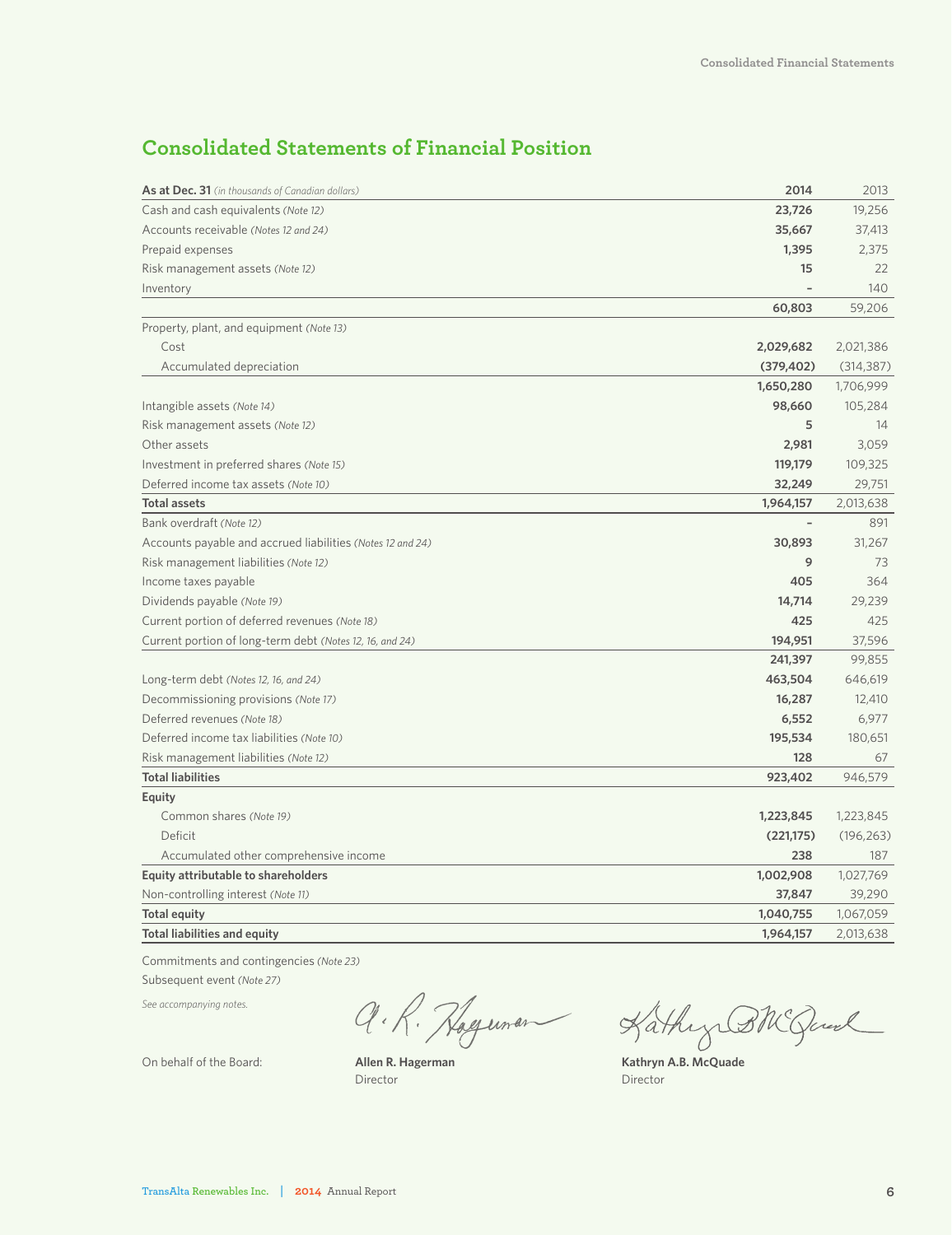### **Consolidated Statements of Changes in Equity**

*(in thousands of Canadian dollars)*

|                                                                        |                          |                          | Accumulated<br>other     |                                 | Attributable to             |           |
|------------------------------------------------------------------------|--------------------------|--------------------------|--------------------------|---------------------------------|-----------------------------|-----------|
|                                                                        | Common<br>shares         | <b>Deficit</b>           | comprehensive<br>income  | Attributable to<br>shareholders | non-controlling<br>interest | Total     |
| Balance, Dec. 31, 2013                                                 | 1.223.845                | (196.263)                | 187                      | 1,027,769                       | 39.290                      | 1,067,059 |
| Net earnings                                                           | $\overline{\phantom{a}}$ | 48,658                   | $\qquad \qquad -$        | 48,658                          | 3,355                       | 52,013    |
| Other comprehensive income:                                            |                          |                          |                          |                                 |                             |           |
| Net gains on derivatives designated<br>as cash flow hedges, net of tax | $\overline{\phantom{a}}$ |                          | 51                       | 51                              | $\overline{\phantom{a}}$    | 51        |
| Total comprehensive income                                             | $\qquad \qquad -$        | 48.658                   | 51                       | 48.709                          | 3.355                       | 52,064    |
| Common share dividends                                                 | $\qquad \qquad -$        | (73.570)                 | $\qquad \qquad -$        | (73.570)                        | $\overline{\phantom{0}}$    | (73,570)  |
| Distributions to non-controlling interest                              | $\overline{\phantom{a}}$ | $\overline{\phantom{a}}$ | $\overline{\phantom{a}}$ | $\qquad \qquad -$               | (4.798)                     | (4,798)   |
| <b>Balance, Dec. 31, 2014</b>                                          | 1,223,845                | (221,175)                | 238                      | 1,002,908                       | 37,847                      | 1,040,755 |

*See accompanying notes.*

*(in thousands of Canadian dollars)*

|                                                            |                   |                   |            | Accumulated       |                          |                          |           |
|------------------------------------------------------------|-------------------|-------------------|------------|-------------------|--------------------------|--------------------------|-----------|
|                                                            |                   |                   | Retained   | other             |                          | Attributable to          |           |
|                                                            | Net parental      | Common            | earnings   | comprehensive     | Attributable to          | non-controlling          |           |
|                                                            | investment        | shares            | (deficit)  | income (loss)     | shareholders             | interest                 | Total     |
| Balance, Dec. 31, 2012                                     | 1,660,166         |                   |            | (970)             | 1,659,196                | 40,416                   | 1,699,612 |
| Net earnings <sup>1</sup>                                  | 35.487            |                   | 14.771     |                   | 50,258                   | 2.617                    | 52,875    |
| Other comprehensive income:                                |                   |                   |            |                   |                          |                          |           |
| Net gains on derivatives designated                        |                   |                   |            |                   |                          |                          |           |
| as cash flow hedges, net of tax                            |                   |                   |            | 1,157             | 1,157                    | $\qquad \qquad$          | 1,157     |
| Total comprehensive income                                 | 35,487            |                   | 14,771     | 1,157             | 51,415                   | 2,617                    | 54,032    |
| Changes in capitalization by Parent (Note 4)               | (682, 231)        | -                 | (154, 877) |                   | (837,108)                | $\overline{\phantom{a}}$ | (837,108) |
| Completion of share offering to Parent<br>(Notes 4 and 19) | (1,013,422)       | 1,013,422         |            |                   |                          |                          |           |
| Completion of public share offering                        |                   |                   |            |                   |                          |                          |           |
| (Notes 4 and 19)                                           | $\qquad \qquad -$ | 210,423           |            | $\qquad \qquad -$ | 210,423                  |                          | 210,423   |
| Common share dividends                                     |                   | $\qquad \qquad -$ | (56,157)   | $\qquad \qquad -$ | (56,157)                 | $\qquad \qquad -$        | (56,157)  |
| Distributions to non-controlling interest                  |                   |                   |            |                   | $\overline{\phantom{a}}$ | (3,743)                  | (3,743)   |
| Balance, Dec. 31, 2013                                     |                   | 1,223,845         | (196.263)  | 187               | 1,027,769                | 39.290                   | 1,067,059 |

*1 Net earnings for the period is split between net parental investment for the period prior to Aug. 9, 2013 and retained earnings (deficit) for the period after the formation of the Corporation.*

*See accompanying notes.*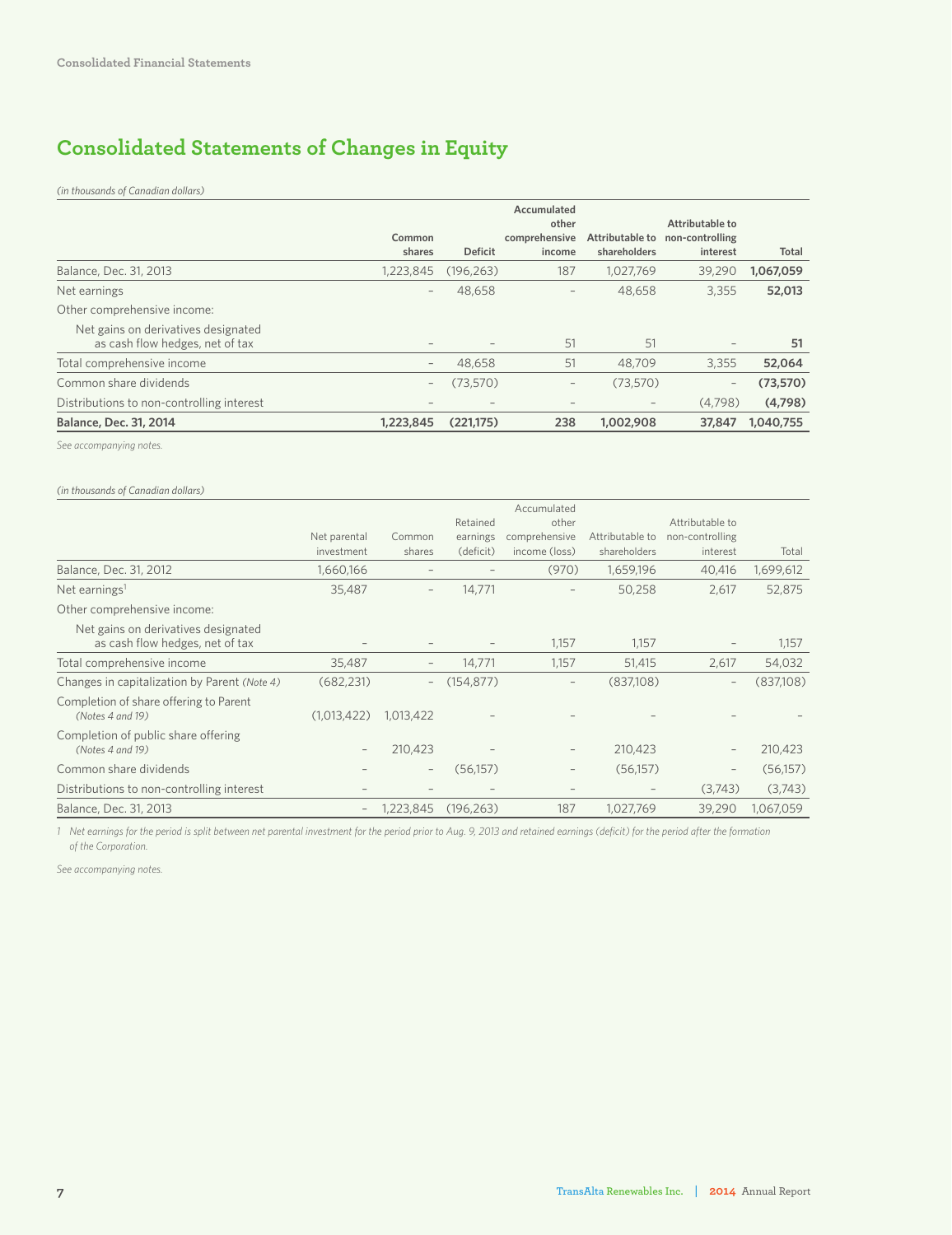### **Consolidated Statements of Cash Flows**

| <b>Year ended Dec. 31</b> (in thousands of Canadian dollars)              | 2014                     | 2013       |
|---------------------------------------------------------------------------|--------------------------|------------|
| <b>Operating activities</b>                                               |                          |            |
| Net earnings                                                              | 52,013                   | 52,875     |
| Depreciation and amortization                                             | 73,951                   | 76,589     |
| Accretion of provisions (Notes 9 and 17)                                  | 955                      | 848        |
| Deferred income tax expense (Note 10)                                     | 12,396                   | 17,994     |
| Unrealized foreign exchange loss                                          | 695                      | 785        |
| Unrealized (gain) loss from risk management activities                    | 62                       | (49)       |
| Asset impairment charges                                                  |                          | 3,663      |
| Other non-cash items                                                      | 1,108                    | 1,252      |
| Cash flow from operations before changes in working capital               | 141,180                  | 153,957    |
| Change in non-cash operating working capital balances (Note 20)           | 2,203                    | 7,879      |
| Cash flow from operating activities                                       | 143,383                  | 161,836    |
| <b>Investing activities</b>                                               |                          |            |
| Additions to property, plant, and equipment (Note 13)                     | (8,192)                  | (46, 798)  |
| Additions to intangibles (Note 14)                                        | (16)                     |            |
| Proceeds on sale of assets                                                | 371                      |            |
| Investment in preferred shares (Note 15)                                  |                          | (109, 695) |
| Realized risk management gain                                             | 220                      | 3,180      |
| Change in non-cash investing working capital balances                     | 572                      | (13,893)   |
| Other                                                                     | 1                        | 162        |
| Cash flow used in investing activities                                    | (7,044)                  | (167, 044) |
| <b>Financing activities</b>                                               |                          |            |
| Repayment of net parental investment and related party advances (Note 25) |                          | (56, 762)  |
| Issuance of long-term debt (Note 16)                                      |                          | 108,895    |
| Long-term debt repayments (Note 16)                                       | (38, 232)                |            |
| Net proceeds on issuance of common shares (Note 19)                       | $\overline{\phantom{0}}$ | 206,898    |
| Repayment of closing and acquisition notes to TransAlta                   | $\overline{\phantom{a}}$ | (208,000)  |
| Dividends paid on common shares (Note 19)                                 | (88,094)                 | (26,920)   |
| Distributions to non-controlling interest (Note 11)                       | (4,798)                  | (3,743)    |
| Cash flow from (used in) financing activities                             | (131, 124)               | 20,368     |
| Increase in cash and cash equivalents                                     | 5,215                    | 15,160     |
| Effect of translation on foreign currency cash                            | 146                      |            |
| Increase in cash and cash equivalents                                     | 5,361                    | 15,160     |
| Cash and cash equivalents, net of bank overdraft, beginning of year       | 18,365                   | 3,205      |
| Cash and cash equivalents, net of bank overdraft, end of year             | 23,726                   | 18,365     |
| Cash income taxes paid                                                    | 1,142                    | 802        |
| Cash interest paid                                                        | 34,412                   | 29,901     |

*See accompanying notes.*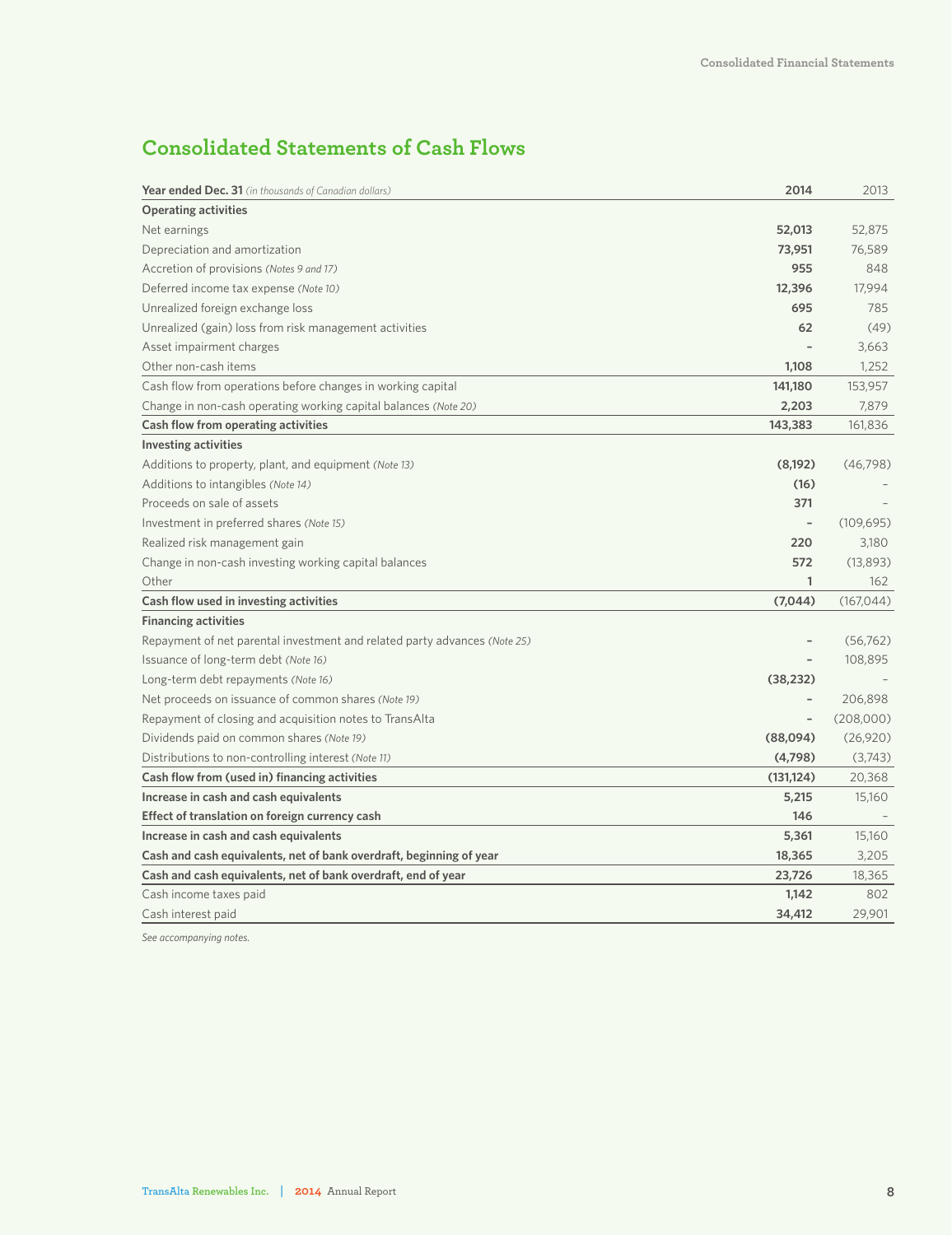## **Notes to Consolidated Financial Statements**

*(Tabular amounts in thousands of Canadian dollars, except as otherwise noted)*

### **1. Corporate Information**

#### **A. Formation of the Corporation**

TransAlta Renewables Inc. ("TransAlta Renewables" or the "Corporation") was incorporated on May 28, 2013 under the *Canada Business Corporations Act* and has been formed to own a portfolio of renewable and, potentially, natural gas power generation facilities or other infrastructure assets. The Corporation had no active operations from the date of incorporation until Aug. 9, 2013 when it indirectly acquired 28 wind and hydroelectric ("hydro") generating assets (the "Acquired Assets") from TransAlta Corporation ("TransAlta" or the "Parent") (the "Acquisition") and completed an Initial Public Offering (the "IPO") of 22.1 million common shares (see Note 4). The Corporation's head office is located in Calgary, Alberta.

#### **B. Basis of Preparation**

These consolidated financial statements have been prepared by management in compliance with International Financial Reporting Standards ("IFRS") as issued by the International Accounting Standards Board ("IASB").

The consolidated financial statements include the accounts of the Corporation and the subsidiaries, Canadian Hydro Developers, Inc. ("CHD") and Western Sustainable Power Inc. ("WSP"), that it controls. Control exists when the Corporation is exposed, or has rights, to variable returns from its involvement with the subsidiary and has the ability to affect those returns through its power over the subsidiary.

The consolidated financial statements have been prepared on a historical cost basis, except for derivative financial instruments, which are stated at fair value.

The consolidated financial statements reflect all adjustments that consist of normal recurring adjustments and accruals that are, in the opinion of management, necessary for a fair presentation of results. The Corporation's results are partly seasonal due to the nature of electricity, which is generally consumed as it is generated; and the nature of wind and run-of-river hydro resources, which fluctuate based on both seasonal patterns and annual weather variation. Typically, run-of-river hydro facilities generate most of their electricity and revenues during the spring and summer months when melting snow starts feeding watersheds and rivers. Inversely, wind speeds are historically greater during the cold winter months and lower in the warm summer months.

The consolidated financial statements are presented in Canadian dollars, which is the Corporation's functional and presentation currency. All financial information presented in the tables is in Canadian dollars and has been rounded to the nearest thousand dollars unless otherwise noted.

These consolidated financial statements were authorized for issue by the Board on Feb. 12, 2015.

#### **C. Basis of Preparation Prior to the Acquisition**

The comparative financial statements for the year ended Dec. 31, 2013 include the combined financial statements of the Acquired Assets for the period from Jan. 1, 2013 to Aug. 8, 2013, and have been prepared in accordance with IFRS using the same accounting policies as outlined in Note 2.

Historically, financial statements have not been prepared by TransAlta for the Acquired Assets as they had not been operated as a separate business by TransAlta. Accordingly, the financial statements for periods prior to the Acquisition reflect the financial statements for the Acquired Assets in a manner consistent with how TransAlta managed the Acquired Assets and as though the Acquired Assets had been a separate company. All material assets and liabilities specifically identified to the Acquired Assets and all material revenues and expenses specifically attributable to the Acquired Assets and allocations of overhead expenses have been presented in the financial statements for periods prior to the Acquisition. The financial statements for periods prior to the Acquisition may not necessarily reflect the financial position, results of operations, or cash flows that the Acquired Assets might have had in the past had they existed as a separate business during the periods prior to the Acquisition (see Note 25).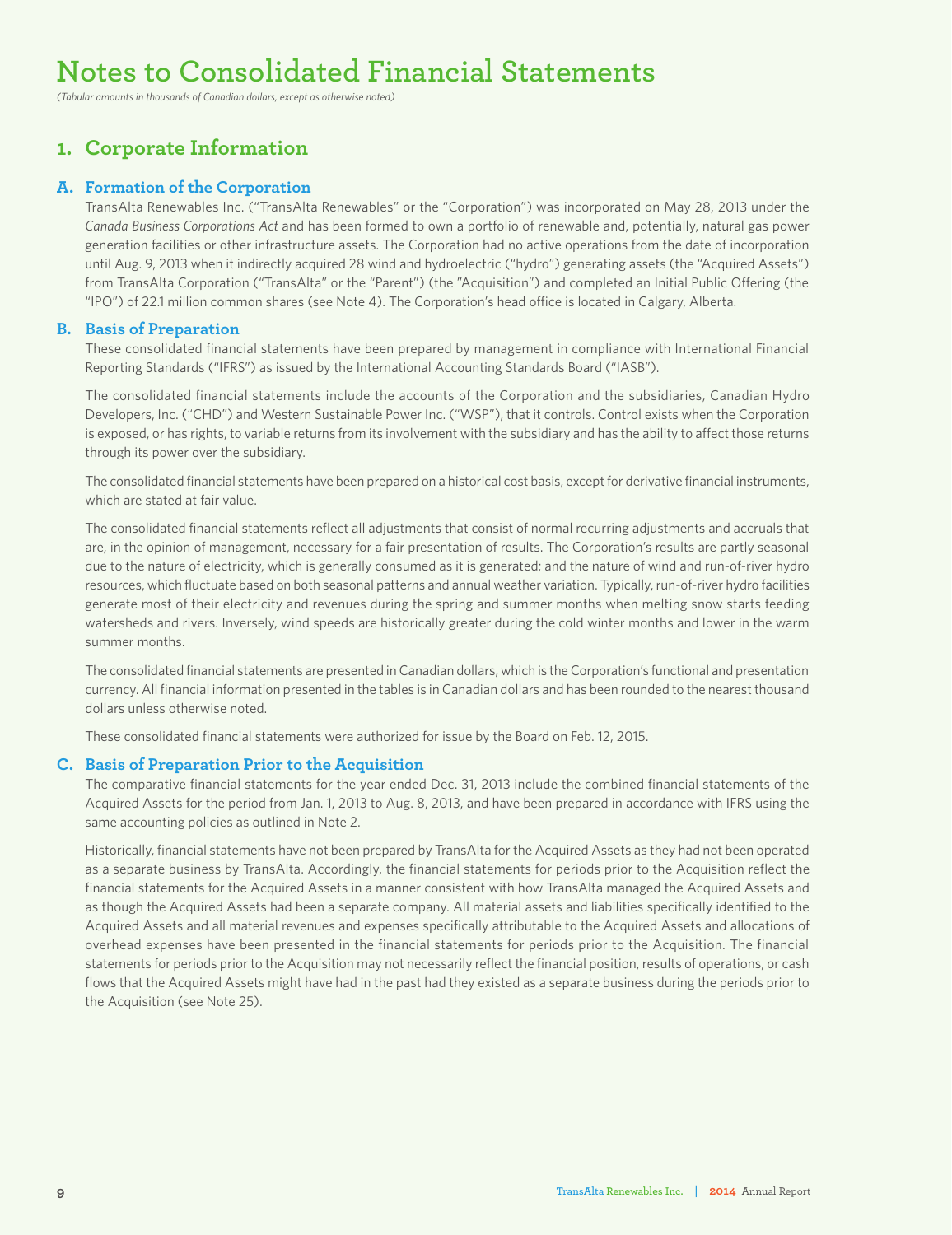### **2. Significant Accounting Policies**

#### **A. Revenue Recognition**

The majority of the Corporation's revenues are derived from the sale of physical power. Electrical energy sales are recognized: i) at the time of generation and delivery to the purchasing party as metered at the point of interconnection with the transmission system; ii) when the amount of the revenue can be reliably measured; iii) when it is probable that the economic benefits will flow to the Corporation; and iv) when the costs incurred or to be incurred in respect of the transaction can be reliably measured.

Renewable energy certificates sales are recognized at the time of delivery to the purchasing party.

Revenues are measured at the fair value of the consideration received or receivable.

In certain situations, a power purchase agreement ("PPA") may contain, or be considered, a lease. Revenues associated with non-lease elements are recognized as goods or services revenues as outlined above. Revenues associated with leases are recognized as outlined in Note 2(O).

#### **B. Foreign Currency Translation**

The Corporation's functional currency is Canadian dollars. Foreign currency denominated monetary assets and liabilities are translated at exchange rates in effect at the end of the reporting period. Transactions denominated in a currency other than the functional currency are translated at the exchange rate in effect on the transaction date. The resulting exchange gains or losses are included in net earnings in the period in which they arise.

#### **C. Financial Instruments and Hedges**

#### **I. Financial Instruments**

Financial assets and financial liabilities, including derivatives and certain non-financial derivatives, are recognized on the Consolidated Statements of Financial Position when the Corporation becomes a party to the contract. All financial instruments, except for certain non-financial derivative contracts that meet the Corporation's own use requirements, are measured at fair value upon initial recognition. Measurement in subsequent periods depends on whether the financial instrument has been classified as: at fair value through profit or loss, available-for-sale, held-to-maturity, loans and receivables, or other financial liabilities. Classification of the financial instrument is determined at inception depending on the nature and purpose of the financial instrument.

Financial assets and financial liabilities classified or designated as at fair value through profit or loss are measured at fair value with changes in fair values recognized in net earnings. Financial assets classified as either held-to-maturity or as loans and receivables, and other financial liabilities, are measured at amortized cost using the effective interest method of amortization. Available-for-sale financial assets are those non-derivative financial assets that are designated as such or that have not been classified as another type of financial asset, and are measured at fair value through Other Comprehensive Income ("OCI"). Available-for-sale financial assets are measured at cost if fair value is not reliably measurable.

Financial assets are assessed for impairment on an ongoing basis and at reporting dates. An impairment may exist if an incurred loss event has arisen that has an impact on the recoverability of the financial asset. Factors that may indicate an incurred loss event and related impairment may exist include, for example: a debtor is experiencing significant financial difficulty, or a debtor has or it is probable that they will enter bankruptcy or other financial reorganization. The carrying amount of financial assets, such as receivables, is reduced for impairment losses through the use of an allowance account, and the loss is recognized in net earnings.

Financial assets are derecognized when the contractual rights to receive cash flows expire. Financial liabilities are derecognized when the obligation is discharged, cancelled, or expired.

Derivative instruments that are embedded in financial or non-financial contracts that are not already required to be recognized at fair value are treated and recognized as separate derivatives if their risks and characteristics are not closely related to their host contracts and the contract is not measured at fair value. Changes in the fair values of these and other derivative instruments are recognized in net earnings with the exception of the effective portion of derivatives designated as cash flow hedges, which is recognized in OCI.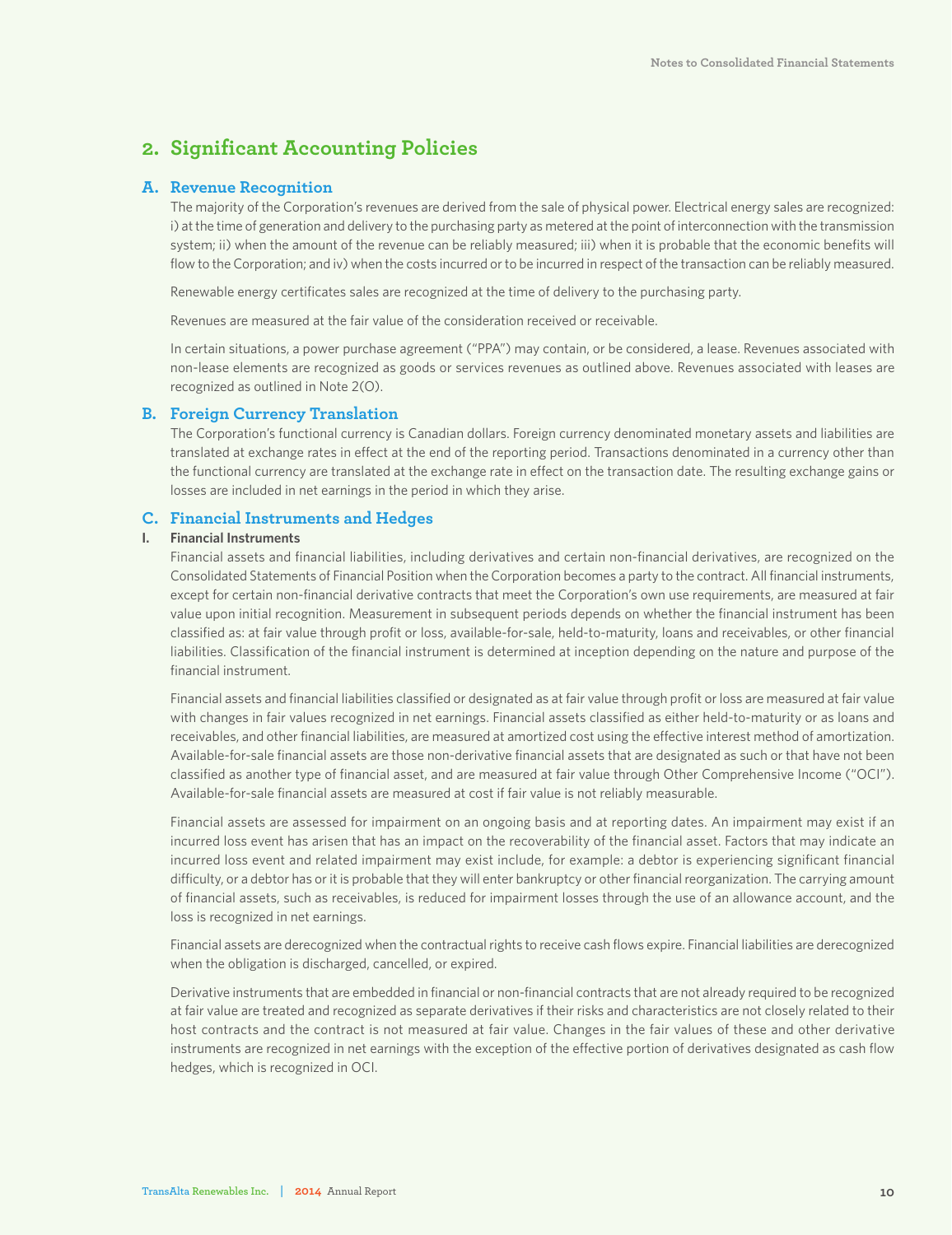Transaction costs are expensed as incurred for financial instruments classified or designated as at fair value through profit or loss. For other financial instruments, such as debt instruments, transaction costs are recognized as part of the carrying amount of the financial instrument. The Corporation uses the effective interest method of amortization for any transaction costs or fees, premiums, or discounts earned or incurred for financial instruments measured at amortized cost.

#### **II. Hedges**

Where hedge accounting can be applied and the Corporation chooses to seek hedge accounting treatment, a hedge relationship is designated as a fair value hedge or a cash flow hedge. A hedging relationship qualifies for hedge accounting if, at inception, it is formally designated and documented as a hedge, and the hedge is expected to be highly effective at inception and on an ongoing basis. The documentation includes identification of the hedging instrument and hedged item or transaction, the nature of the risk being hedged, the Corporation's risk management objectives and strategy for undertaking the hedge, and how hedge effectiveness will be assessed. The process of hedge accounting includes linking derivatives to specific recognized assets and liabilities or to specific firm commitments or highly probable anticipated transactions.

The Corporation formally assesses, both at the hedge's inception and on an ongoing basis, whether the derivatives used are highly effective in offsetting changes in fair values or cash flows of hedged items. If hedge criteria are not met or the Corporation does not apply hedge accounting, the derivative is accounted for on the Consolidated Statements of Financial Position at fair value, with subsequent changes in fair value recorded in net earnings in the period of change.

In a cash flow hedging relationship, the effective portion of the change in the fair value of the hedging derivative is recognized in OCI and any ineffective portion is recognized in net earnings. Hedge effectiveness is achieved if the derivative's cash flows are highly effective at offsetting the cash flows of the hedged item and the timing of the cash flows is similar. All components of each derivative's change in fair value are included in the assessment of cash flow hedge effectiveness. If hedging criteria are met, the fair values of the hedges are recorded in risk management assets or liabilities with changes in fair value being reported in OCI. On settlement, gains or losses on these derivatives are recognized in net earnings in the same period and financial statement caption as the hedged exposure or in the cost of the asset acquired if the hedge relates to a non-financial asset. If hedge accounting is discontinued, the amounts previously recognized in Accumulated Other Comprehensive Income ("AOCI") are reclassified to net earnings during the periods when the variability in the cash flows of the hedged item affects net earnings. Gains or losses on derivatives are reclassified to net earnings from AOCI immediately when the forecasted transaction is no longer expected to occur within the time period specified in the hedge documentation.

#### **D. Cash and Cash Equivalents**

Cash and cash equivalents are comprised of cash and highly liquid investments with original maturities of three months or less.

#### **E. Inventory**

Purchased emission credits and allowances are recorded as inventory at cost and are carried at the lower of weighted average cost and net realizable value. Credits granted to, or internally generated by, the Corporation are recorded at nil.

Proprietary trading of emissions allowances that meet the definition of a derivative are accounted for using the fair value method of accounting. Allowances that do not satisfy the criteria of a derivative are accounted for using the accrual method.

#### **F. Property, Plant, and Equipment**

The Corporation's investment in property, plant, and equipment ("PP&E") is initially measured at the original cost of each component at the time of construction, purchase, or acquisition. A component is a tangible portion of an asset that can be separately identified and depreciated over its own expected useful life, and is expected to provide a benefit for a period in excess of one year. Original cost includes items such as materials, labour, borrowing costs, and other directly attributable costs, including the initial estimate of the cost of decommissioning and restoration. Costs are recognized as PP&E assets if it is probable that future economic benefits will be realized and the cost of the item can be measured reliably.

The cost of capital spares is capitalized and classified as PP&E, as these items can only be used in connection with an item of PP&E.

Planned life-cycle maintenance for hydro facilities is performed at regular intervals and includes inspection, repair, and maintenance of existing components, and the replacement of existing components. Costs incurred are capitalized in the period in which maintenance activities occur and are amortized on a straight-line basis over the term until the next lifecycle maintenance event. Expenditures incurred for the replacement of components are capitalized and amortized over the estimated useful life of such components.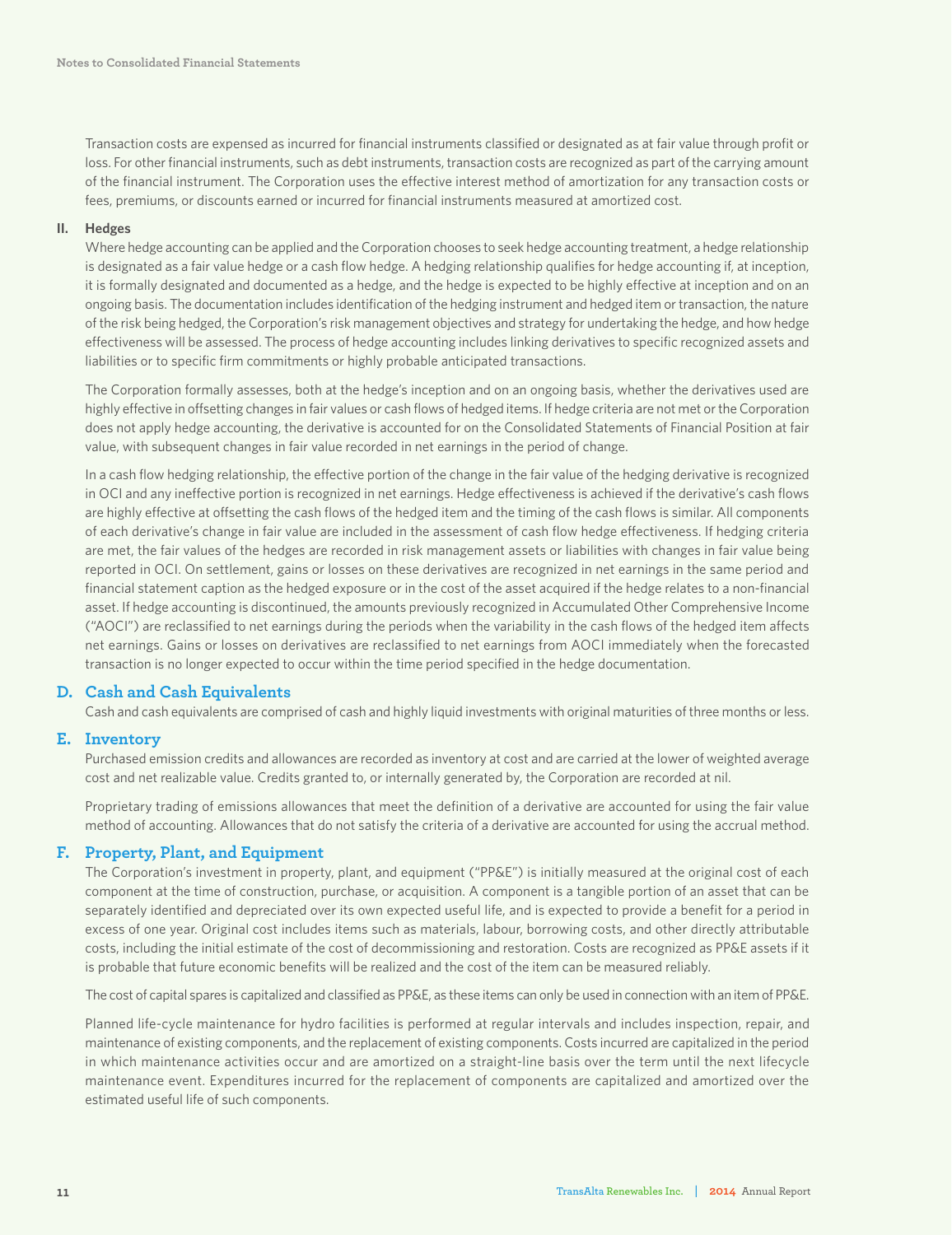The cost of routine repairs and maintenance and the replacement of minor parts are charged to net earnings as incurred.

Subsequent to initial recognition and measurement at cost, all classes of PP&E continue to be measured using the cost model and are reported at cost less accumulated depreciation and impairment losses, if any.

An item of PP&E or a component is derecognized upon disposal or when no future economic benefits are expected from its use or disposal. Any gain or loss arising on derecognition is included in net earnings when the asset is derecognized.

The estimate of the useful lives of each component of PP&E is based on current facts and past experience, and takes into consideration existing long-term sales agreements and contracts, current and forecasted demand, and the potential for technological obsolescence. The useful life is used to estimate the rate at which the component of PP&E is depreciated. PP&E assets are subject to depreciation when the asset is considered to be available for use, which is typically upon commencement of commercial operations. Each significant component of an item of PP&E is depreciated to its residual value over its estimated useful life, using the straight-line method. Estimated useful lives, residual values, and depreciation methods are reviewed annually and are subject to revision based on new or additional information. The effect of a change in useful life, residual value, or depreciation method is accounted for prospectively.

Estimated useful lives of the components of depreciable assets, categorized by asset class, are as follows:

| Hydro generation         | 30-50 years |
|--------------------------|-------------|
| Wind generation          | 5-30 years  |
| Capital spares and other | 2-10 years  |

The Corporation capitalizes borrowing costs on capital invested in projects under construction (see Note 2(K)). Upon commencement of commercial operations, capitalized borrowing costs, as a portion of the total cost of the asset, are depreciated over the estimated useful life of the related asset.

#### **G. Intangible Assets**

Intangible assets acquired in a business combination are recognized at their fair value at the date of acquisition. Intangible assets acquired separately are recognized at cost. Internally generated intangible assets arising from development projects are recognized when certain criteria related to the feasibility of internal use or sale, and probable future economic benefits, of the intangible asset are demonstrated. Intangible assets are initially recognized at cost, which is comprised of all directly attributable costs necessary to create, produce, and prepare the intangible asset to be capable of operating in the manner intended by management.

Subsequent to initial recognition, intangible assets continue to be measured using the cost model, and are reported at cost less accumulated amortization and impairment losses, if any. Amortization is included in depreciation and amortization in the Consolidated Statements of Earnings.

Amortization commences when the intangible asset is available for use, and is computed on a straight-line basis over the intangible asset's estimated useful life. Estimated useful lives of intangible assets may be determined, for example, with reference to the term of the related contract or licence agreement. The estimated useful lives and amortization methods are reviewed annually with the effect of any changes being accounted for prospectively.

Intangible assets include power sale contracts with fixed prices higher than market prices at the date of acquisition, software, and intangibles under development. Estimated useful lives of intangible assets are as follows:

| Software             | 2-7 years  |
|----------------------|------------|
| Power sale contracts | 1-25 years |

#### **H. Impairment of Tangible and Intangible Assets**

At the end of each reporting period, the Corporation assesses whether there is any indication that PP&E and finite life intangible assets are impaired.

Factors that could indicate that an impairment exists include: significant underperformance relative to historical or projected operating results; significant changes in the manner in which an asset is used, or in the Corporation's overall business strategy; or significant negative industry or economic trends. In some cases, these events are clear. However, in many cases, a clearly identifiable event indicating possible impairment does not occur. Instead, a series of individually insignificant events occurs over a period of time leading to an indication that an asset may be impaired.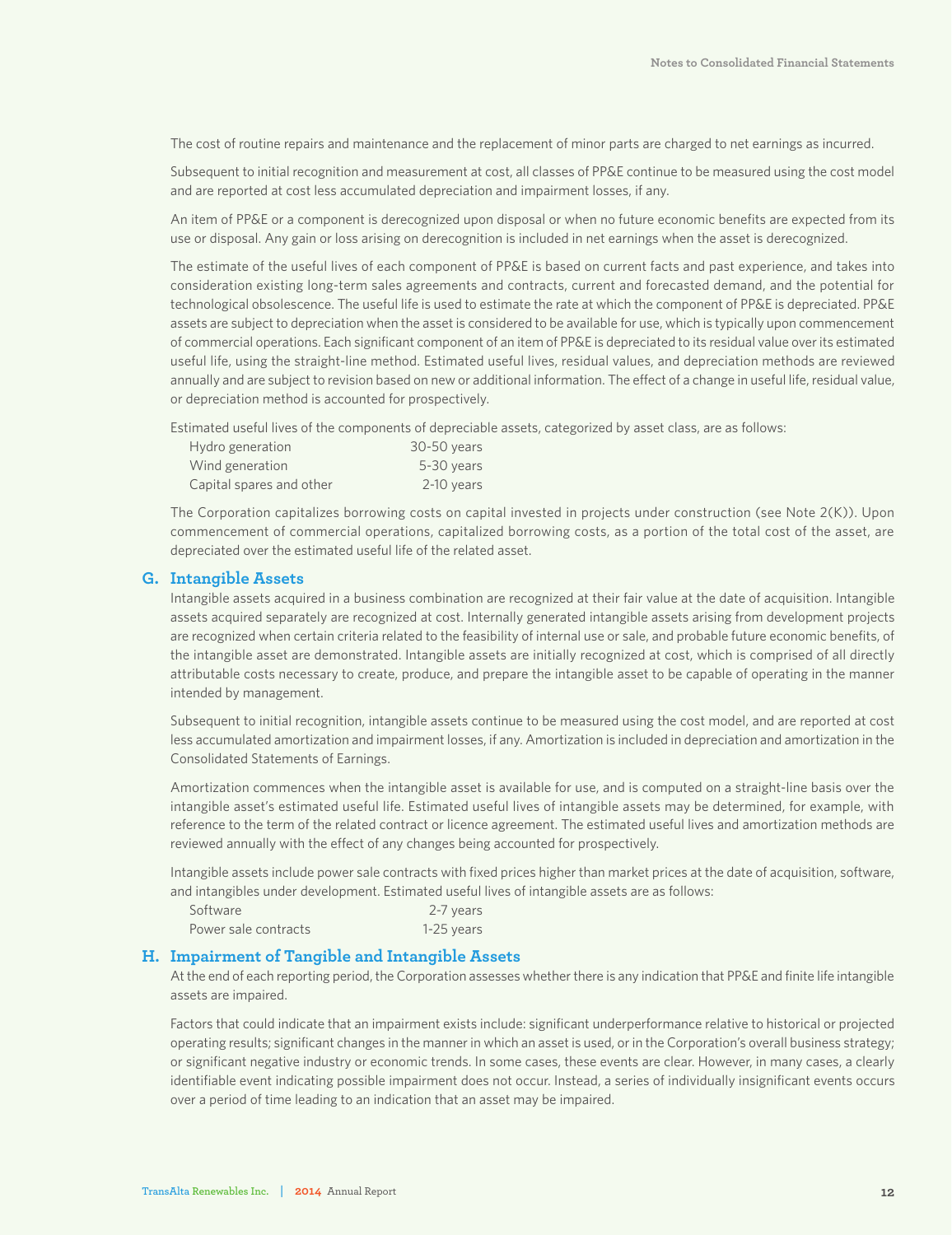The Corporation's operations, the market, and business environment are routinely monitored, and judgments and assessments are made to determine whether an event has occurred that indicates a possible impairment. If such an event has occurred, an estimate is made of the recoverable amount of the asset. Recoverable amount is the higher of an asset's fair value less costs of disposal and its value in use. Fair value is the price that would be received to sell an asset in an orderly transaction between market participants at the measurement date. In determining fair value, recent market transactions are taken into account. If no such transactions can be identified, an appropriate valuation model, such as discounted cash flows, is used. Value in use is the present value of the estimated future cash flows expected to be derived from the asset from its continued use and ultimate disposal by the Corporation. If the recoverable amount is less than the carrying amount of the asset, an asset impairment loss is recognized in net earnings, and the asset's carrying amount is reduced to its recoverable amount.

At each reporting date, an assessment is made whether there is any indication that an impairment loss previously recognized may no longer exist or may have decreased. If such indication exists, the recoverable amount of the asset is estimated and the impairment loss previously recognized is reversed if there has been an increase in the asset's recoverable amount. Where an impairment loss is subsequently reversed, the carrying amount of the asset is increased to the lesser of the revised estimate of its recoverable amount or the carrying amount that would have been determined (net of depreciation) had no impairment loss been recognized previously. A reversal of an impairment loss is recognized in net earnings.

#### **I. Income Taxes**

Income tax expense comprises current and deferred income tax. Current income tax is the expected income tax payable or receivable on the taxable income or loss for the year, using tax rates enacted or substantively enacted at the reporting date, and any adjustment to income taxes in respect of previous years.

Deferred income tax is recognized in respect of differences between the carrying amounts of assets and liabilities for financial reporting purposes and the amounts used for taxation purposes (temporary differences). Deferred income tax is measured at the tax rates that are expected to be applied to temporary differences when they reverse, based on the tax laws that have been enacted or substantively enacted at the reporting date.

A deferred income tax asset is recognized for unused tax losses and tax credits to the extent that it is probable that future taxable profits will be available against which such losses can be utilized. Deferred income tax assets are reviewed at each reporting date and are reduced to the extent that it is no longer probable that the related income tax benefit will be realized.

#### **J. Provisions**

Provisions are recognized when the Corporation has a present obligation (legal or constructive) as a result of a past event, it is probable that the Corporation will be required to settle the obligation, and a reliable estimate can be made of the amount of the obligation. A legal obligation can arise through a contract, legislation, or other operation of law. A constructive obligation arises from an entity's actions whereby through an established pattern of past practice, published policies, or a sufficiently specific current statement, the entity has indicated it will accept certain responsibilities and has thus created a valid expectation that it will discharge those responsibilities. The amount recognized as a provision is the best estimate, remeasured at each period-end, of the expenditures required to settle the present obligation considering the risks and uncertainties associated with the obligation. Where expenditures are expected to be incurred in the future, the obligation is measured at its present value using a current market-based, risk-adjusted interest rate.

The Corporation records a decommissioning and restoration provision for all generating facilities for which it is legally or constructively required to remove the facilities at the end of their useful lives and restore the site. For some hydro facilities, the Corporation is required to remove the generating equipment, but is not required to remove the structures. Initial decommissioning provisions are recognized at their present value when incurred. Each reporting date, the Corporation determines the present value of the provision using the current discount rates that reflect the time value of money and associated risks. The Corporation recognizes the initial decommissioning and restoration provisions, as well as changes resulting from revisions to cost estimates and period-end revisions to the market-based, risk-adjusted discount rate, as a cost of the related PP&E (see Note 2(F)). The accretion of the net present value discount is charged to net earnings each period and is included in net interest expense.

Changes in other provisions resulting from revisions to estimates of expenditures required to settle the obligation or period-end revisions to the market-based, risk-adjusted discount rate are recognized in net earnings. The accretion of the net present value discount is charged to net earnings each period and is included in net interest expense.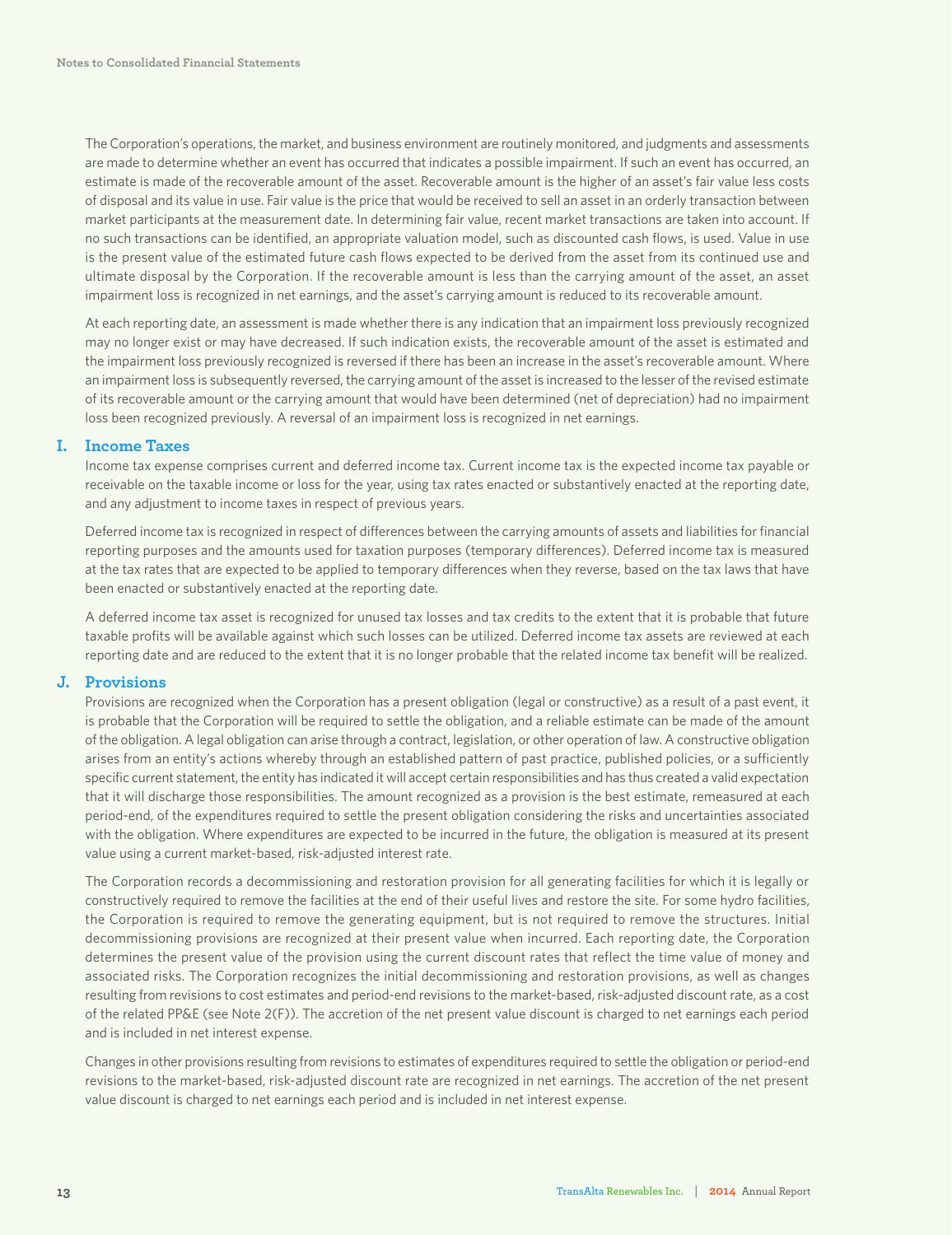#### **K. Borrowing Costs**

The Corporation capitalizes borrowing costs that are directly attributable to, or relate to general borrowings used for, the construction of qualifying assets. Qualifying assets are assets that take a substantial period of time to prepare for their intended use and typically include generating facilities or other assets that are constructed over periods of time exceeding 12 months. Borrowing costs are considered to be directly attributable if they could have been avoided if the expenditure on the qualifying asset had not been made. Borrowing costs that are capitalized are included in the cost of the related PP&E component. Capitalization of borrowing costs ceases when substantially all the activities necessary to prepare the asset for its intended use are complete.

All other borrowing costs are expensed in the period in which they are incurred.

#### **L. Non-Controlling Interest**

A non-controlling interest arises from contractual arrangements between the Corporation and other parties, whereby the other party has acquired an interest in a specified asset or operation, and the Corporation retains control.

Subsequent to acquisition, the carrying amount of the non-controlling interest is increased or decreased by the non-controlling interest's share of subsequent changes in equity and payments to the non-controlling interest. Total comprehensive income is attributed to the non-controlling interest even if this results in the non-controlling interest having a negative balance.

#### **M. Joint Arrangements**

A joint arrangement is a contractual arrangement that establishes the terms by which two or more parties agree to undertake and jointly control an economic activity. The Corporation's joint arrangements are generally classified as joint operations.

A joint operation arises when two or more parties that have joint control have rights to the assets, and obligations for the liabilities, relating to the arrangement. Generally, each party takes a share of the output from the asset and each bears an agreed upon share of the costs incurred in respect of the joint operation. The Corporation reports its interests in joint operations in its consolidated financial statements using the proportionate consolidation method by recognizing the assets, liabilities, revenues, and expenses in respect of its interest in the joint operation that it has a right to.

#### **N. Government Incentives**

Government incentives are recognized when the Corporation has reasonable assurance that it will comply with the conditions associated with the incentive and that the incentive will be received. When the incentive relates to an expense or revenue item, it is recognized in net earnings over the same period in which the related costs or revenues are recognized. When the incentive relates to an asset, it is recognized as a reduction of the carrying amount of PP&E and released to earnings as a reduction in depreciation expense over the expected useful life of the related asset.

#### **O. Leases**

A lease is an arrangement whereby the lessor conveys to the lessee, in return for a payment or series of payments, the right to use an asset for an agreed period of time.

PPAs may contain, or may be considered, leases where the fulfillment of the arrangement is dependent on the use of a specific asset (i.e. a generating facility) and the arrangement conveys to the customer the right to use that asset.

Where the Corporation determines that the contractual provisions of a PPA contain, or is, a lease and result in the Corporation retaining the principal risks and rewards of ownership of the asset, the arrangement is an operating lease. For operating leases, the asset is, or continues to be, capitalized as PP&E and depreciated over its useful life. Rental income, including contingent rent, from operating leases is recognized over the term of the arrangement and is reflected in revenue on the Consolidated Statements of Earnings. Contingent rent may arise when payments due under the PPA are not fixed in amount but vary based on a future factor such as the amount of use or production.

#### **P. Earnings per Share**

Basic earnings per share is calculated by dividing earning attributable to common shareholders by the weighted average number of common shares outstanding during the periods presented. For the 2013 comparative period, the Corporation's common shares issued under the IPO and to TransAlta on the Acquisition have been assumed to be outstanding as of the beginning of the period. The Corporation has no dilutive or potentially dilutive instruments.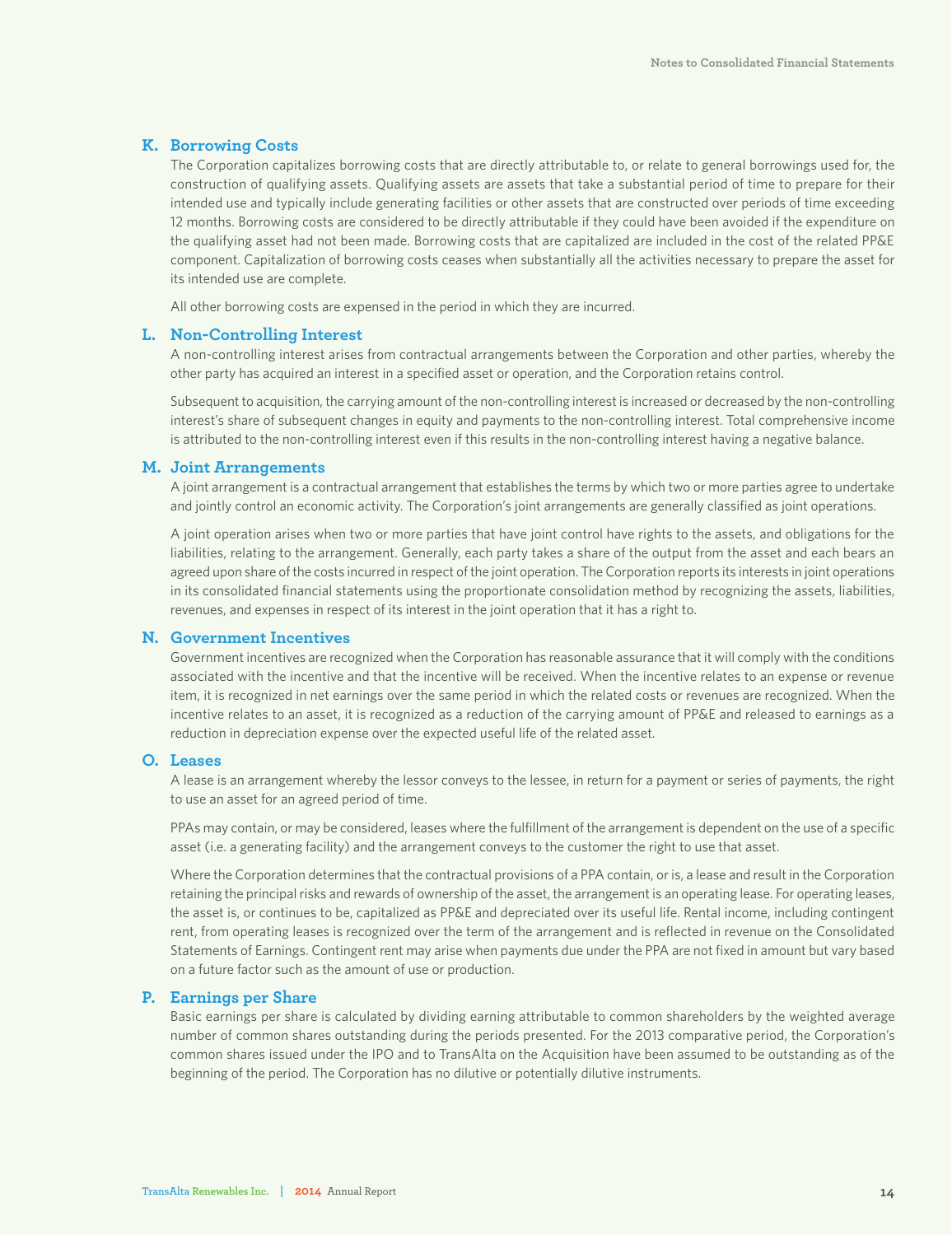#### **Q. Significant Accounting Judgments and Key Sources of Estimation Uncertainty**

The preparation of financial statements requires management to make judgments, estimates, and assumptions that could affect the reported amounts of assets, liabilities, revenues, expenses, and disclosures of contingent assets and liabilities during the period. These estimates are subject to uncertainty. Actual results could differ from those estimates due to factors such as fluctuations in interest rates, foreign exchange rates, inflation and commodity prices, and changes in economic conditions, legislation, and regulations.

In the process of applying the Corporation's accounting policies management has to make judgments and estimates about matters that are highly uncertain at the time the estimate is made and that could significantly affect the amounts recognized in the consolidated financial statements. Different estimates with respect to key variables used in the calculations, or changes to estimates, could potentially have a material impact on the Corporation's financial position or performance.

The key judgments and sources of estimation uncertainty are described below:

#### **I. Revaluation of PP&E and Intangible Assets**

On formation, the Corporation entered into fixed price power purchase agreements with TransAlta ("TransAlta PPAs") for certain wind and hydro facilities. Consequently, the Corporation revalued the carrying amount of the PP&E and intangible assets of these facilities. The revaluation was based on the present value of the discounted cash flows expected to be generated by the facilities over their estimated remaining useful lives. In determining the underlying cash flows of each facility, management was required to make estimates and assumptions about anticipated production levels, royalties and other costs of production, planned and unplanned outages, fixed operating costs, asset retirement costs, other related cash inflows or outflows over the life of the facilities, changes to regulations, and transmission capacity or constraints. As a result of the valuation, the carrying amount of these facilities was reduced by \$205.8 million in 2013 (see Note 13).

#### **II. Significant Influence through Wyoming Wind Preferred Shares**

The rights associated with the Corporation's investment in the preferred shares of a subsidiary of TransAlta provide the Corporation with a 25 per cent voting interest in that subsidiary. Under IFRS, a 20 per cent voting interest is presumed to provide the holder with significant influence over the investee. Significant influence is the power to participate in the financial and operating policy decisions of an investee. Despite the Corporation's 25 per cent voting interest, management has determined that the Corporation does not have significant influence over the TransAlta subsidiary because the other 75 per cent voting interest in that subsidiary is owned directly or indirectly by TransAlta, and as a result, control is held by TransAlta.

#### **III. Consolidation of Kent Hills 1 and 2 ("Kent Hills") Wind Farms**

Under IFRS, the Corporation is required to consolidate all entities that it controls. The Corporation consolidates Kent Hills as a subsidiary. Kent Hills is subject to a joint venture agreement but is not an incorporated entity. The Corporation has determined that Kent Hills is considered an entity as it is sufficiently ring-fenced to be considered a deemed separate entity. Kent Hills is considered ring-fenced because the assets, liabilities, and results of operations of Kent Hills are separate from the Corporation and the joint venture agreement specifies how Kent Hills is to be managed. The Corporation controls Kent Hills through its 83 per cent ownership, accordingly, consolidation is required.

#### **IV. Impairment of PP&E**

Impairment exists when the carrying amount of an asset exceeds its recoverable amount, which is the higher of its fair value less costs of disposal and its value in use. An assessment is made at each reporting date as to whether there is any indication that an impairment loss may exist or that a previously recognized impairment loss may no longer exist or may have decreased. In determining fair value less costs of disposal, information about third-party transactions for similar assets is used and if none is available, other valuation techniques, such as discounted cash flows, are used. Value in use is computed using the present value of management's best estimates of future cash flows based on the current use and present condition of the asset. In estimating either fair value less costs of disposal or value in use using discounted cash flow methods, estimates and assumptions must be made about sales prices, production, capital expenditures, asset retirement costs, and other related cash inflows and outflows over the life of the facilities, which can range from 25 to 50 years. In developing these assumptions, management uses estimates of contracted prices, anticipated production levels, planned and unplanned outages, changes to regulations, and transmission capacity or constraints for the remaining life of the facilities. Appropriate discount rates reflecting the risks specific to the asset under review are used in the assessments. These estimates and assumptions are susceptible to change from period to period and actual results can, and often do, differ from the estimates, and can have either a positive or negative impact on the estimate of the impairment charge, and may be material. All of the Corporation's generating assets are contracted under the TransAlta PPAs or other PPAs with various third parties.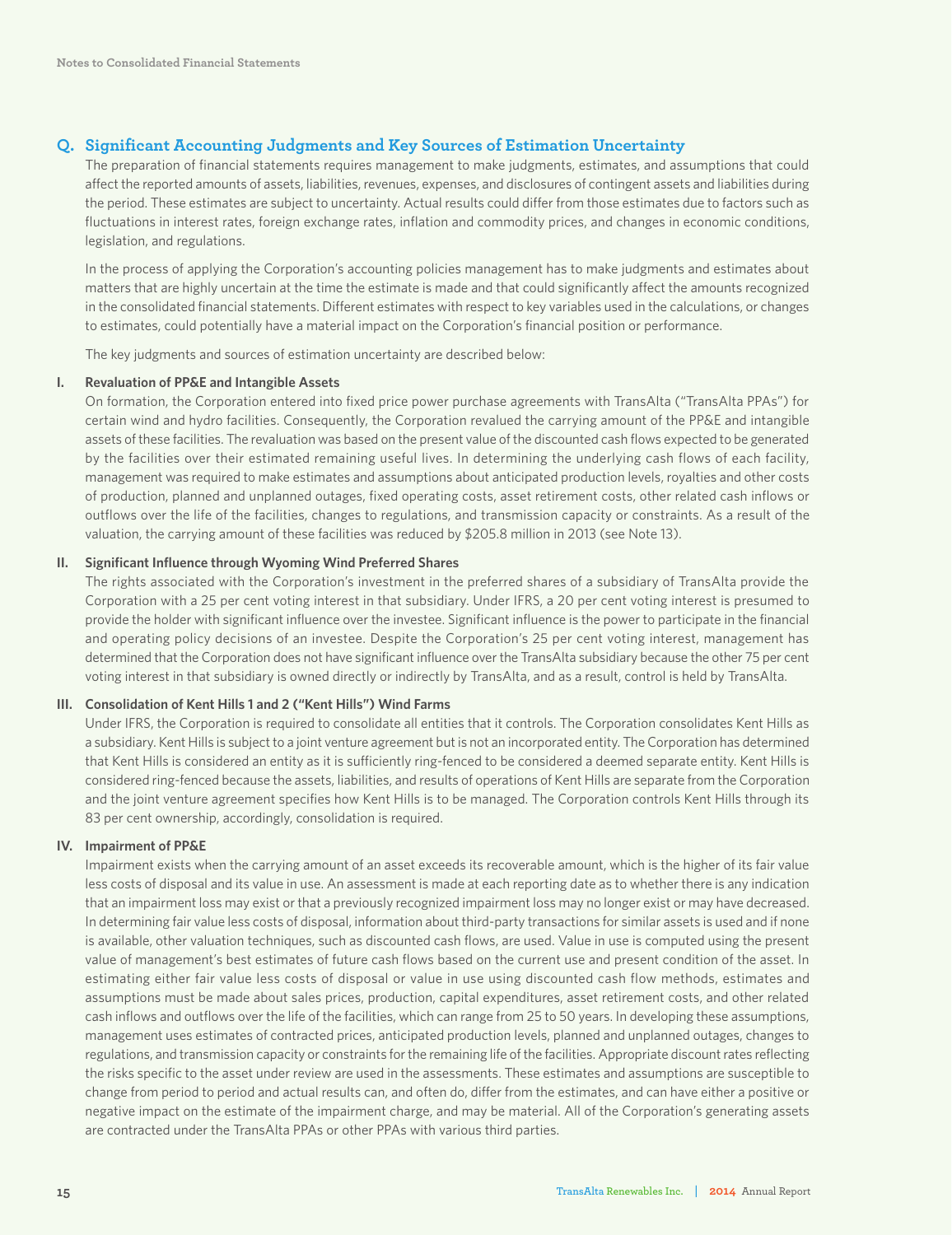#### **V. Income Taxes**

Preparation of the consolidated financial statements involves determining an estimate of, or provision for, income taxes in each of the jurisdictions in which the Corporation operates. The process also involves making an estimate of income taxes currently payable and income taxes expected to be payable or recoverable in future periods, referred to as deferred income taxes. Deferred income taxes result from the effects of temporary differences due to items that are treated differently for tax and accounting purposes. The tax effects of these differences are reflected in the Consolidated Statements of Financial Position as deferred income tax assets and liabilities. Management must exercise judgment in its assessment of continually changing tax interpretations, regulations, and legislation to ensure deferred income tax assets and liabilities are complete and fairly presented. Differing assessments and applications than the Corporation's estimates could materially impact the amounts recognized for deferred income tax assets and liabilities.

#### **VI. Provisions for Decommissioning and Restoration Activities**

The Corporation recognizes provisions for decommissioning and restoration obligations as outlined in Note 2(J) and Note 17. Initial decommissioning provisions, and subsequent changes thereto, are determined using the Corporation's best estimate of the required cash expenditures, adjusted to reflect the risks and uncertainties inherent in the timing and amount of settlement. The estimated cash expenditures are present valued using a current, risk-adjusted, market-based, pre-tax discount rate. A change in estimated cash flows, market interest rates, or timing could have a material impact on the carrying amount of the provision.

#### **VII. Useful Life of PP&E**

Each significant component of an item of PP&E is depreciated over its estimated useful life. Estimated useful lives are determined based on current facts and past experience, and take into consideration the anticipated physical life of the asset, existing long-term sales agreements and contracts, current and forecasted demand, the potential for technological obsolescence, and regulations. The useful lives of PP&E are reviewed at least annually to ensure they continue to be appropriate.

### **3. Accounting Changes**

#### **A. Adoption of New or Amended IFRS**

On Jan. 1, 2014, the Corporation adopted the following amendments that were previously issued by the IASB:

#### **I. IAS 36** *Impairment of Assets*

The Corporation adopted the amended recoverable amount disclosure requirements of IAS 36 *Impairment of Assets*. The amended disclosure requirements did not have an impact on the consolidated financial statements, as impairment charges did not meet significance requirements for incremental disclosure.

#### **II. IAS 24** *Related Party Disclosures – Key Management Personnel Services*

As part of the Annual Improvements issued in December 2013, the IASB amended IAS 24 to clarify that a management entity providing key management personnel services to an entity is a related party of the entity. As a result, the amounts incurred for such services must be disclosed as a related party transaction. However, disclosure of the components of compensation paid by the management entity is not required. The Corporation receives key management personnel services from its Parent. The amendments apply to the Corporation's annual reporting period beginning on Jan. 1, 2015, but have been adopted early and applied to the 2014 fiscal year. Comparative period disclosures have been restated to remove allocations of compensation paid by the Parent in the course of providing services to the Corporation.

#### **B. Comparative Figures**

Certain comparative figures have been reclassified to conform to the current period's presentation. These reclassifications did not impact previously reported net earnings.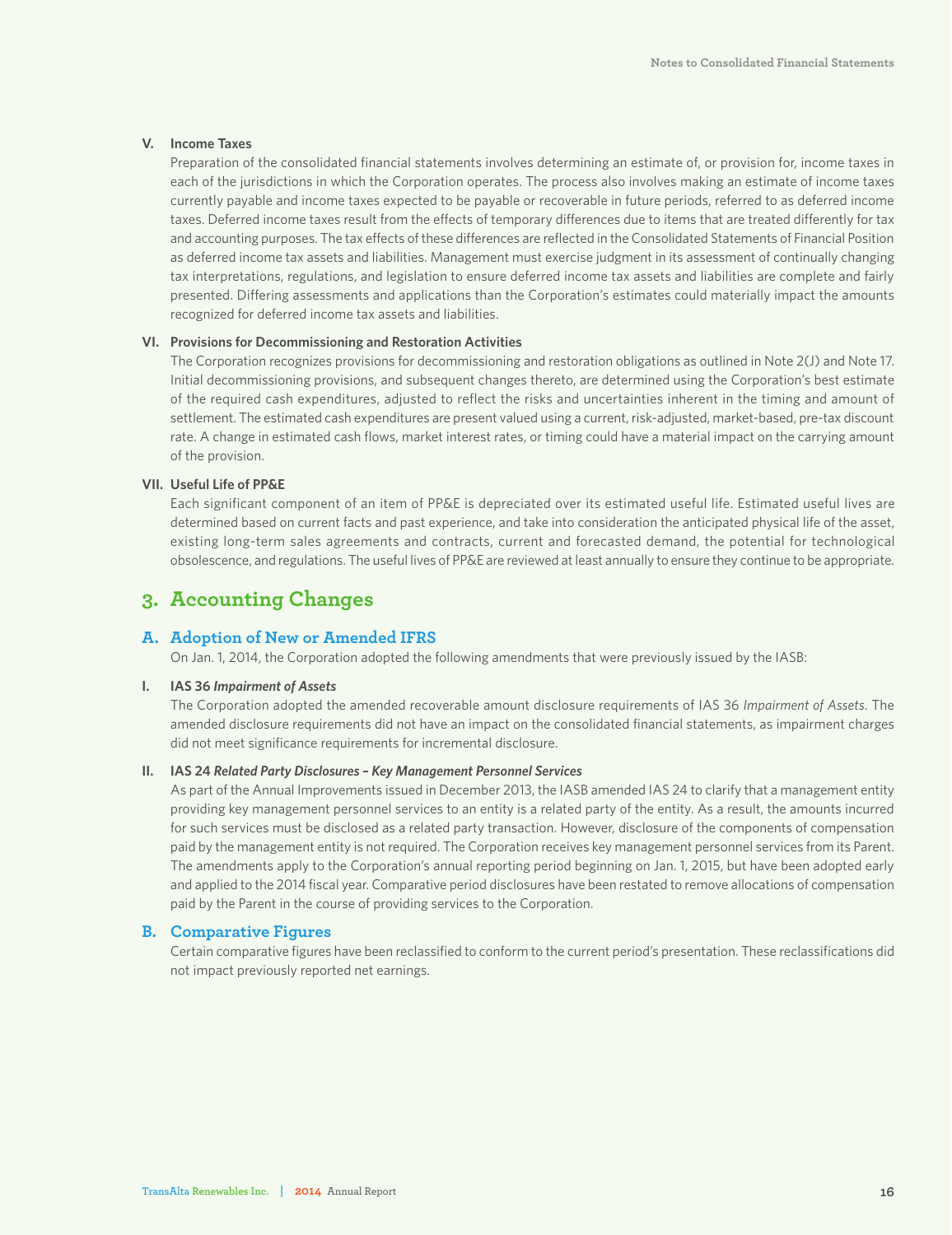#### **C. Future Accounting Changes**

Accounting standards that have been previously issued by the IASB, but are not yet effective and have not been applied by the Corporation include:

#### **I. IFRS 9** *Financial Instruments*

In July 2014, on completion of the impairment phase of the project to reform accounting for financial instruments and replace IAS 39 *Financial Instruments: Recognition and Measurement*, the IASB issued the final version of IFRS 9 *Financial Instruments*. IFRS 9 includes guidance on the classification and measurement of financial assets and financial liabilities, impairment of financial assets (i.e. recognition of credit losses), and a new hedge accounting model.

Under the classification and measurement requirements for financial assets, financial assets must be classified and measured at either amortized cost or at fair value through profit or loss or through OCI, depending on the basis of the entity's business model for managing the financial asset and the contractual cash flow characteristics of the financial asset.

The classification requirements for financial liabilities are unchanged from IAS 39. IFRS 9 measurement requirements address the problem of volatility in net earnings arising from an issuer choosing to measure certain liabilities at fair value and require that the portion of the change in fair value due to changes in the entity's own credit risk be presented in OCI, rather than within net earnings.

The new general hedge accounting model is intended to be simpler and more closely focus on how an entity manages its risks, replaces the IAS 39 quantitative effectiveness testing requirements with economic relationship effectiveness criteria, and eliminates the requirement for retrospective assessment of hedge effectiveness.

The new requirements for impairment of financial assets introduce an expected-loss impairment model that requires more timely recognition of expected credit losses. IAS 39 impairment requirements are based on an incurred loss model where credit losses are not recognized until there is evidence of a trigger event.

IFRS 9 is effective for annual periods beginning on or after Jan. 1, 2018 with early application permitted. The Corporation is assessing the impact of adopting this standard on its consolidated financial statements.

#### **II. IFRS 15** *Revenue from Contracts with Customers*

In May 2014, the IASB issued IFRS 15 *Revenue from Contracts with Customers,* which replaces existing revenue recognition guidance with a single comprehensive accounting model. The model specifies that an entity recognizes revenue when it transfers promised goods or services to customers in an amount that reflects the consideration to which it expects to be entitled in exchange for those goods or services. IFRS 15 is effective for annual reporting periods beginning on or after Jan. 1, 2017 with early application permitted. The Corporation is assessing the impact of adopting this standard on its consolidated financial statements.

### **4. Significant Events**

#### **A. 2014**

#### **Secondary Offering of TransAlta Renewables Shares by TransAlta**

On April 29, 2014, TransAlta completed a secondary public offering of 11,950,000 common shares of the Corporation at a price of \$11.40 per common share. As a result, TransAlta's ownership interest has been reduced from approximately 80.7 per cent to approximately 70.3 per cent. The Corporation did not receive any of the proceeds from the sale of common shares, as these shares were owned and held by TransAlta.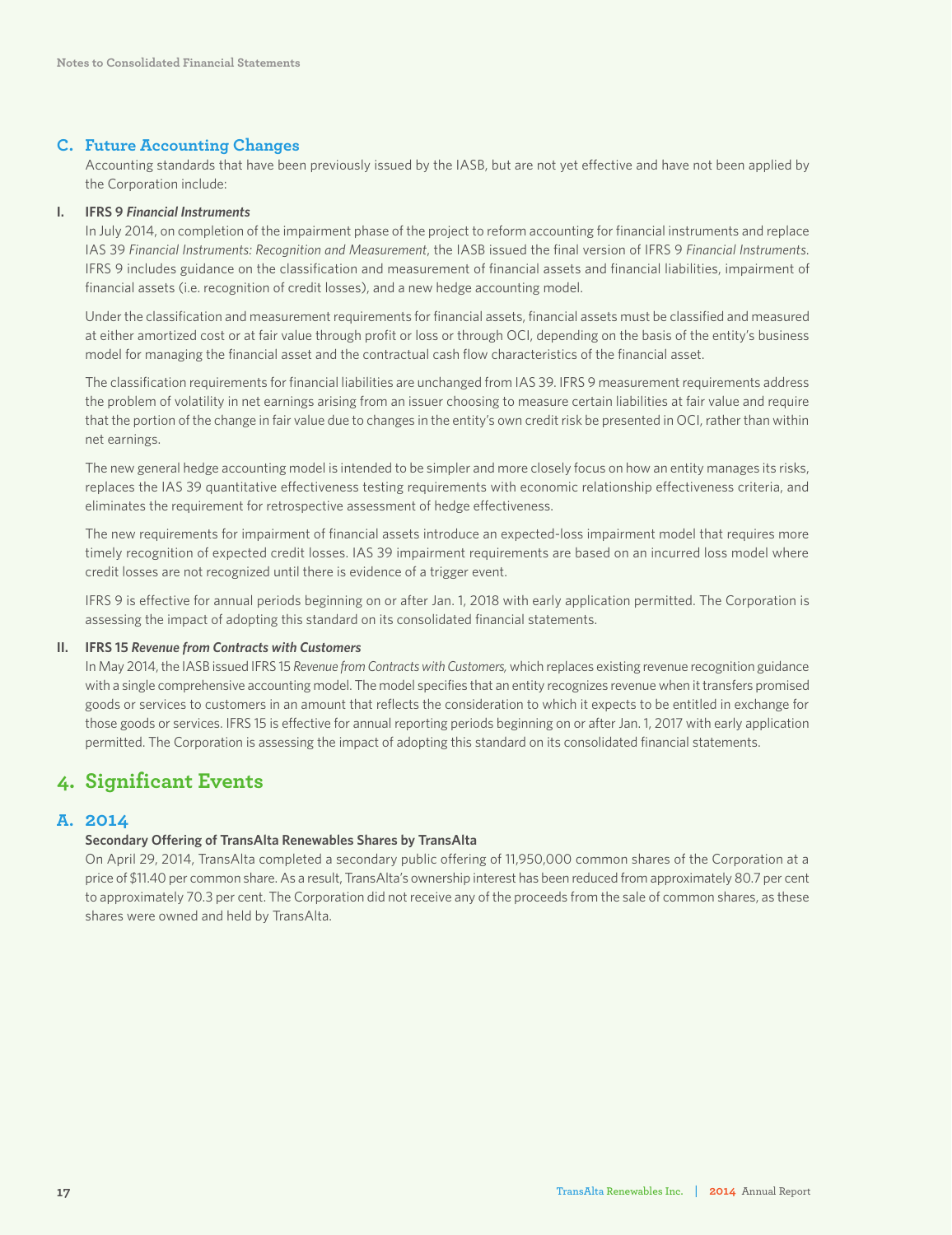#### **B. 2013**

#### **I. Acquisition of Generating Assets**

On Aug. 9, 2013, the Corporation indirectly acquired 28 wind and hydro generating assets from TransAlta by purchasing all of the issued and outstanding shares of two of TransAlta's subsidiaries: CHD and WSP. The purchase price of \$1.7 billion was satisfied by indirectly assuming outstanding debentures of CHD in the aggregate principal sum of \$0.4 billion and consideration transferred of \$1.3 billion, as follows:

| <b>Consideration Transferred</b>                       | Amount    |
|--------------------------------------------------------|-----------|
| Issuance of 66,666,667 common shares at \$10 per share | 666,667   |
| Issuance of closing note <sup>1</sup>                  | 187,000   |
| Issuance of short-term note <sup>1</sup>               | 250,000   |
| Issuance of acquisition note <sup>1</sup>              | 30,000    |
| Issuance of amortizing term loan                       | 200,000   |
| Total                                                  | 1,333,667 |

1 The closing note and \$21.0 million of the acquisition note were repaid in 2013 in cash by the Corporation. The short-term note and \$0.9 million of the acquisition note were *settled in 2013 by issuing 25.9 million common shares to TransAlta.*

The Acquisition was accounted for as a business combination under common control, as TransAlta controlled the Acquired Assets prior to the Aug. 9, 2013 acquisition by TransAlta Renewables and continued to indirectly control the Acquired Assets after the acquisition date. IFRS 3 *Business Combinations* requires fair value accounting for acquisitions and does not provide guidance for common control transactions. Under established IFRS practice, common control transactions are generally accounted for using either the fair value or the pooling of interest (book value) methods of accounting. The Corporation has chosen to apply the pooling of interest method to account for the Acquired Assets in the 2013 comparative period. The financial statements of the Acquired Assets and the Corporation were combined together at book values, as if the Acquired Assets had always been owned by TransAlta Renewables, with the exception of the recognition of a reduction in the carrying amount of certain hydro and wind generating facilities resulting from a revaluation based on the terms of the TransAlta PPAs. The revaluation resulted in pre-tax reductions of \$205.8 million in the carrying amount of the facilities (see Note 13) and \$0.7 million in the carrying amount of intangible assets (see Note 14), with the corresponding after-tax amount of \$154.9 million charged to retained earnings (deficit).

#### **II. Initial Public Offering of Common Shares**

In August 2013, the Corporation completed an IPO and issued 20.0 million common shares for gross proceeds of \$200.0 million and an additional 2.1 million common shares to the underwriters who exercised their over-allotment option in part, for gross proceeds of \$21.0 million. The Corporation used the total net proceeds to repay to TransAlta a portion of the indebtedness outstanding from the Acquisition.

After consideration of the IPO and other common share issuances, TransAlta, directly and indirectly, held 92.6 million common shares, which represented approximately 80.7 per cent of the common shares of TransAlta Renewables.

#### **III. Changes in Capitalization by the Parent**

As a result of the Acquisition, the completion of the IPO, and the separation of the Corporation as a separate stand-alone entity, the net parental investment previously attributed to the Acquired Assets in 2013 changed as follows: i) \$408.0 million was converted into debt, of which \$208.0 million was repaid in cash; ii) amounts due from related parties, including increases in these amounts since Dec. 31, 2012, totalling approximately \$197.3 million, were reclassified against the net parental investment; and iii) the Corporation's deferred income tax liabilities were increased by approximately \$76.6 million, with a corresponding offset in net parental investment, for the tax benefit that remained with TransAlta associated with non-capital losses related to certain wind facilities.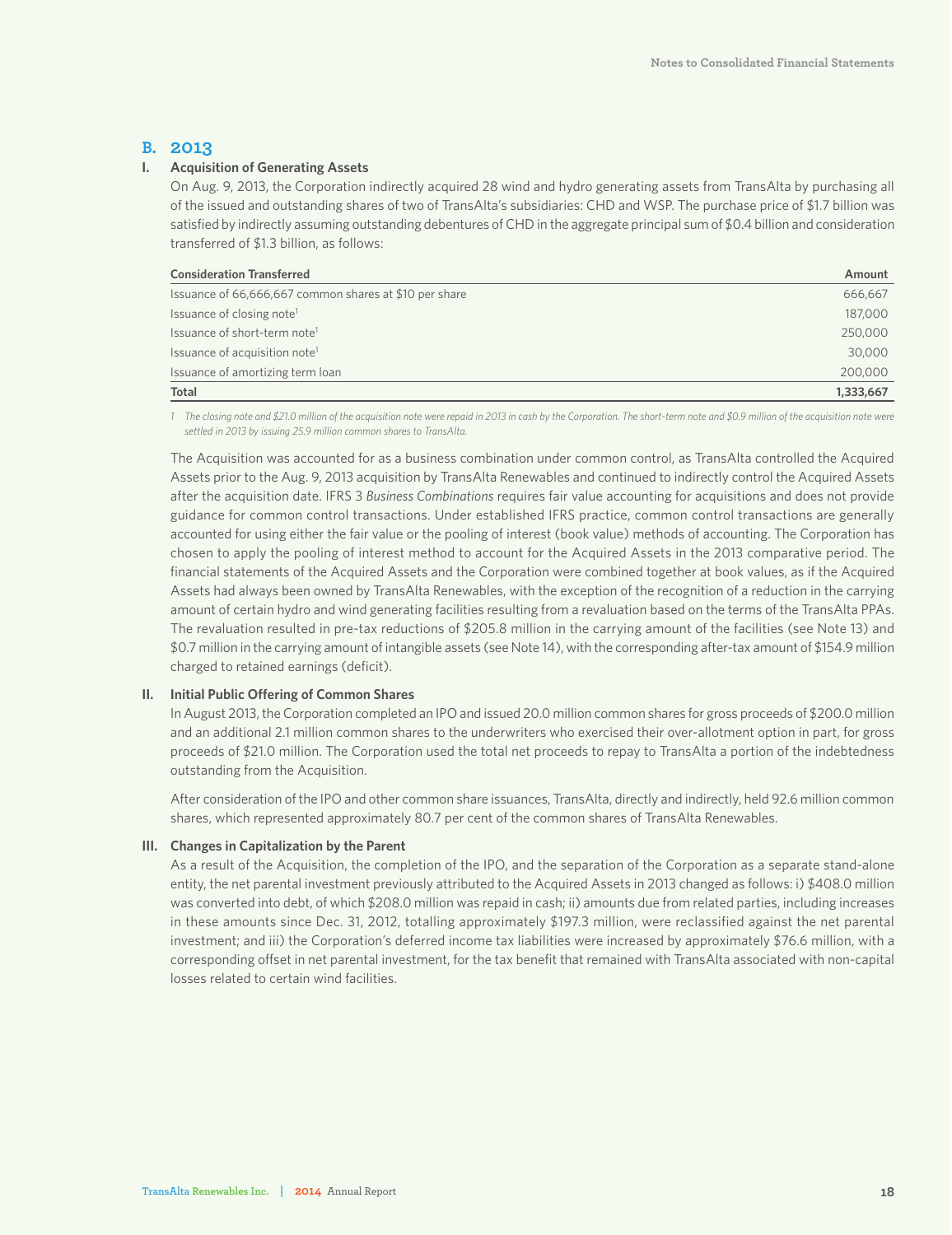#### **IV. Acquisition of Economic Interest in the Wyoming Wind Farm**

On Dec. 20, 2013, the Corporation completed the acquisition, through a subsidiary of TransAlta, of an economic interest in a 144 megawatt wind farm in Wyoming ("Wyoming Wind Farm"). The wind farm is fully operational and contracted under a PPA until 2028 with an investment grade counterparty. The Corporation acquired the economic interest in the Wyoming Wind Farm by acquiring a U.S.\$102.7 million (\$109.7 million) investment in the Class A Preferred Shares of a TransAlta subsidiary (see Note 15).

The Corporation financed the acquisition of the economic interest through a U.S.\$102.0 million (\$108.9 million) loan from TransAlta ("Wyoming Wind Acquisition Loan") (see Note 16).

### **5. Government Incentives**

Certain of the Corporation's wind and hydro facilities are eligible to receive incentives under the Wind Power Production Incentive or the ecoENERGY for Renewable Power incentive programs sponsored by the Canadian federal government to encourage the development of clean power generation projects in Canada. Qualifying facilities receive specified incentive payments for every kilowatt hour of energy production for a period of up to ten years from commissioning.

### **6. Lease Revenue**

Several of the Corporation's wind and hydro PPAs for the sale of electrical energy meet the criteria of operating leases, whereby the Corporation is the lessor and the customer is the lessee. Revenues earned under these contracts are reported as lease revenue.

### **7. Expenses by Nature**

Expenses classified by nature are as follows:

| Year ended Dec. 31             |             | 2014<br>2013                                                    |                              |                                                   |
|--------------------------------|-------------|-----------------------------------------------------------------|------------------------------|---------------------------------------------------|
|                                | other costs | Operations,<br>Royalties and maintenance, and<br>administration | Royalties and<br>other costs | Operations,<br>maintenance, and<br>administration |
| Royalties and land lease costs | 10,846      | ٠                                                               | 9,856                        |                                                   |
| Transmission tariffs           | 2,105       | $\overline{\phantom{a}}$                                        | 3,853                        |                                                   |
| Contracted operating expenses  |             | 8,403                                                           | $\overline{\phantom{a}}$     | 8,730                                             |
| Other operating expenses       |             | 38,202                                                          | $\overline{\phantom{a}}$     | 32,233                                            |
| Total                          | 12,951      | 46,605                                                          | 13.709                       | 40.963                                            |

During the year ended Dec. 31, 2014, \$1.5 million was recognized as a reduction in royalties and other costs. The Corporation and TransAlta adjusted the way in which these revenue-based royalties are calculated to align the costs incurred by the Corporation with the revenue base of the TransAlta PPAs. Of the amount, \$0.6 million relates to the period from inception, on Aug. 9, 2013, to Dec. 31, 2013.

### **8. Asset Impairment Charges**

During 2014, the Corporation recognized a pre-tax impairment charge of \$1.5 million and an impairment reversal of \$1.5 million (2013 – charge of \$3.7 million), all related to various Ontario hydro facilities. Revisions to capital and operating plans were the main drivers of the impairment outcomes.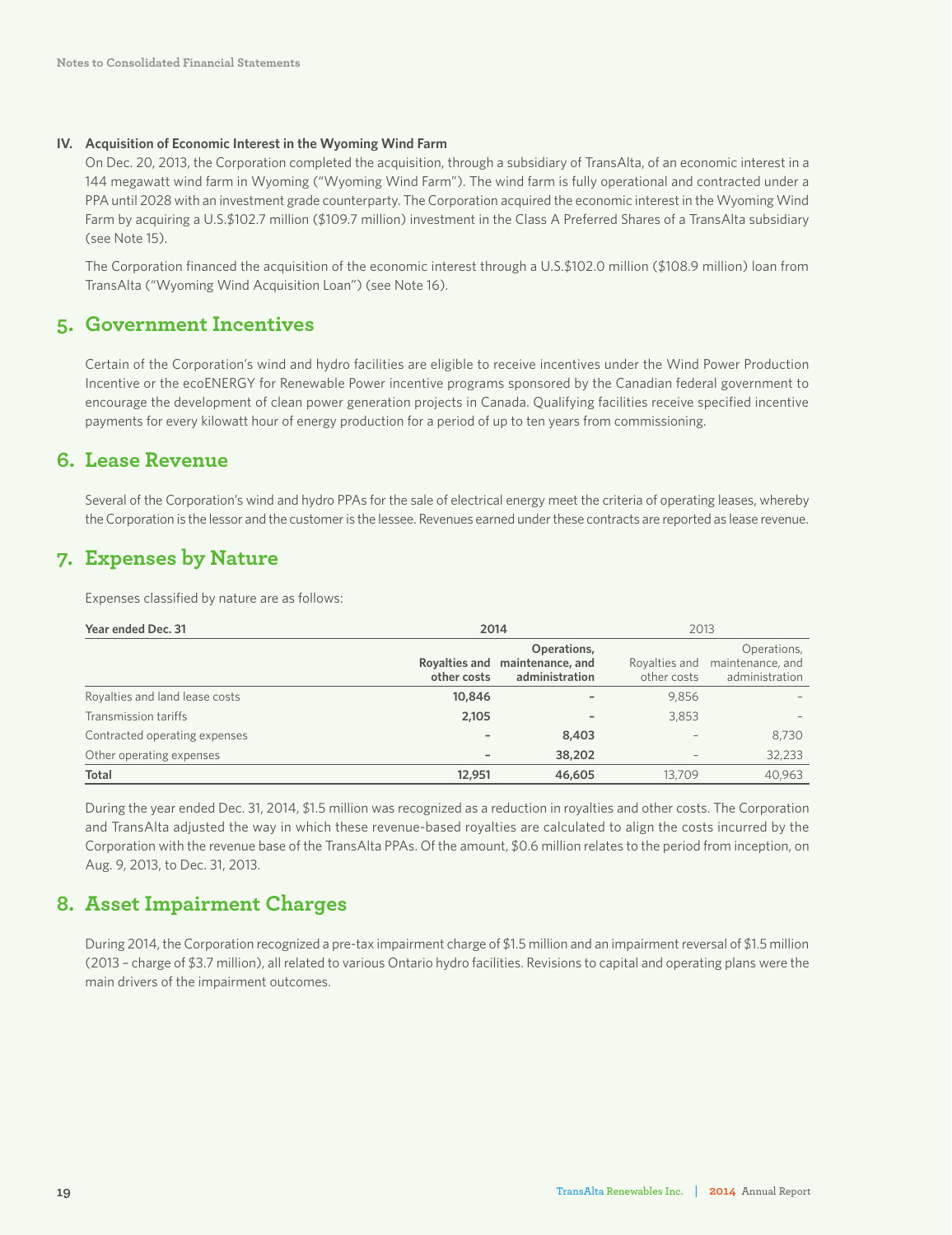### **9. Net Interest Expense**

The components of net interest expense are as follows:

| Interest on long-term debt<br>35,567<br>Interest on letters of credit and guarantees pledged by TransAlta (Note 24)<br>40<br>Capitalized interest (Note 13)<br>$\qquad \qquad =\qquad \qquad$<br>(22)<br>Interest income | 29,436  |
|--------------------------------------------------------------------------------------------------------------------------------------------------------------------------------------------------------------------------|---------|
|                                                                                                                                                                                                                          |         |
|                                                                                                                                                                                                                          | 2,297   |
|                                                                                                                                                                                                                          | (2.147) |
|                                                                                                                                                                                                                          | (15)    |
| Accretion of provisions (Note 17)<br>955                                                                                                                                                                                 | 848     |
| <b>Net interest expense</b><br>36,540                                                                                                                                                                                    | 30.419  |

### **10. Income Taxes**

### **A. Consolidated Statements of Earnings**

| <b>Rate Reconciliation</b>                                    |                 |         |
|---------------------------------------------------------------|-----------------|---------|
| Year ended Dec. 31                                            | 2014            | 2013    |
| Earnings before income taxes                                  | 65,592          | 72,710  |
| Net earnings attributable to non-controlling interests        | (3,355)         | (2,617) |
| Adjusted earnings before income taxes                         | 62,237          | 70,093  |
| Statutory Canadian federal and provincial income tax rate (%) | 25.0            | 25.0    |
| Expected income tax expense                                   | 15,559          | 17,523  |
| Increase (decrease) in income taxes resulting from:           |                 |         |
| Writedown of deferred income tax assets                       | 252             |         |
| Statutory and other rate differences                          | $\qquad \qquad$ | 1,891   |
| Dividend income not subject to tax                            | (2, 333)        |         |
| Other                                                         | 101             | 421     |
| Income tax expense                                            | 13,579          | 19,835  |
| Effective tax rate (%)                                        | 22              | 28      |

#### **II. Components of Income Tax Expense**

The components of income tax expense (recovery) are as follows:

| Year ended Dec. 31                                                                           | 2014   | 2013    |
|----------------------------------------------------------------------------------------------|--------|---------|
| Current income tax expense                                                                   | 1,315  | 1,081   |
| Adjustments in respect of current income tax of previous years                               | (132)  | 760     |
| Adjustments in respect of deferred income tax of previous years                              | 102    | (1,128) |
| Deferred income tax expense arising from the writedown of deferred income tax assets         | 252    |         |
| Deferred income tax expense related to the origination and reversal of temporary differences | 12,042 | 17,231  |
| Deferred income tax expense resulting from changes in tax rates                              |        | 1,891   |
| Income tax expense                                                                           | 13,579 | 19,835  |
|                                                                                              |        |         |
| Year ended Dec. 31                                                                           | 2014   | 2013    |
| Current income tax expense                                                                   | 1.183  | 1,841   |
| Deferred income tax expense                                                                  | 12,396 | 17,994  |
| Income tax expense                                                                           | 13,579 | 19.835  |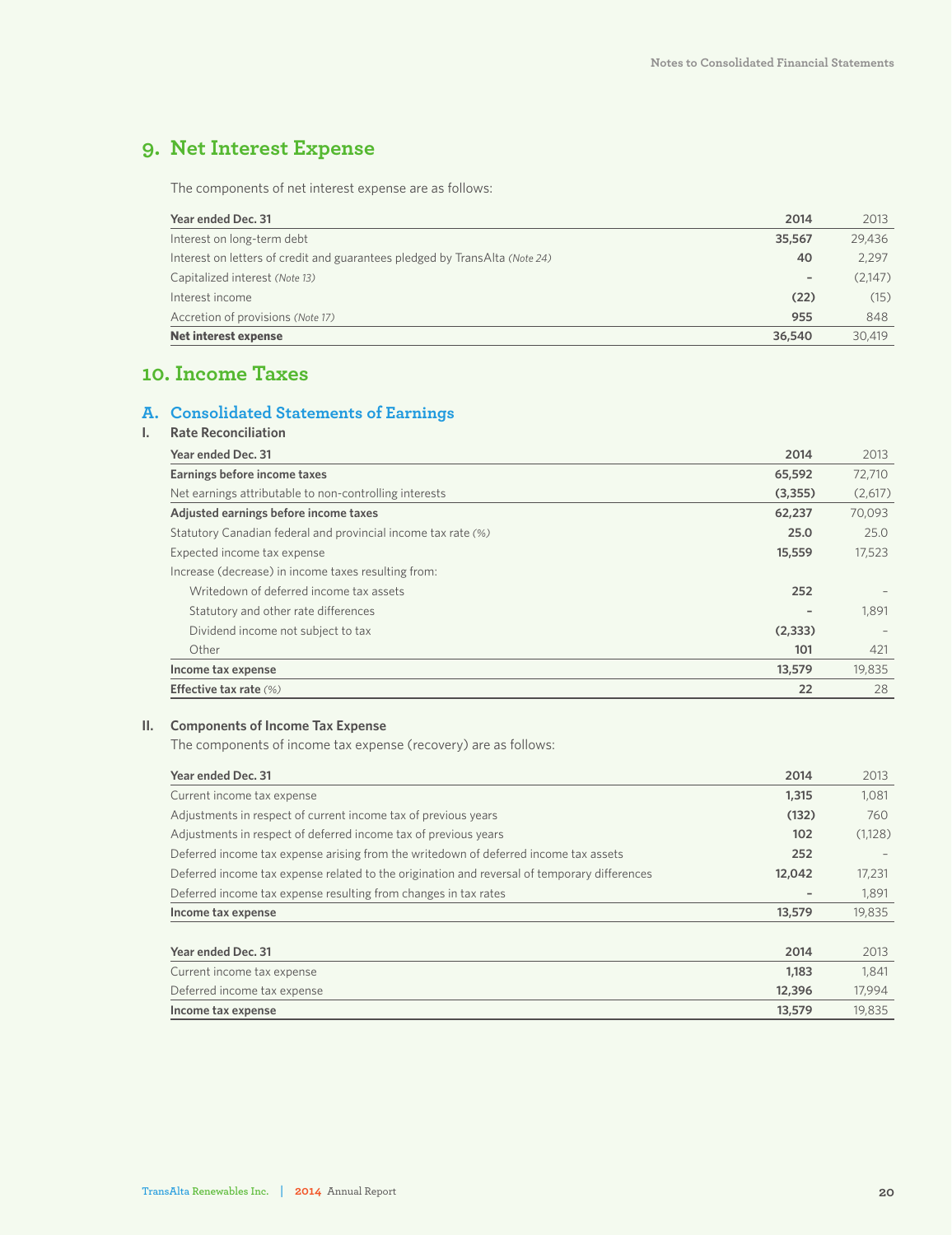#### **B. Consolidated Statements of Changes in Equity**

The aggregate current and deferred income tax related to items charged or credited to equity is as follows:

| Year ended Dec. 31                        | 2014 | 2013    |
|-------------------------------------------|------|---------|
| Income tax expense (recovery) related to: |      |         |
| Cash flow hedges                          | (12) | 296     |
| Common share issue costs                  |      | (3.526) |
| Income tax recovery reported in equity    | (12) | (3.230) |

#### **C. Components of Net Deferred Income Tax Liability**

Significant components of the Corporation's net deferred income tax (asset) liability are as follows:

| As at Dec. 31                                | 2014      | 2013      |
|----------------------------------------------|-----------|-----------|
| Net operating and capital loss carryforwards | (214.511) | (217.929) |
| Property, plant, and equipment               | 377.740   | 368.855   |
| Risk management assets and liabilities, net  | 56        | (26)      |
| Net deferred income tax liability            | 163,285   | 150,900   |

The net deferred income tax liability presented in the Consolidated Statements of Financial Position is as follows:

| As at Dec. 31                     | 2014     | 2013     |
|-----------------------------------|----------|----------|
| Deferred income tax assets        | (32.249) | (29.751) |
| Deferred income tax liabilities   | 195.534  | 180.651  |
| Net deferred income tax liability | 163.285  | 150,900  |

### **11. Non-Controlling Interest**

The Corporation's non-controlling interest is comprised of Natural Forces Technologies Inc. 17% interest in Kent Hills. Summarized financial information relating to Kent Hills is as follows:

| Year ended Dec. 31                          | 2014    | 2013    |
|---------------------------------------------|---------|---------|
| <b>Results of operations</b>                |         |         |
| Revenues                                    | 36,156  | 31,717  |
| Net earnings and total comprehensive income | 19,735  | 15,426  |
|                                             |         |         |
| As at Dec. 31                               | 2014    | 2013    |
| <b>Financial position</b>                   |         |         |
| Current assets                              | 6,654   | 5,708   |
| Long-term assets                            | 218,950 | 227,256 |
| Current liabilities                         | (2,452) | (1,435) |
| Long-term liabilities                       | (520)   | (414)   |
| Total equity                                | 222,632 | 231,115 |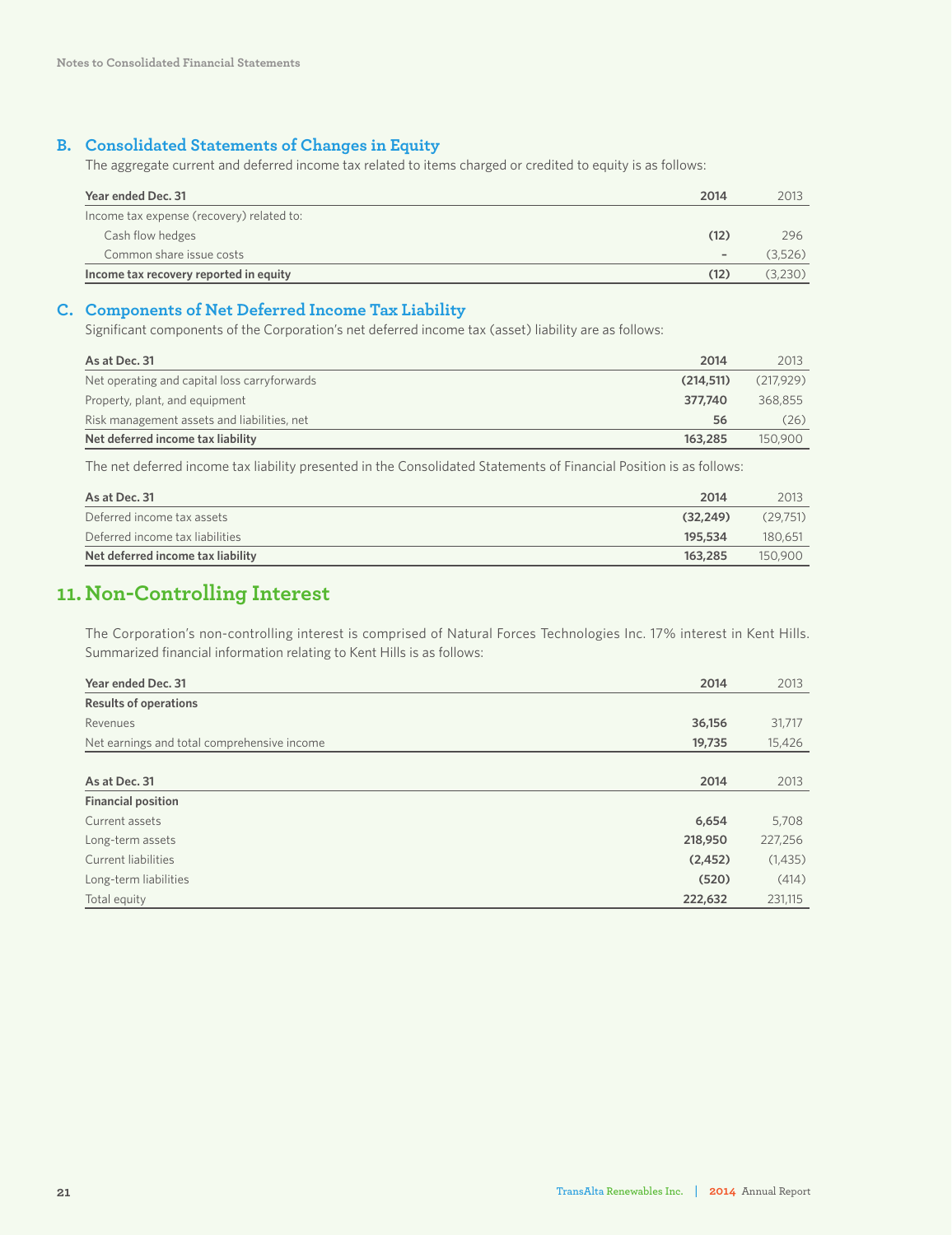### **12. Financial Instruments and Risk Management**

#### **A. Financial Assets and Liabilities – Classification and Measurement**

Financial assets and financial liabilities are measured on an ongoing basis at fair value or amortized cost (see Note 2(C)). The following table outlines the carrying amounts and classifications of the financial assets and liabilities:

|                                          |                          | <b>Derivatives</b><br>classified as |                          |                            | Other                    |              |
|------------------------------------------|--------------------------|-------------------------------------|--------------------------|----------------------------|--------------------------|--------------|
|                                          | Cash flow<br>hedges      | held for<br>trading                 | Loans and<br>receivables | Available-<br>for-sale $1$ | financial<br>liabilities | <b>Total</b> |
| <b>Financial assets</b>                  |                          |                                     |                          |                            |                          |              |
| Cash and cash equivalents                | $\overline{\phantom{a}}$ | $\overline{\phantom{a}}$            | 23,726                   | $\blacksquare$             | $\overline{\phantom{a}}$ | 23,726       |
| Accounts receivable                      | $\overline{\phantom{a}}$ | $\overline{\phantom{a}}$            | 35,667                   |                            | $\overline{\phantom{a}}$ | 35,667       |
| Risk management assets                   |                          |                                     |                          |                            |                          |              |
| Current                                  | 15                       |                                     |                          | $\blacksquare$             |                          | 15           |
| Long-term                                | 5                        |                                     | $\overline{a}$           |                            | $\overline{\phantom{a}}$ | 5            |
| Investment in preferred shares           | $\overline{\phantom{a}}$ | $\blacksquare$                      | $\overline{\phantom{a}}$ | 119,179                    | $\overline{\phantom{a}}$ | 119,179      |
| <b>Financial liabilities</b>             |                          |                                     |                          |                            |                          |              |
| Accounts payable and accrued liabilities | $\overline{\phantom{a}}$ |                                     |                          | $\blacksquare$             | 30,893                   | 30,893       |
| Dividends payable                        | $\blacksquare$           | $\overline{\phantom{a}}$            | $\overline{\phantom{a}}$ | $\overline{\phantom{a}}$   | 14,714                   | 14,714       |
| Risk management liabilities              |                          |                                     |                          |                            |                          |              |
| Current                                  | 6                        | 3                                   | $\overline{\phantom{0}}$ | $\blacksquare$             |                          | 9            |
| Long-term                                |                          | 128                                 |                          |                            |                          | 128          |
| Long-term debt <sup>2</sup>              | $\overline{\phantom{a}}$ |                                     |                          | $\overline{\phantom{a}}$   | 658,455                  | 658,455      |

#### **Carrying value as at Dec. 31, 2014**

*1 Measured at cost (see section B.III. of this note).*

*2 Includes current portion.*

#### Carrying value as at Dec. 31, 2013

|                                          |                          | Derivatives<br>classified as |                          |                            | Other                    |         |
|------------------------------------------|--------------------------|------------------------------|--------------------------|----------------------------|--------------------------|---------|
|                                          | Cash flow<br>hedges      | held for<br>trading          | Loans and<br>receivables | Available-<br>for-sale $1$ | financial<br>liabilities | Total   |
| Financial assets                         |                          |                              |                          |                            |                          |         |
| Cash and cash equivalents                | $\overline{\phantom{a}}$ | $\overline{\phantom{a}}$     | 19,256                   | $\overline{\phantom{a}}$   | $\overline{\phantom{a}}$ | 19,256  |
| Accounts receivable                      |                          |                              | 37,413                   |                            | $\overline{\phantom{a}}$ | 37,413  |
| Risk management assets                   |                          |                              |                          |                            |                          |         |
| Current                                  | 22                       |                              |                          |                            |                          | 22      |
| Long-term                                | 14                       |                              |                          |                            | $\overline{\phantom{a}}$ | 14      |
| Investment in preferred shares           | $\overline{\phantom{a}}$ | $\overline{\phantom{a}}$     | $\overline{\phantom{a}}$ | 109,325                    | $\overline{\phantom{a}}$ | 109,325 |
| <b>Financial liabilities</b>             |                          |                              |                          |                            |                          |         |
| Bank overdraft                           | $\overline{\phantom{a}}$ | $\overline{\phantom{a}}$     | $\overline{\phantom{a}}$ | $\overline{\phantom{a}}$   | 891                      | 891     |
| Accounts payable and accrued liabilities | $\overline{\phantom{a}}$ |                              | $\overline{\phantom{a}}$ | $\overline{\phantom{a}}$   | 31,267                   | 31,267  |
| Dividends payable                        |                          |                              |                          | $\overline{\phantom{a}}$   | 29,239                   | 29,239  |
| Risk management liabilities              |                          |                              |                          |                            |                          |         |
| Current                                  | 73                       |                              |                          |                            |                          | 73      |
| Long-term                                | $\overline{2}$           | 65                           |                          | $\overline{\phantom{a}}$   | $\overline{\phantom{a}}$ | 67      |
| Long-term debt <sup>2</sup>              |                          |                              |                          | $\overline{\phantom{a}}$   | 684,215                  | 684,215 |

*1 Measured at cost (see section B.III. of this note).*

*2 Includes current portion.*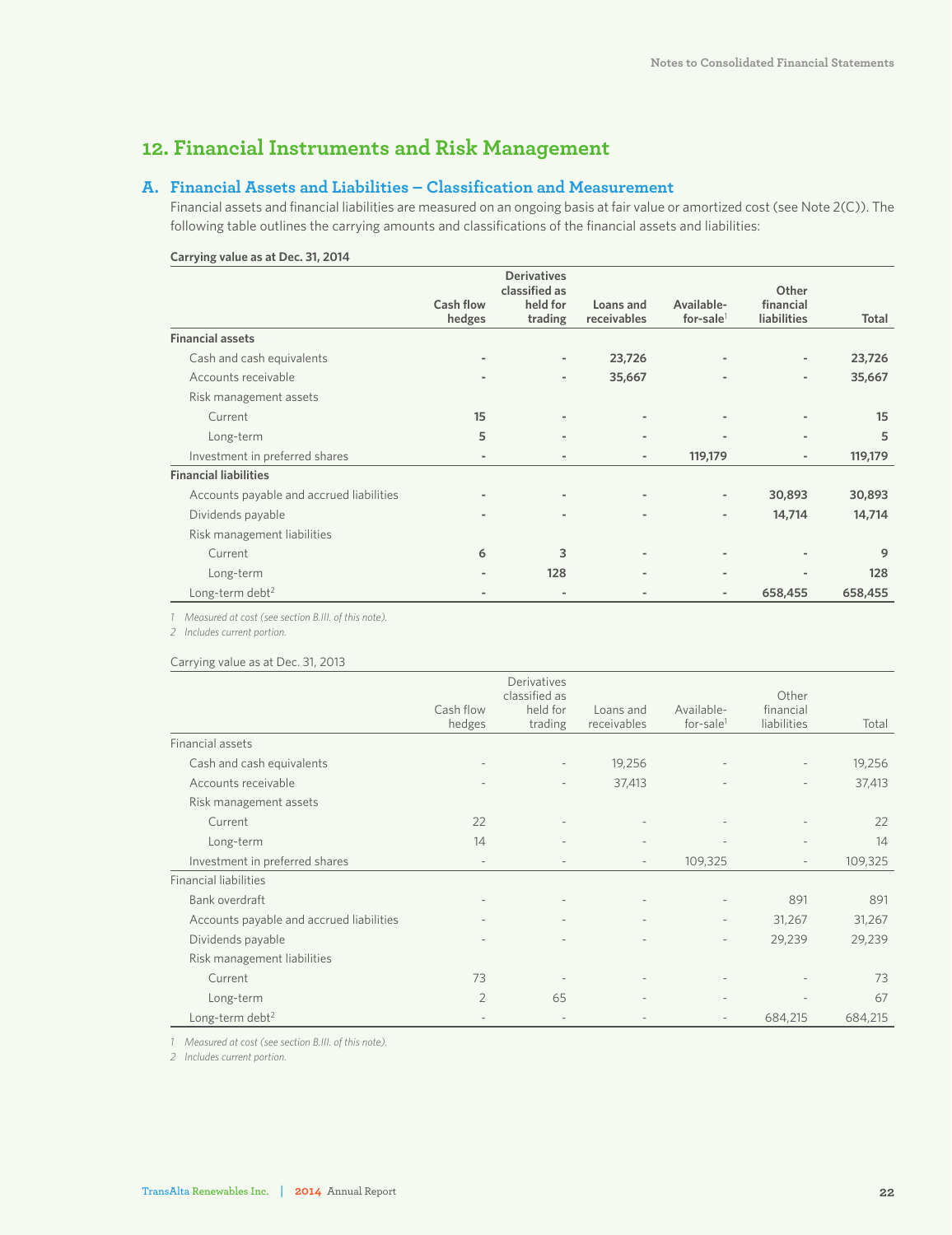#### **B. Fair Value of Financial Instruments**

The fair value of a financial instrument is the price that would be received to sell an asset or paid to transfer a liability in an orderly transaction between market participants at the measurement date. Fair values can be determined by reference to prices for that instrument in active markets to which the Corporation has access. In the absence of an active market, the Corporation determines fair values based on valuation models or by reference to other similar products in active markets.

Fair values determined using valuation models require the use of assumptions. In determining those assumptions, the Corporation looks primarily to external readily observable market inputs. In limited circumstances, the Corporation uses inputs that are not based on observable market data.

#### **I. Level Determinations and Classifications**

The Level I, II, and III classifications in the fair value hierarchy utilized by the Corporation are defined below:

#### *a. Level I*

Fair values are determined using inputs that are quoted prices (unadjusted) in active markets for identical assets or liabilities that the Corporation has the ability to access at the measurement date.

#### *b. Level II*

Fair values are determined using inputs, other than quoted prices included in Level I, that are observable for the asset or liability, either directly or indirectly.

Commodity fair values falling within the Level II category are determined through the use of quoted prices in active markets, which in some cases are adjusted for factors specific to the asset or liability, such as basis and location differentials. Level II fair values include over-the-counter derivatives with values based on observable commodity futures curves and derivatives with inputs validated by broker quotes or other publicly available market data providers. Level II fair values are also determined using valuation techniques, such as option pricing models and regression or extrapolation formulas, where the inputs are readily observable, including commodity prices for similar assets or liabilities in active markets, and implied volatilities for options.

Level II fair values of other risk management assets and liabilities are determined using valuation techniques, such as discounted cash flow methods. The Corporation uses observable inputs other than unadjusted quoted prices that are observable for the asset or liability, such as interest rate yield curves, credit valuation adjustments, and currency rates. For certain financial instruments where insufficient trading volume or lack of recent trades exists, the Corporation relies on similar interest or currency rate inputs and other third-party information such as credit spreads.

#### *c. Level III*

Fair values are determined using inputs for the asset or liability that are not readily observable.

The Corporation may enter into commodity transactions for which market-observable data is not available. In these cases, Level III fair values are determined using valuation techniques such as the mark-to-forecast model with inputs that are based on historical data such as unit availability, transmission congestion, demand profiles for individual non-standard deals and structured products, and/or volatilities and correlations between products derived from historical prices.

The Corporation also may have contracts with terms that extend beyond a liquid trading period. As forward price forecasts are not available for the full period of these contracts, the value of these contracts is derived by reference to a forecast that is based on a combination of external and internal fundamental modelling, including discounting. As a result, these contracts are classified in Level III.

TransAlta has a Commodity Exposure Management Policy that governs both proprietary and hedging commodity transactions undertaken by TransAlta on behalf of the Corporation, and defines and specifies the controls and management responsibilities associated with commodity trading activities, as well as the nature and frequency of required reporting of such activities.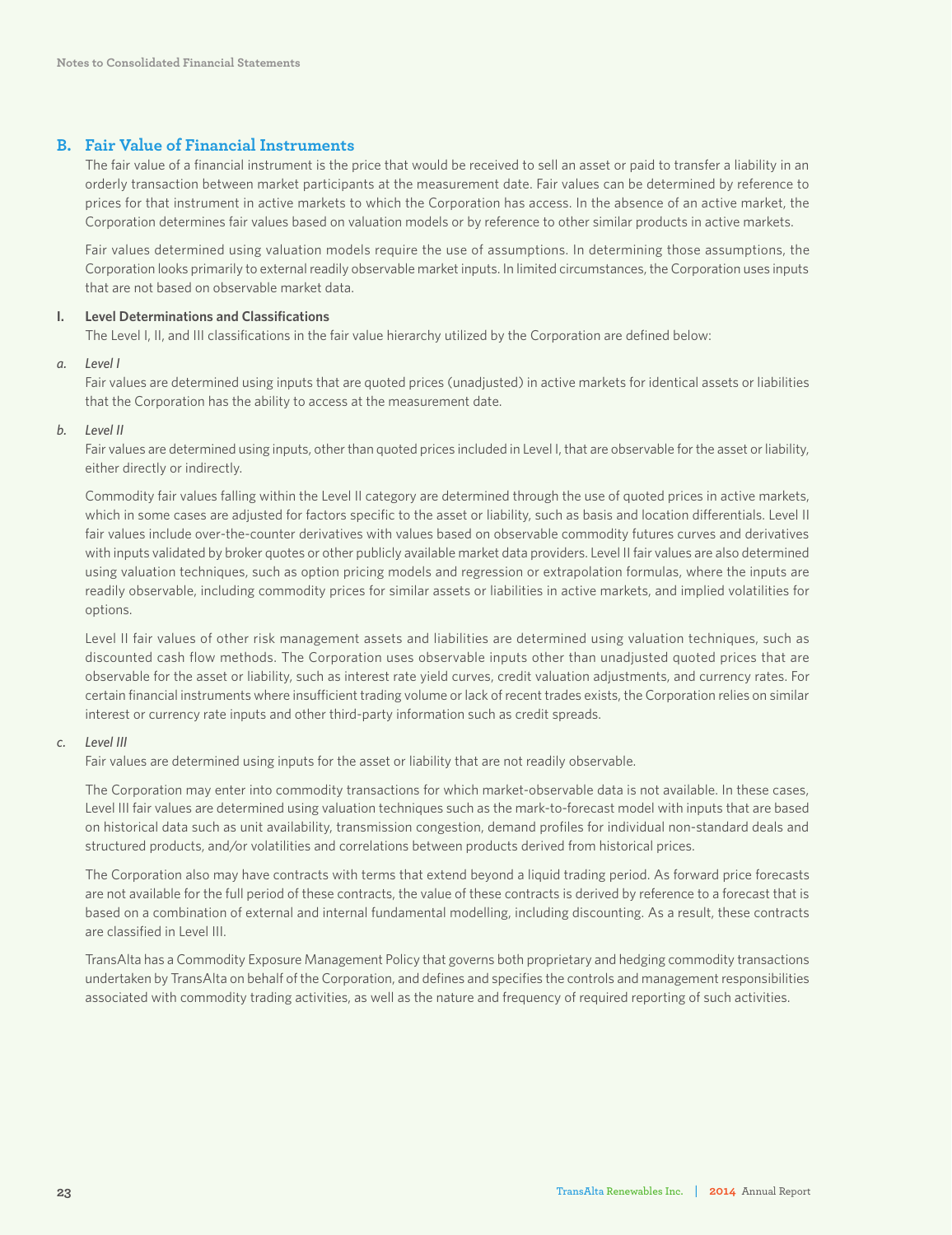Methodologies and procedures regarding commodity-based Level III fair value measurements are determined by TransAlta's risk management department, on behalf of the Corporation. Level III fair values are calculated within TransAlta's energy trading risk management system based on underlying contractual data and observable and non-observable inputs. Development of non-observable inputs requires the use of judgment. To ensure reasonability, system-generated Level III fair value measurements are reviewed and validated by TransAlta's risk management and finance departments. Review occurs formally on a quarterly basis or more frequently if daily review and monitoring procedures identify unexpected changes to fair value or changes to key parameters.

#### **II. Commodity and Other Risk Management Assets and Liabilities**

The Corporation's commodity-based risk management assets and liabilities relate to trading activities and certain contracting activities. Other risk management assets and liabilities include risk management assets and liabilities that are used in hedging foreign currency exposures.

The following tables summarize the key factors impacting the fair value of the Corporation's risk management assets and liabilities by classification level during the years ended Dec. 31, 2014 and 2013, respectively:

|                                                           | Cash flow                       |                          |                   |              |           |       |
|-----------------------------------------------------------|---------------------------------|--------------------------|-------------------|--------------|-----------|-------|
|                                                           | hedges<br>Non-hedges Non-hedges |                          |                   | <b>Total</b> |           |       |
|                                                           | Level II                        | Level II                 | Level III         | Level II     | Level III | Total |
| Net risk management liabilities at Dec. 31, 2013          | (39)                            |                          | (65)              | (39)         | (65)      | (104) |
| Changes attributable to:                                  |                                 |                          |                   |              |           |       |
| Market price changes on existing contracts                | 382                             | $\overline{\phantom{a}}$ | (63)              | 382          | (63)      | 319   |
| Market price changes on new contracts                     |                                 | (3)                      | $\qquad \qquad -$ | (3)          |           | (3)   |
| Contracts settled                                         | (5)                             | (324)                    | $\qquad \qquad -$ | (329)        | -         | (329) |
| Discontinued hedge accounting on certain contracts        | (324)                           | 324                      |                   |              |           |       |
| Net risk management assets (liabilities) at Dec. 31, 2014 | 14                              | (3)                      | (128)             | 11           | (128)     | (117) |
| <b>Additional Level III information:</b>                  |                                 |                          |                   |              |           |       |
| Total losses included in earnings before income taxes     |                                 |                          | (63)              |              | (63)      | (63)  |
| Unrealized losses included in earnings before income      |                                 |                          |                   |              |           |       |
| taxes related to net liabilities held at Dec. 31, 2014    |                                 |                          | (63)              |              | (63)      | (63)  |

|                                                        | Cash flow |                   |                   |          |           |       |
|--------------------------------------------------------|-----------|-------------------|-------------------|----------|-----------|-------|
|                                                        | hedges    | Non-hedges        | Non-hedges        |          | Total     |       |
|                                                        | Level II  | Level II          | Level III         | Level II | Level III | Total |
| Net risk management assets at Dec. 31, 2012            | 664       |                   | 210               | 664      | 210       | 874   |
| Changes attributable to:                               |           |                   |                   |          |           |       |
| Market price changes on existing contracts             | (3)       |                   | (7)               | (3)      | (7)       | (10)  |
| Market price changes on new contracts                  | (56)      |                   | $\qquad \qquad -$ | (56)     |           | (56)  |
| Contracts settled                                      | (644)     | $\qquad \qquad -$ | (268)             | (644)    | (268)     | (912) |
| Net risk management liabilities at Dec. 31, 2013       | (39)      |                   | (65)              | (39)     | (65)      | (104) |
| <b>Additional Level III information:</b>               |           |                   |                   |          |           |       |
| Total losses included in earnings before income taxes  |           |                   | (7)               |          | (7)       | (7)   |
| Unrealized losses included in earnings before income   |           |                   |                   |          |           |       |
| taxes related to net liabilities held at Dec. 31, 2013 |           |                   | (275)             |          | (275)     | (275) |

To the extent applicable, changes in net risk management assets and liabilities for non-hedge positions are reflected within net earnings.

The effect of using reasonably possible alternative assumptions as inputs to valuation techniques from which the Level III commodity fair values are determined at Dec. 31, 2014 is estimated to be +/– \$0.1 million (2013 +/– \$0.1 million). Fair values are stressed for volumes and prices. The variable volumes are stressed up and down one standard deviation from historically available production data. Prices are stressed for longer-term deals where there are no liquid market quotes using various internal and external forecasting sources to establish a high and a low price range.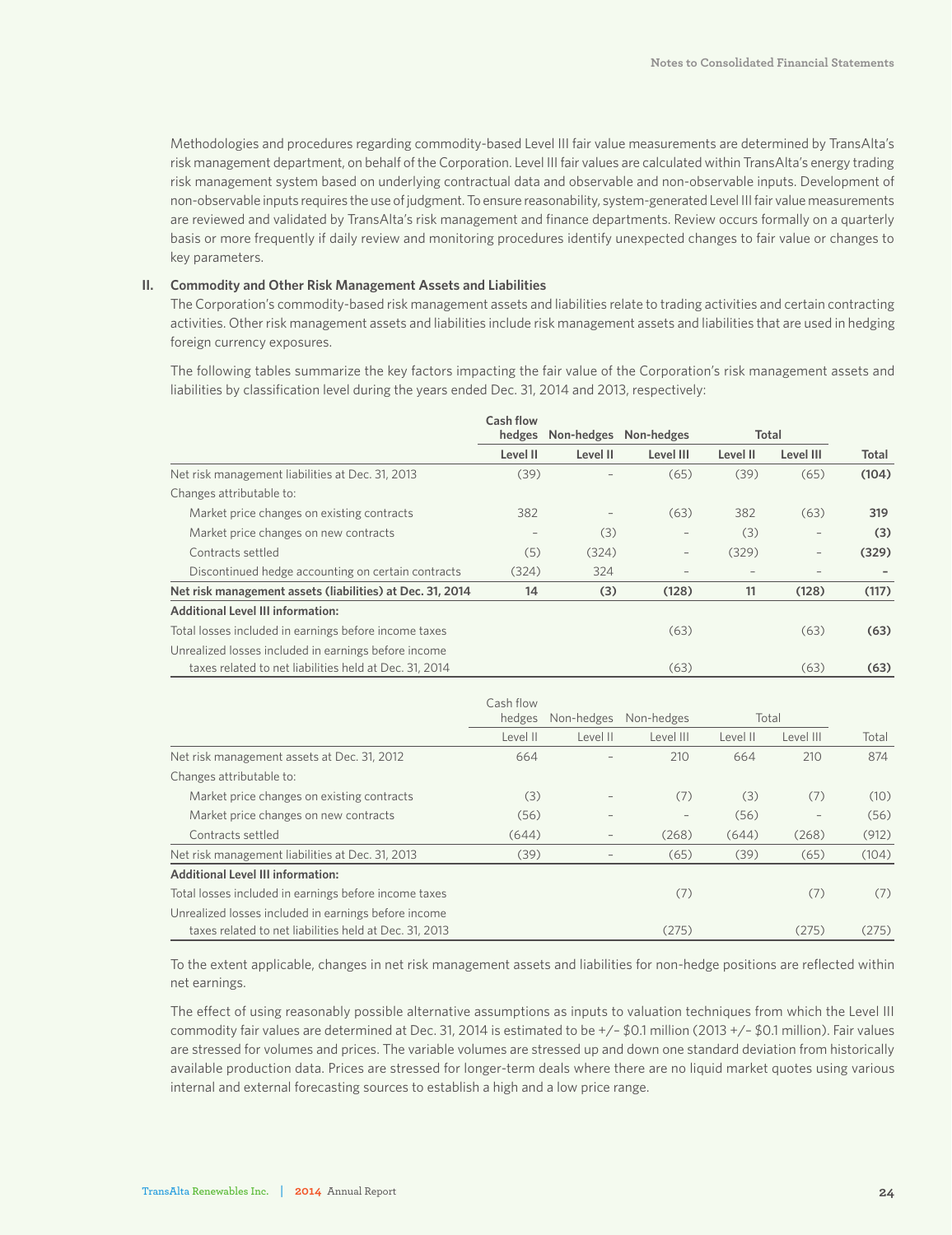#### **III. Financial Instruments not Recognized at Fair Value**

The carrying value of cash, bank overdraft, accounts receivable, accounts payable and accrued liabilities, and dividends payable approximates their fair value at the statement of financial position date due to their short-term nature.

The fair value of the Corporation's long-term debt as at Dec. 31, 2014 was \$682.1 million (2013 – \$700.7 million) all of which is included in Level II. The fair value of the Corporation's debentures is determined using prices observed in secondary markets. The fair value of other long-term debt is determined by calculating an implied price based on a current assessment of the yield to maturity.

The Corporation's investment in the Class A Preferred Shares of a subsidiary of TransAlta (see Note 15) has been designated as available-for-sale. The investment can fluctuate in value based on fluctuations in fair value of the member units of Wyoming Wind LLC. There are no quoted prices for an identical instrument in an active market for either instrument. The Corporation has determined that the fair value of the investment in preferred shares is not reliably measurable as the probabilities of the various estimates cannot be reasonably assessed, notably because of the related party nature of the investment. Accordingly, the investment in preferred shares is measured at cost. The Corporation intends to realize the value of the investment over time and through mutual agreement with TransAlta.

#### **IV. Cash Flow Hedges**

#### *a. Foreign Currency Rate Risk Management*

The Corporation uses foreign exchange forward contracts to hedge a portion of its future foreign-denominated receipts and expenditures and to manage foreign exchange exposure on foreign-denominated debt.

| As at Dec. 31                     |                                        | 2014                     |                          | 2013                       |                                 |                                    |          |
|-----------------------------------|----------------------------------------|--------------------------|--------------------------|----------------------------|---------------------------------|------------------------------------|----------|
| <b>Notional</b><br>amount<br>sold | <b>Notional</b><br>amount<br>purchased | Fair value<br>liability  | <b>Maturity</b>          | Notional<br>amount<br>sold | Notional<br>amount<br>purchased | Fair value<br>asset<br>(liability) | Maturity |
| CAD 2.494                         | <b>EUR 1.763</b>                       | (5)                      | 2015                     | CAD 2.577                  | EUR 1.763                       | 16                                 | 2014     |
| $\overline{\phantom{a}}$          | $\overline{\phantom{a}}$               | $\overline{\phantom{a}}$ | $\overline{\phantom{a}}$ | CAD 21.544                 | USD 20,000                      | (72)                               | 2014     |

#### *b. Effect of Cash Flow Hedges*

The following tables summarize the pre-tax amounts recognized in and reclassified out of OCI related to the effective portion of cash flow hedges. No significant ineffectiveness has been recognized.

| Year ended Dec. 31, 2014                          |                                          |                                                  |                                              |  |  |  |
|---------------------------------------------------|------------------------------------------|--------------------------------------------------|----------------------------------------------|--|--|--|
| Derivatives in cash flow<br>hedging relationships | Pre-tax gain (loss)<br>recognized in OCI | Location of (gain) loss<br>reclassified from OCI | Pre-tax (gain) loss<br>reclassified from OCI |  |  |  |
| Commodity contracts                               |                                          | Revenue                                          | 2                                            |  |  |  |
| Foreign exchange forwards on project hedges       | (124)                                    | Property, plant, and equipment                   |                                              |  |  |  |
| Foreign exchange forwards on U.S. debt            | 396                                      | Foreign exchange (gain) loss                     | (234)                                        |  |  |  |
| <b>OCI</b> impact                                 | 271                                      | <b>OCI</b> impact                                | (232)                                        |  |  |  |

| Year ended Dec. 31, 2013                          |                                          |                                                  |                                              |  |  |  |
|---------------------------------------------------|------------------------------------------|--------------------------------------------------|----------------------------------------------|--|--|--|
| Derivatives in cash flow<br>hedging relationships | Pre-tax gain (loss)<br>recognized in OCI | Location of (gain) loss<br>reclassified from OCI | Pre-tax (gain) loss<br>reclassified from OCI |  |  |  |
| Commodity contracts                               | (3)                                      | Revenue                                          | (307)                                        |  |  |  |
| Foreign exchange forwards on project hedges       | 214                                      | Property, plant, and equipment                   | 1.687                                        |  |  |  |
| Foreign exchange forwards on U.S. debt            | 582                                      | Foreign exchange (gain) loss                     | (720)                                        |  |  |  |
| OCI impact                                        | 793                                      | OCI impact                                       | 660                                          |  |  |  |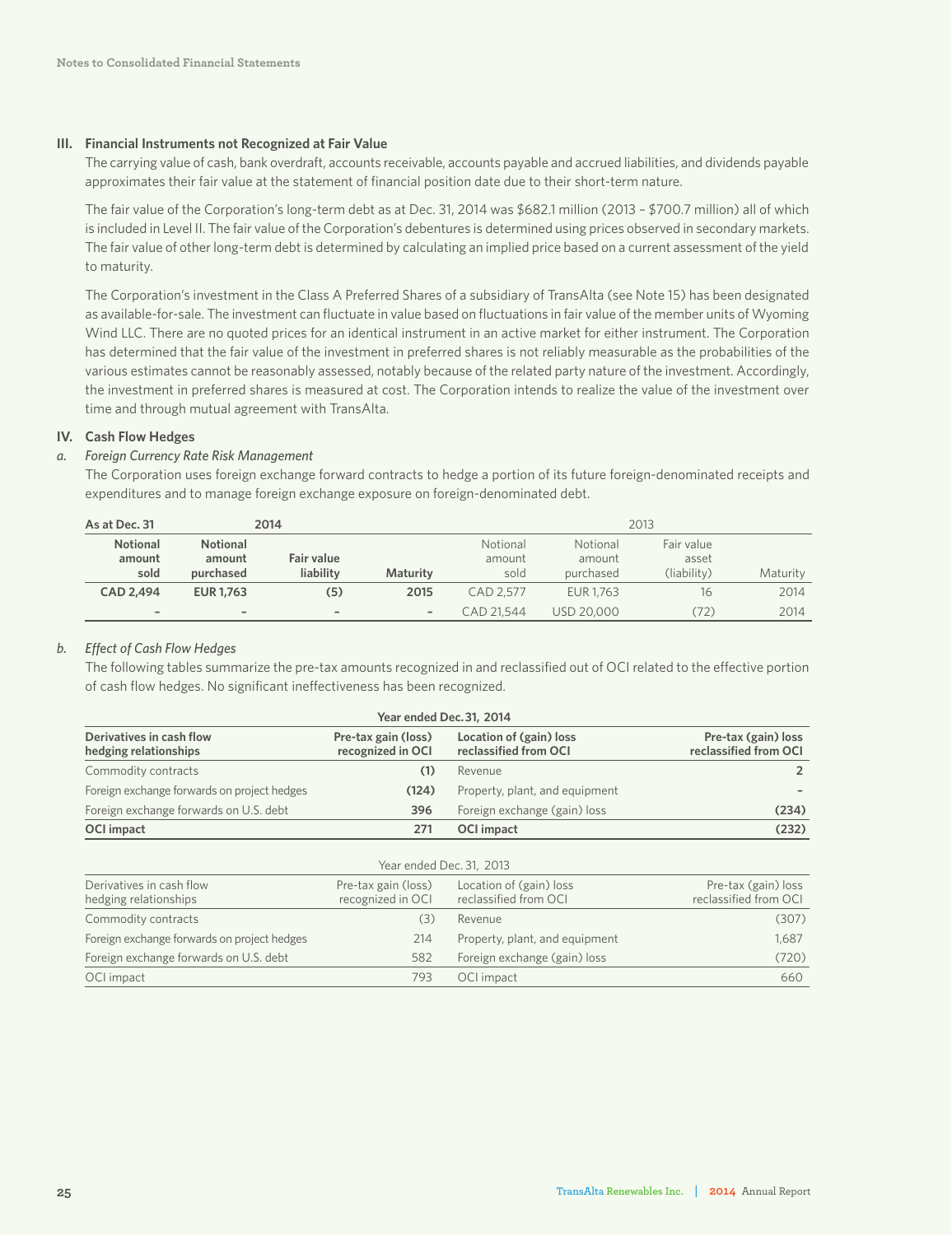#### **V. Non-Hedges**

The Corporation periodically enters into foreign exchange forwards to hedge future foreign-denominated cash flows for which hedge accounting is not pursued. These items are classified as held for trading, and changes in the fair values associated with these transactions are recognized in net earnings.

Outstanding notional amounts and fair values associated with these forward contracts are as follows:

| As at Dec. 31   |                  | 2014       |                 |          |           | 2013        |          |
|-----------------|------------------|------------|-----------------|----------|-----------|-------------|----------|
| <b>Notional</b> | <b>Notional</b>  |            |                 | Notional | Notional  | Fair value  |          |
| amount          | amount           | Fair value |                 | amount   | amount    | asset       |          |
| sold            | purchased        | liability  | <b>Maturity</b> | sold     | purchased | (liability) | Maturity |
| CAD 5.016       | <b>USD 4.300</b> | (3)        | 2015            | $\sim$   | $\sim$    | $\sim$      | $\sim$   |

#### **C. Nature and Extent of Risks Arising from Financial Instruments and Derivatives**

#### **I. Credit Risk**

Credit risk is the risk that customers or counterparties will cause a financial loss for the Corporation by failing to discharge their obligations, and the risk to the Corporation associated with changes in creditworthiness of entities with which commercial exposures exist. The Corporation actively manages its exposure to credit risk by assessing the ability of counterparties to fulfill their obligations under the related contracts prior to entering into such contracts. The Corporation makes detailed assessments of the credit quality of all counterparties and, where appropriate, obtains corporate guarantees, cash collateral, and/or letters of credit to support the ultimate collection of these receivables. For commodity trading, the Corporation sets strict credit limits for each counterparty and monitors exposures on a daily basis. If credit limits are exceeded, the Corporation will request collateral from the counterparty or halt trading activities with the counterparty.

The Corporation has limited exposure to credit risk, as the majority of its power sales contracts are with TransAlta Corporation, governments, and large utility customers with extensive operations. Historically, the Corporation has not had collection issues associated with its receivables and the aging of receivables is reviewed on a regular basis to ensure the timely collection of amounts owing to the Corporation.

The Corporation's maximum exposure to credit risk at Dec. 31, 2014, without taking into account collateral held or right of set-off, is represented by the current carrying amounts of accounts receivable and risk management assets as per the Consolidated Statements of Financial Position.

The Corporation uses external credit ratings, as well as internal ratings in circumstances where external ratings are not available, to establish credit limits for counterparties. As at Dec. 31, 2014 and 2013, significantly all of the Corporation's counterparties were considered investment grade. The aging of the Corporation's receivables is as follows:

| As at Dec. 31                   | 2014   | 2013   |
|---------------------------------|--------|--------|
| Receivables less than 60 days   | 33,327 | 37,413 |
| Receivables between 60-120 days | 1.725  |        |
| Receivables over 120 days       | 615    |        |
| Total accounts receivable       | 35,667 | 37,413 |

At Dec. 31, 2014, the Corporation had two unrelated customers whose outstanding balances each accounted for greater than 10 per cent of the total trade receivables outstanding. The Corporation has evaluated the risk of default related to these customers to be minimal.

#### **II. Liquidity Risk**

Liquidity risk relates to the Corporation's ability to access capital to be used in commodity hedging, capital projects, debt refinancing, and general corporate purposes. The Corporation is focused on maintaining a strong financial position.

The Corporation manages its liquidity risk associated with its financial liabilities by utilizing cash flow generated from operations and borrowing arrangements with TransAlta. The Corporation is in compliance with all financial covenants relating to its debt obligations as at Dec. 31, 2014.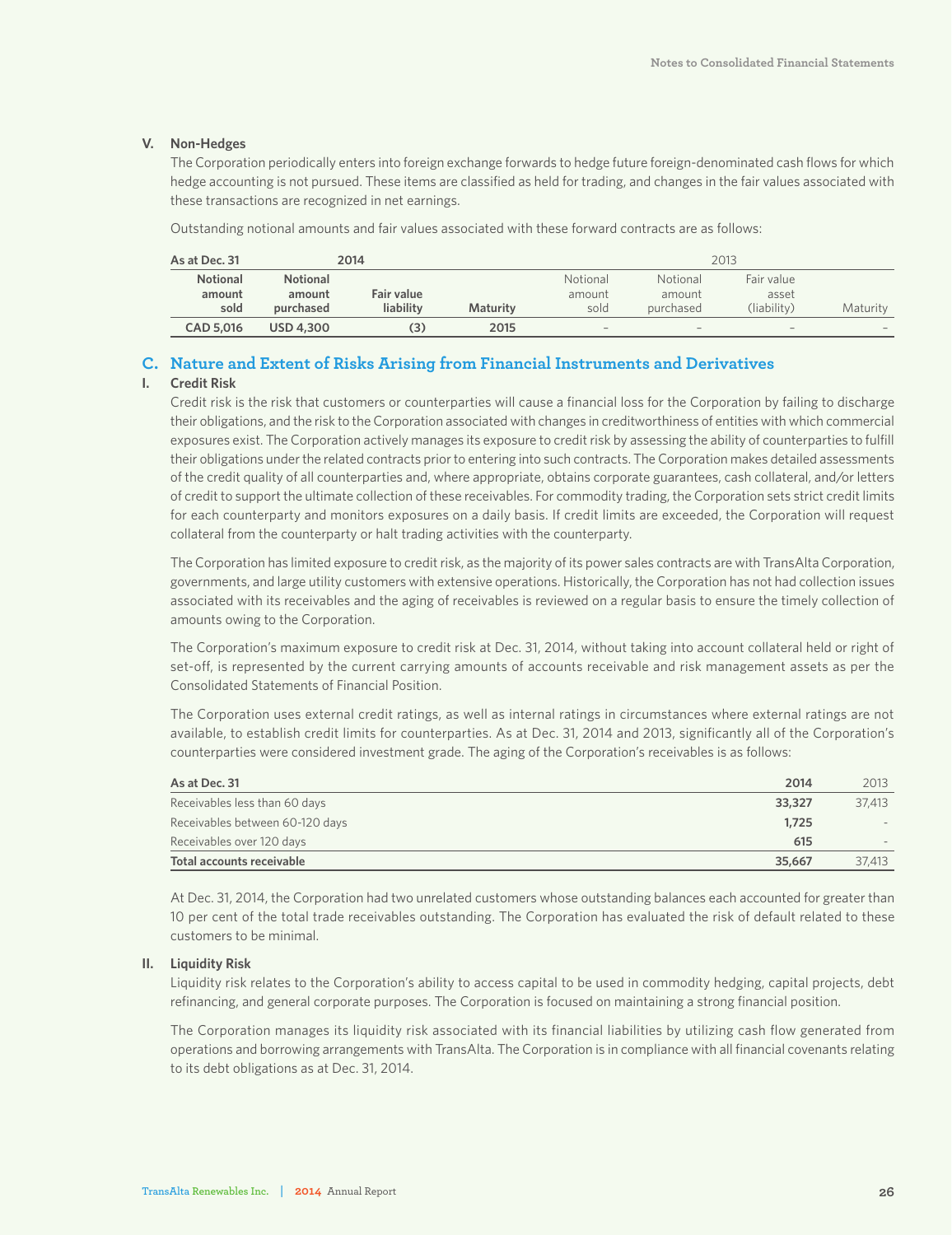|                                          |         |                          |                          |         |        | 2020 and                 |              |
|------------------------------------------|---------|--------------------------|--------------------------|---------|--------|--------------------------|--------------|
|                                          | 2015    | 2016                     | 2017                     | 2018    | 2019   | thereafter               | <b>Total</b> |
| Accounts payable and accrued liabilities | 30.893  | $\overline{\phantom{a}}$ | $\overline{\phantom{a}}$ |         |        | $\overline{\phantom{a}}$ | 30,893       |
| Long-term debt                           | 194.974 | 67.866                   | 24,413                   | 291.211 | 26.422 | 56.088                   | 660,974      |
| Net risk management (assets) liabilities | (6)     | (2)                      | 4                        | 5       | 5      | 111                      | 117          |
| Interest on long-term debt <sup>1</sup>  | 29.444  | 22.272                   | 19.905                   | 12.089  | 2.630  | 1.966                    | 88,306       |
| Dividends payable                        | 14.714  | $\overline{\phantom{a}}$ |                          |         |        | $\overline{\phantom{a}}$ | 14,714       |
| <b>Total</b>                             | 270.019 | 90.136                   | 44,322                   | 303,305 | 29,057 | 58,165                   | 795.004      |

The following table presents the contractual maturities of the Corporation's financial liabilities:

*1 Not recognized as a financial liability on the Consolidated Statements of Financial Position.*

The Corporation manages liquidity risk associated with debentures due in 2015 and beyond by preparing and revising long-term financing plans reflecting business plans and market availability of capital.

#### **III. Foreign Currency Rate Risk**

From time to time, the Corporation conducts transactions in currencies other than its functional currency, such as the U.S. dollar or the euro. The Corporation manages these risks by entering into foreign currency cash flow hedges where considered necessary. In addition, exposure to fluctuations in the exchange rate between the Canadian and U.S. dollars may arise as a result of the economic interest in the Wyoming Wind Farm as distributions received on the investment are denominated in U.S. dollars. However, this exposure is partially offset by the payment of U.S.-denominated interest on the Corporation's Wyoming Wind Acquisition Loan and on U.S.-denominated debentures.

The possible effect on net earnings and OCI, for the years ended Dec. 31, 2014 and 2013, due to changes in foreign exchange rates associated with financial instruments denominated in currencies other than the Corporation's functional currency, is outlined below. The sensitivity analysis has been prepared using management's assessment that an average four cent (2013 – five cent) increase or decrease in these currencies relative to the Canadian dollar is a reasonable potential change over the next quarter.

| Year ended Dec. 31 | 2014                                  |                              | 2013                                  |                         |
|--------------------|---------------------------------------|------------------------------|---------------------------------------|-------------------------|
| Currency           | Net earnings<br>increase <sup>1</sup> | OCI gain <sup>1</sup>        | Net earnings<br>decrease <sup>1</sup> | $OCI$ gain <sup>1</sup> |
| <b>USD</b>         |                                       | $\qquad \qquad \blacksquare$ | $\sim$                                |                         |
| <b>EUR</b>         | $\overline{\phantom{a}}$              | 53                           | $\sim$                                | 71                      |
| Total              |                                       | 53                           | $\hspace{0.1mm}-\hspace{0.1mm}$       | 71                      |

*1 These calculations assume an increase in the value of this currency relative to the Canadian dollar. A decrease would have the opposite effect.*

#### **IV. Interest Rate Risk**

All of the Corporation's long-term debt, as described in Note 16, is comprised of fixed interest rate debt and, as such, the Corporation is not exposed to interest rate risk.

The Corporation's interest rate risk management strategy is to minimize cash flow volatility due to interest rate risk by ensuring all of its long-term debt has fixed interest rates.

#### **V. Commodity Price Risk**

The Corporation's contractual profile minimizes commodity price risk by selling substantially all power under long-term contracts.

The Corporation has exposure to movements in certain commodity prices related to commodity derivative contracts, which are impacted by changes in the forward price of electricity in Alberta. Changes in market prices associated with cash flow hedges do not affect net earnings in the period in which the price change occurs. Instead, changes in fair value are deferred through OCI until settlement.

Value at Risk ("VaR") is the most commonly used metric employed to track and manage the market risk associated with commodity and other derivatives. A VaR measure gives, for a specific confidence level, an estimated maximum pre-tax loss that could be incurred over a specified period. VaR is used to determine the potential change in value of the Corporation's risk management assets and liabilities, over a three-day period within a 95 per cent confidence level, resulting from normal market fluctuations. VaR is estimated using the historical variance – covariance approach. VaR associated with the Corporation's net commodity risk management assets and liabilities at Dec. 31, 2014 was nil (2013 – nil).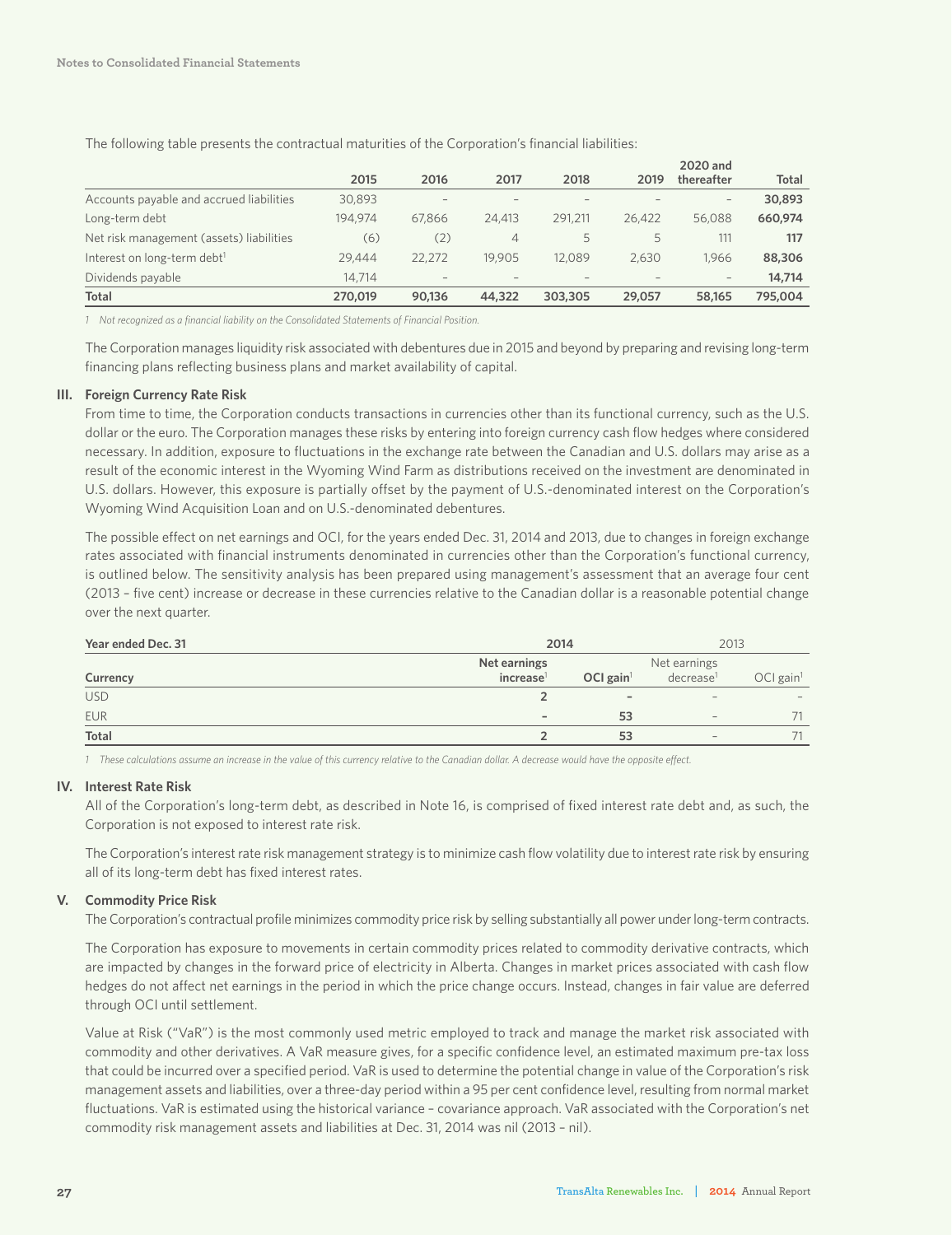### **13. Property, Plant, and Equipment**

The changes in the cost of major categories of property, plant, and equipment and related accumulated depreciation are as follows:

|                                                     | Hydro<br>generation | Wind<br>generation | Assets under<br>construction | Capital spares<br>and other | Total      |
|-----------------------------------------------------|---------------------|--------------------|------------------------------|-----------------------------|------------|
| Cost                                                |                     |                    |                              |                             |            |
| As at Dec. 31, 2012                                 | 253,131             | 1,735,493          | 188,884                      | 6,610                       | 2,184,118  |
| Additions                                           | 2,062               | 4,771              | 38,963                       | 1,002                       | 46,798     |
| Disposals                                           | (430)               | (251)              |                              |                             | (681)      |
| Revisions and additions to<br>decommissioning costs | (486)               | 1,103              |                              |                             | 617        |
| Impairment charges (Note 8)                         | (3,663)             |                    |                              |                             | (3,663)    |
| Revaluation <sup>1</sup>                            | (3,804)             | (201,999)          |                              |                             | (205, 803) |
| <b>Transfers</b>                                    | 140                 | 227,707            | (227, 847)                   |                             |            |
| As at Dec. 31, 2013                                 | 246,950             | 1,766,824          |                              | 7,612                       | 2,021,386  |
| Additions                                           | 806                 | 5,757              |                              | 1,629                       | 8,192      |
| Disposals                                           | (163)               | (2,200)            |                              |                             | (2, 363)   |
| Revisions and additions to<br>decommissioning costs | 1,856               | 1,066              |                              |                             | 2,922      |
| Impairment charges (Note 8)                         | (1,500)             |                    |                              |                             | (1,500)    |
| Impairment reversals (Note 8)                       | 1,572               |                    |                              |                             | 1,572      |
| <b>Transfers</b>                                    |                     | (222)              |                              | (305)                       | (527)      |
| As at Dec. 31, 2014                                 | 249,521             | 1,771,225          | $\overline{\phantom{0}}$     | 8,936                       | 2,029,682  |
| <b>Accumulated depreciation</b>                     |                     |                    |                              |                             |            |
| As at Dec. 31, 2012                                 | 44,296              | 201,325            |                              |                             | 245,621    |
| Depreciation                                        | 7,041               | 61,798             |                              |                             | 68,839     |
| Disposals                                           | (23)                | (50)               |                              |                             | (73)       |
| As at Dec. 31, 2013                                 | 51,314              | 263,073            |                              |                             | 314,387    |
| Depreciation                                        | 7,143               | 58,298             |                              |                             | 65,441     |
| Impairment reversals (Note 8)                       | 72                  |                    |                              |                             | 72         |
| Disposals                                           | (65)                | (405)              |                              |                             | (470)      |
| <b>Transfers</b>                                    |                     | (28)               |                              |                             | (28)       |
| As at Dec. 31, 2014                                 | 58,464              | 320,938            |                              | $\qquad \qquad -$           | 379,402    |
| Carrying amount                                     |                     |                    |                              |                             |            |
| As at Dec. 31, 2013                                 | 195,636             | 1,503,751          |                              | 7,612                       | 1,706,999  |
| As at Dec. 31, 2014                                 | 191,057             | 1,450,287          |                              | 8,936                       | 1,650,280  |

*1 On acquisition, the carrying amount of certain wind and hydro facilities was revalued by the Corporation based on the TransAlta PPAs (see Note 4).*

For the year ended Dec. 31, 2013, \$2.1 million of interest was capitalized to PP&E at a weighted average rate of 5.46 per cent. For the year ended Dec. 31, 2014, no interest was capitalized to PP&E.

The Corporation has transmission connection facilities for Kent Hills that are leased under a finance lease. The net carrying amount included in wind generation as at Dec. 31, 2014 was \$5.0 million (2013 – \$5.3 million).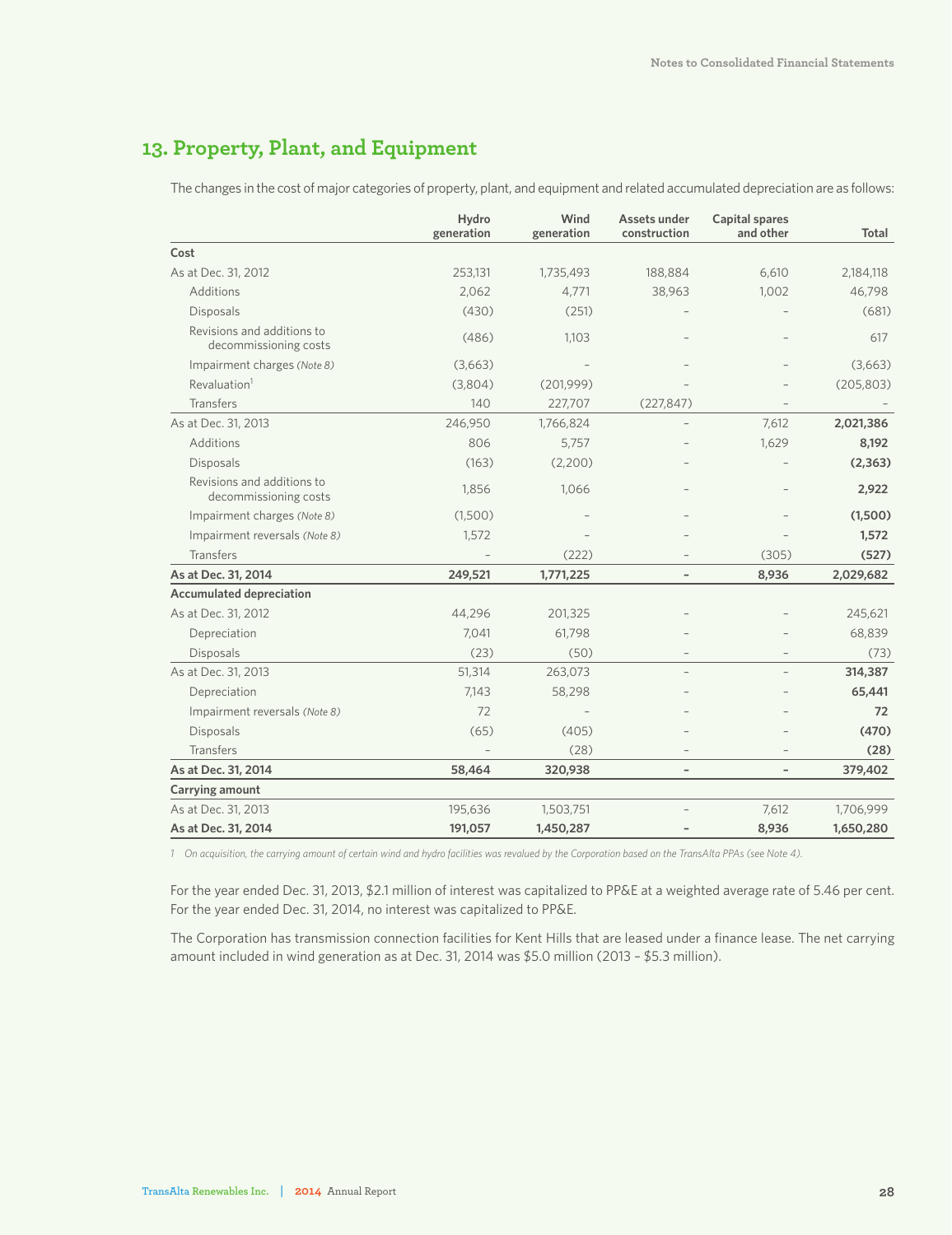### **14. Intangible Assets**

A reconciliation of the changes in the carrying amount of intangible assets is as follows:

|                                 | Power                    |                 |         |
|---------------------------------|--------------------------|-----------------|---------|
|                                 | contracts <sup>1</sup>   | <b>Software</b> | Total   |
| Cost                            |                          |                 |         |
| As at Dec. 31, 2012             | 134,500                  | 1,910           | 136,410 |
| Additions                       |                          | (137)           | (137)   |
| Revaluation <sup>2</sup>        | $\qquad \qquad -$        | (700)           | (700)   |
| As at Dec. 31, 2013             | 134,500                  | 1,073           | 135,573 |
| Additions                       | $\overline{\phantom{a}}$ | 16              | 16      |
| Transfers                       | $\qquad \qquad -$        | 348             | 348     |
| As at Dec. 31, 2014             | 134,500                  | 1,437           | 135,937 |
| <b>Accumulated amortization</b> |                          |                 |         |
| As at Dec. 31, 2012             | 22,820                   | 329             | 23,149  |
| Amortization                    | 6,855                    | 285             | 7,140   |
| As at Dec. 31, 2013             | 29,675                   | 614             | 30,289  |
| Amortization                    | 6,844                    | 144             | 6,988   |
| As at Dec. 31, 2014             | 36,519                   | 758             | 37,277  |
| Carrying amount                 |                          |                 |         |
| As at Dec. 31, 2013             | 104,825                  | 459             | 105,284 |
| As at Dec. 31, 2014             | 97,981                   | 679             | 98,660  |

*1 Comprised of values associated with certain power contracts that arose on TransAlta's acquisition of CHD whereby the price of electricity to be delivered under the contracts exceeded the market price.*

*2 On acquisition, the carrying amount of certain intangible assets was revalued by the Corporation based on the TransAlta PPAs (see Note 4).*

### **15. Investment in Preferred Shares**

On Dec. 20, 2013, the Corporation acquired an economic interest in Wyoming Wind LLC, itself acquired at that date by TransAlta, by investing U.S.\$102.7 million in 1,027,491 Class A Preferred Shares of a subsidiary of TransAlta. Wyoming Wind LLC's only operation is the Wyoming Wind Farm.

The preferred shares are entitled to receive monthly, cumulative cash dividends that are based on, and track to, the pre-tax earnings and distributions of Wyoming Wind LLC. The preferred shares are retractable by the Corporation, and redeemable by the issuer, at any time after Dec. 20, 2016, or upon the occurrence of specific events related to the liquidation or sale of the interest in Wyoming Wind LLC. The retraction and redemption price is equal to the initial issue price of the preferred shares plus, if positive, 95 per cent of the excess of the fair value of the Wyoming Wind LLC member unit, at the retraction or redemption date, over the initial issue price.

Summarized financial information relating to Wyoming Wind LLC is as follows:

| Year ended Dec. 31<br>2014                           | 2013                     |
|------------------------------------------------------|--------------------------|
| <b>Results of operations</b>                         |                          |
| 18,894<br>Revenues                                   | 1,066                    |
| Net earnings and total comprehensive income<br>8,798 | 874                      |
| <b>Cash flows</b>                                    |                          |
| Additions to PP&E<br>1,706                           | 443                      |
| Distributions to owner<br>8,217                      | $\overline{\phantom{a}}$ |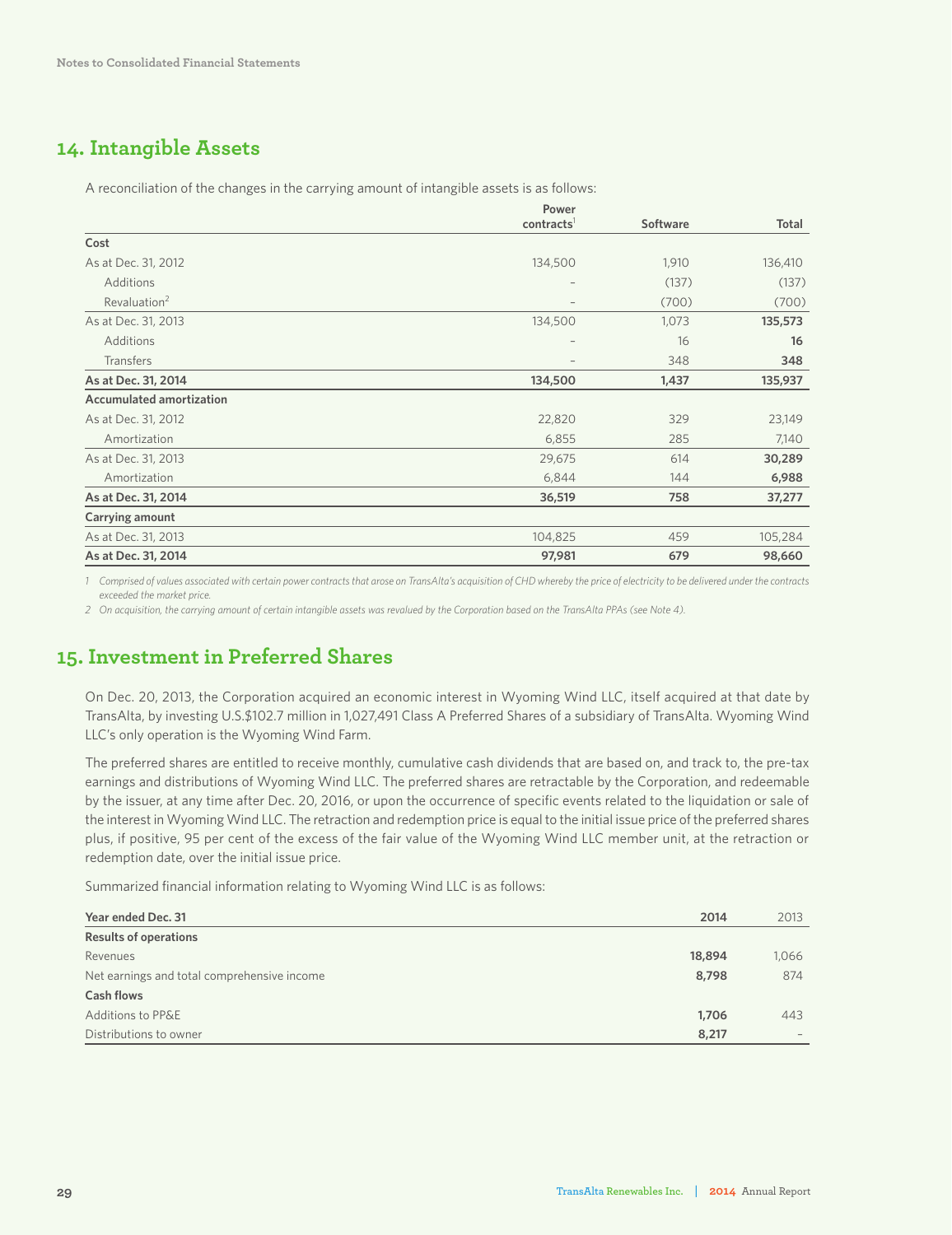| As at Dec. 31             | 2014    | 2013     |
|---------------------------|---------|----------|
| <b>Financial position</b> |         |          |
| Current assets            | 4,867   | 1,089    |
| Long-term assets          | 120,315 | 112,636  |
| Current liabilities       | (1,487) | (1, 427) |
| Long-term liabilities     | (3,577) | (2,743)  |
| Equity                    | 120,118 | 109,555  |

Dividend income from the preferred shares associated with the Wyoming Wind Farm was \$9.3 million for the year ended Dec. 31, 2014 (2013 – nil).

The components of dividends earned are as follows:

| Year ended Dec. 31                                                  | 2014  |
|---------------------------------------------------------------------|-------|
| Dividends based on pre-tax earnings                                 | 8.265 |
| Dividends based on cash distributions in excess of pre-tax earnings | 1.066 |
| Total dividend income                                               | 9,331 |

### **16. Long-Term Debt**

#### **A. Amounts Outstanding**

| As at Dec. 31                              |                   | 2014          |                       |                   | 2013          |                       |
|--------------------------------------------|-------------------|---------------|-----------------------|-------------------|---------------|-----------------------|
|                                            | Carrying<br>value | Face<br>value | Interest <sup>1</sup> | Carrying<br>value | Face<br>value | Interest <sup>1</sup> |
| Unsecured debentures                       | 344,201           | 346,698       | 5.91%                 | 340,866           | 344,780       | 5.91%                 |
| Secured debenture                          | 34,978            | 35,000        | 5.28%                 | 34.821            | 35,000        | 5.28%                 |
| Amortizing term loan                       | 178,364           | 178,364       | 4.00%                 | 200,000           | 200,000       | 4.00%                 |
| Wyoming Wind Acquisition Loan <sup>2</sup> | 100,912           | 100,912       | 4.00%                 | 108,528           | 108,528       | 4.00%                 |
|                                            | 658,455           | 660,974       |                       | 684,215           | 688,308       |                       |
| Less: current portion                      | (194, 951)        | (194, 951)    |                       | (37,596)          | (37,596)      |                       |
| Total long-term debt                       | 463,504           | 466,023       |                       | 646,619           | 650,712       |                       |

*1 Interest rate reflects the stipulated rate or the average rate weighted by principal amounts outstanding.*

*2 U.S.\$87.0 million (2013 – U.S.\$102.0 million).*

**Unsecured Debentures** bear interest at fixed rates ranging from 5.33 per cent to 7.31 per cent, with interest payable semi-annually and no principal repayments until maturity, which ranges from 2015 to 2018. These debentures are unsecured. Included in this amount is \$23.2 million (2013 – \$21.3 million) of Series 5 debentures that have a principal amount of U.S.\$20.0 million.

**Secured Debenture** bears interest at 5.28 per cent, with interest payable semi-annually and no principal repayments until maturity in February 2015, and is secured by the Pingston hydro facility, without recourse to joint venture participants (see Note 27).

**Amortizing Term Loan** is an unsecured loan in favour of TransAlta issued as partial consideration for the 2013 acquisition of wind and hydro generating assets from TransAlta (see Note 4). The loan has a term of seven years and bears interest at 4.0 per cent, with principal and interest payments of \$14.7 million due semi-annually.

**Wyoming Wind Acquisition Loan** is a U.S.-denominated loan from TransAlta to finance the acquisition of the economic interest in Wyoming Wind LLC. The loan is unsecured and bears interest at 4.0 per cent, payable quarterly. Principal repayments of at least U.S.\$15.0 million in aggregate are required in each of 2015 and 2016. The remaining principal balance outstanding on the maturity date of Dec. 31, 2018 is due at that time.

The Corporation has a \$100.0 million unsecured working capital credit facility with TransAlta as the lender. Borrowings under the facility bear interest at the Bankers' Acceptance Rate plus a 200 basis point credit spread per annum. As at Dec. 31, 2014, the borrowing rate is approximately 3.30 per cent. The facility is made available for general corporate purposes, including financing and working capital requirements. As at Dec. 31, 2014 and 2013, no amounts have been drawn under the facility.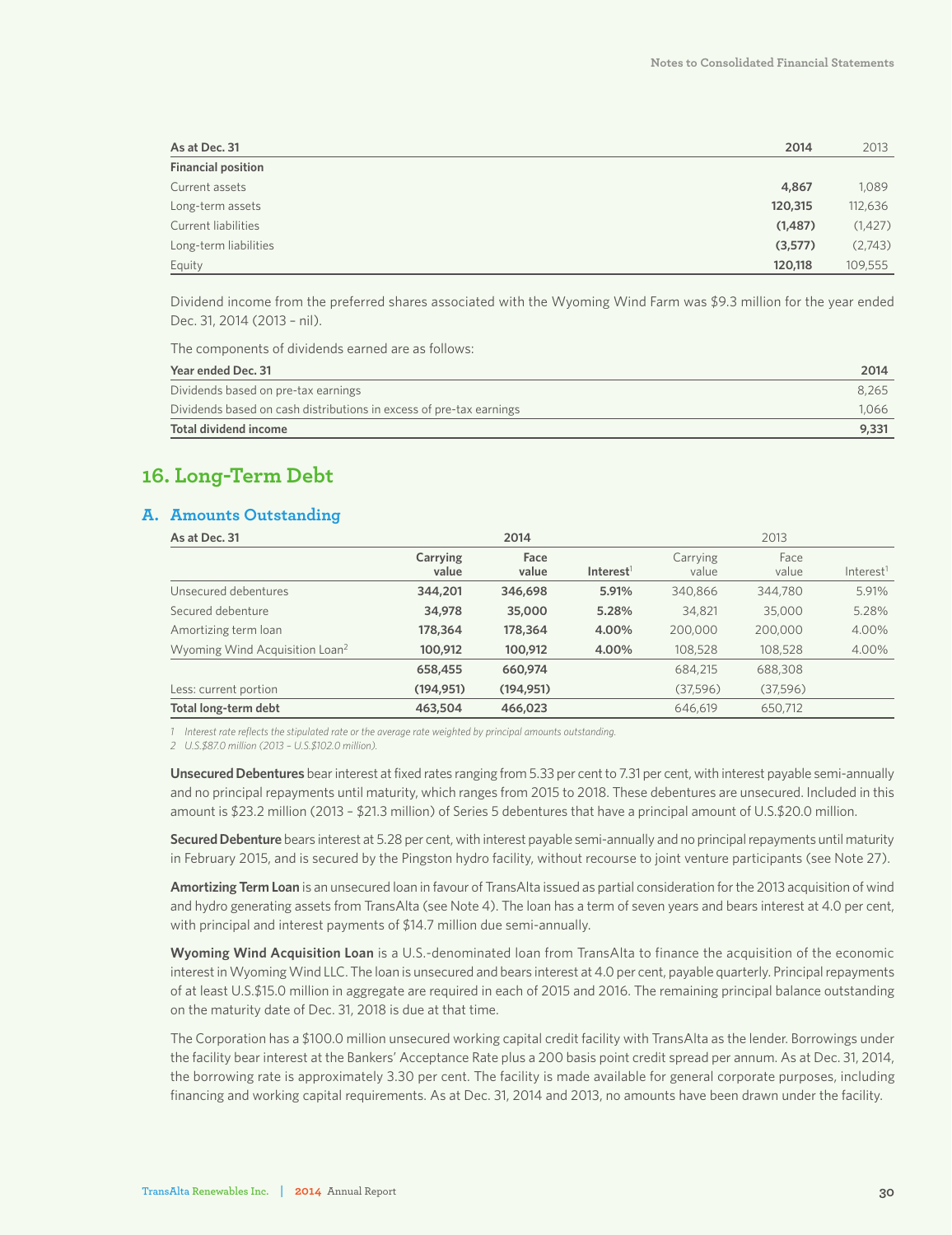#### **B. Restrictions**

Unsecured debentures include restrictive covenants requiring the proceeds received from the sale of certain assets to be reinvested into similar renewable assets.

#### **C. Principal Repayments**

|                      |         |        |        |         |        | 2020 and   |         |
|----------------------|---------|--------|--------|---------|--------|------------|---------|
|                      | 2015    | 2016   | 2017   | 2018    | 2019   | thereafter | Total   |
| Principal repayments | 194.974 | 67.866 | 24.413 | 291.211 | 26.422 | 56.088     | 660,974 |

### **17. Decommissioning Provisions**

The change in the decommissioning and restoration provision balance is outlined below:

|                               | <b>Decommissioning</b><br>and restoration |
|-------------------------------|-------------------------------------------|
| Balance, Dec. 31, 2012        | 10,945                                    |
| Liabilities incurred          | 1,391                                     |
| Accretion                     | 848                                       |
| Revisions in discount rates   | (774)                                     |
| Balance, Dec. 31, 2013        | 12,410                                    |
| Accretion                     | 955                                       |
| Revisions in discount rates   | 2,922                                     |
| <b>Balance, Dec. 31, 2014</b> | 16,287                                    |

A decommissioning and restoration provision has been recognized for all generating facilities for which the Corporation is legally, or constructively, required to remove the facilities at the end of their useful lives and restore the sites to their original condition. The Corporation estimates that the undiscounted amount of cash flows required to settle the decommissioning and restoration obligations is approximately \$133.0 million, which will be incurred between 2029 and 2060. The majority of the costs will be incurred between 2030 and 2050.

### **18. Deferred Revenues**

Deferred revenues consist primarily of a payment received under a PPA for the option, by the purchaser, to extend the term of the contract. This amount is amortized on a straight-line basis into revenue over the original term of the contract.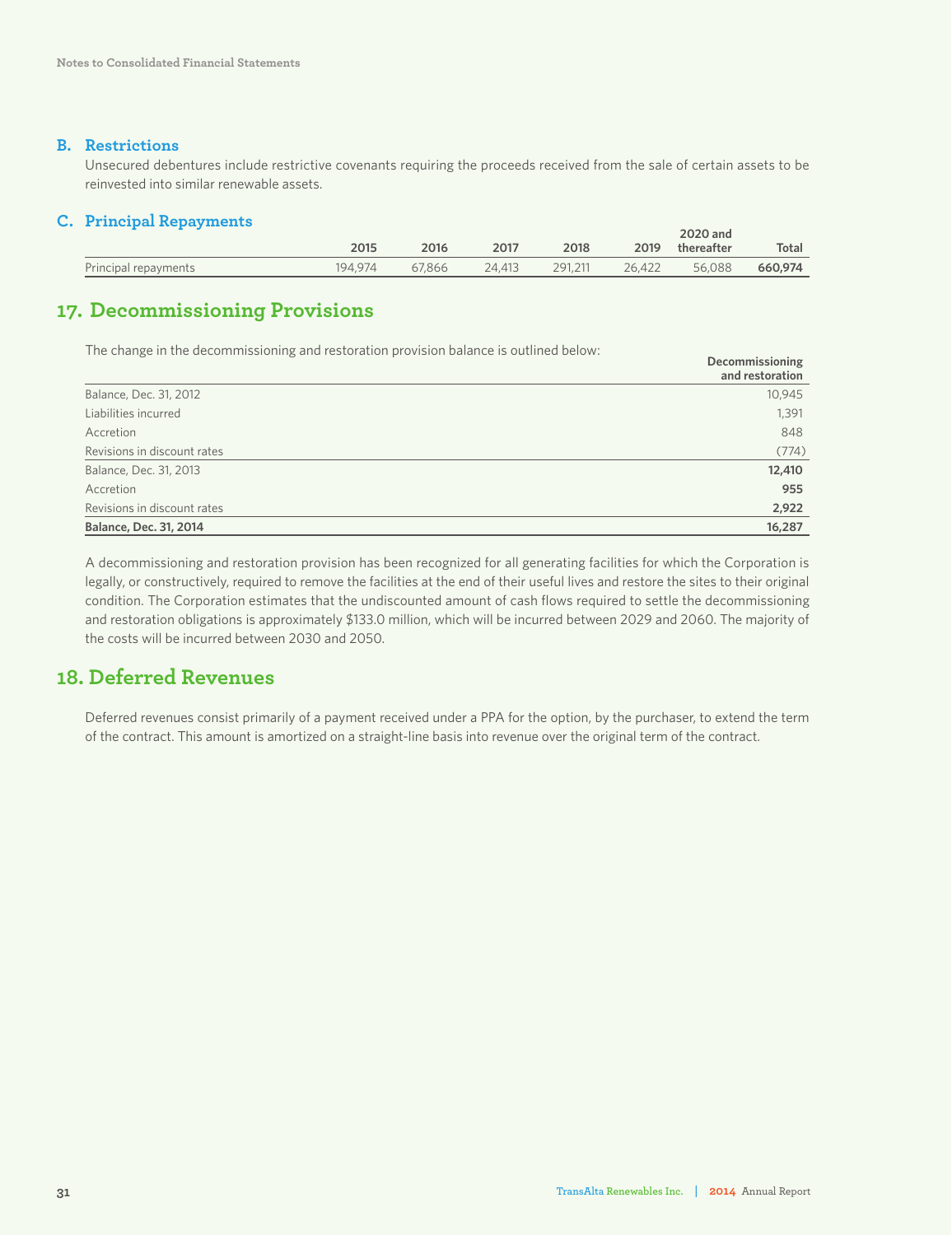### **19. Common Shares**

#### **A. Authorized and Outstanding**

The Corporation is authorized to issue an unlimited number of common shares without nominal or par value and an unlimited number of preferred shares. The common shares entitle the holders thereof to one vote per share at meetings of shareholders. The preferred shares are issuable in series and have such rights, restrictions, conditions, and limitations as the Board may from time to time determine.

The Corporation's issued and outstanding common shares are as follows:

| As at Dec. 31                                                                | 2014                               |                       | 2013                        |                       |
|------------------------------------------------------------------------------|------------------------------------|-----------------------|-----------------------------|-----------------------|
|                                                                              | <b>Common shares</b><br>(millions) | Amount<br>(thousands) | Common shares<br>(millions) | Amount<br>(thousands) |
| Issued and outstanding, beginning of year                                    | 114.7                              | 1,223,845             |                             |                       |
| Issued on acquisition of Acquired Assets                                     | $\qquad \qquad$                    |                       | 66.7                        | 666,667               |
| Issued on settlement of acquisition note                                     | $\qquad \qquad \blacksquare$       |                       | 0.9                         | 9,000                 |
| Issued on settlement of short-term note                                      | $\qquad \qquad$                    |                       | 25.0                        | 250,000               |
| Valuation adjustments <sup>1</sup>                                           | $\qquad \qquad$                    |                       |                             | 87,755                |
| <b>Shares issued to Parent</b>                                               | 114.7                              | 1,223,845             | 92.6                        | 1,013,422             |
| Initial public offering, including underwriters' over-allotment <sup>2</sup> |                                    |                       | 22.1                        | 210.423               |
| Issued and outstanding, end of year                                          | 114.7                              | 1,223,845             | 114.7                       | 1,223,845             |

*1 Arises due to the use of the continuity of interest method of accounting.*

*2 Net of after-tax issuance costs of \$10.6 million (\$14.1 million issuance costs, less tax-effects of \$3.5 million).*

#### **B. Dividends**

The declaration of dividends on the Corporation's common shares is at the discretion of the Board.

The following table summarizes the common share dividends declared in 2014 and 2013:

| Dividends declared       | Total dividends<br>per share | Total<br>dividends | TransAlta | Other<br>shareholders |
|--------------------------|------------------------------|--------------------|-----------|-----------------------|
| Year ended Dec. 31, 2014 | 0.64160                      | 73.570             | 51.720    | 21,850                |
| Year ended Dec. 31, 2013 | 0.48974                      | 56.157             | 45.333    | 10.824                |

On Feb. 12, 2015, the Corporation declared monthly dividends of \$0.06416 per common share, payable on March 31, 2015, April 30, 2015, and May 29, 2015.

### **20. Change in Non-Cash Operating Working Capital**

| Year ended Dec. 31                           | 2014                         | 2013    |
|----------------------------------------------|------------------------------|---------|
| Source (use):                                |                              |         |
| Accounts receivable                          | 1,745                        | 4,136   |
| Prepaid expenses                             | 1,058                        | (3,761) |
| Inventory                                    | 140                          | 15      |
| Income taxes receivable                      | $\qquad \qquad \blacksquare$ | (179)   |
| Accounts payable and accrued liabilities     | (780)                        | 6,475   |
| Income taxes payable                         | 40                           | 1,218   |
| Other                                        | $\qquad \qquad$              | (25)    |
| Change in non-cash operating working capital | 2,203                        | 7.879   |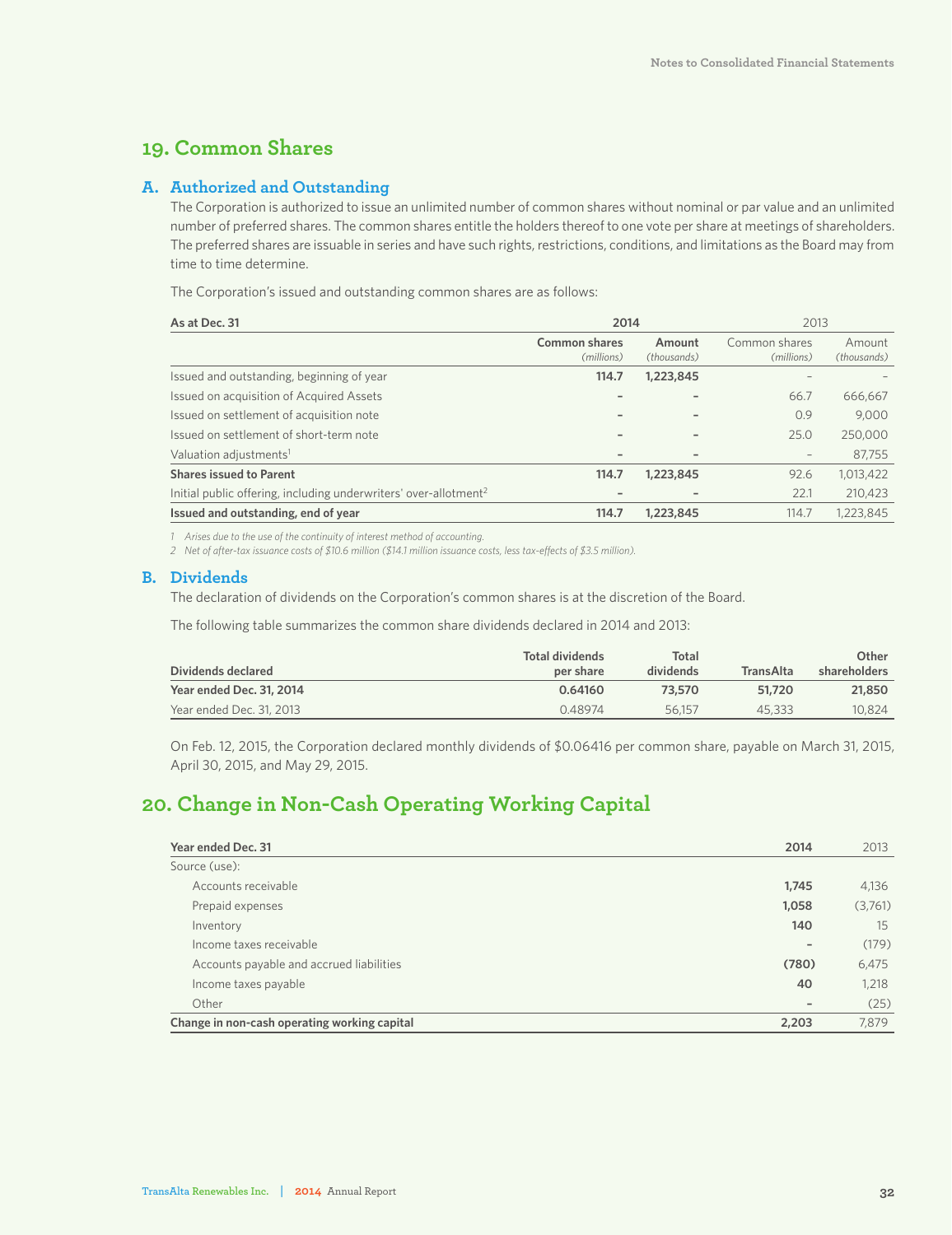### **21. Capital**

The Corporation's objectives in managing its capital are to ensure it is able to support day-to-day operations and meet required financial obligations, as well as to provide for growth opportunities and ensure stable and predictable distributions to shareholders.

The Corporation's capital is comprised of the following:

|                                                        |            |            | Increase/  |
|--------------------------------------------------------|------------|------------|------------|
| As at Dec. 31                                          | 2014       | 2013       | (decrease) |
| Current portion of long-term debt                      | 194,951    | 37,596     | 157,355    |
| Less: available cash and cash equivalents <sup>1</sup> | (23, 726)  | (18, 365)  | (5,361)    |
|                                                        | 171,225    | 19.231     | 151,994    |
| Long-term debt                                         | 463,504    | 646.619    | (183, 115) |
| Equity                                                 |            |            |            |
| Common shares                                          | 1,223,845  | 1,223,845  |            |
| Deficit                                                | (221, 175) | (196, 263) | (24, 912)  |
| Accumulated other comprehensive income                 | 238        | 187        | 51         |
| Non-controlling interest                               | 37,847     | 39,290     | (1,443)    |
|                                                        | 1,504,259  | 1,713,678  | (209, 419) |
| <b>Total capital</b>                                   | 1,675,484  | 1.732.909  | (57.425)   |

*1 The Corporation includes available cash and cash equivalents net of bank overdraft as a reduction in the calculation of capital as capital is managed internally and evaluated by management using a net debt position. In this regard, these funds may be available, and used, to facilitate repayment of debt.*

The Corporation's capital structure and its objectives in managing capital have not changed since Dec. 31, 2013.

Although the Corporation's CHD subsidiary has issued certain debentures, the related financial covenant provisions do not require CHD to meet minimum debt-to-capitalization ratios. CHD was in compliance with all financial covenants relating to its debt obligations. Additionally, the Amortizing Term Loan and Wyoming Wind Acquisition Loan from TransAlta do not require the Corporation to maintain specified debt-to-capitalization or other ratios.

The Corporation will be required to refinance, or otherwise repay, the CHD debentures as they become due, beginning in 2015 through 2018 (see Note 16). There is no guarantee that cash flow from operations will be sufficient, or that the Corporation will be able to obtain financing, to repay the principal amounts of these debentures.

Dividends on the Corporation's common shares are at the discretion of the Board. In determining the payment and level of future dividends, the Board considers the financial performance, results of operations, cash flow and needs, with respect to financing ongoing operations and growth, balanced against returning capital to shareholders.

### **22. Joint Operations**

The Corporation's joint operations at Dec. 31, 2014 and 2013 include the following:

|                  | Ownership  |                                                                 |
|------------------|------------|-----------------------------------------------------------------|
| Joint operations | (per cent) | <b>Description</b>                                              |
| McBride Lake     | 50         | Wind generation facility in Alberta operated by the Corporation |
| Pingston         | 50         | Hydro facility in British Columbia operated by the Corporation  |
| Soderglen        | 50         | Wind generation facility in Alberta operated by the Corporation |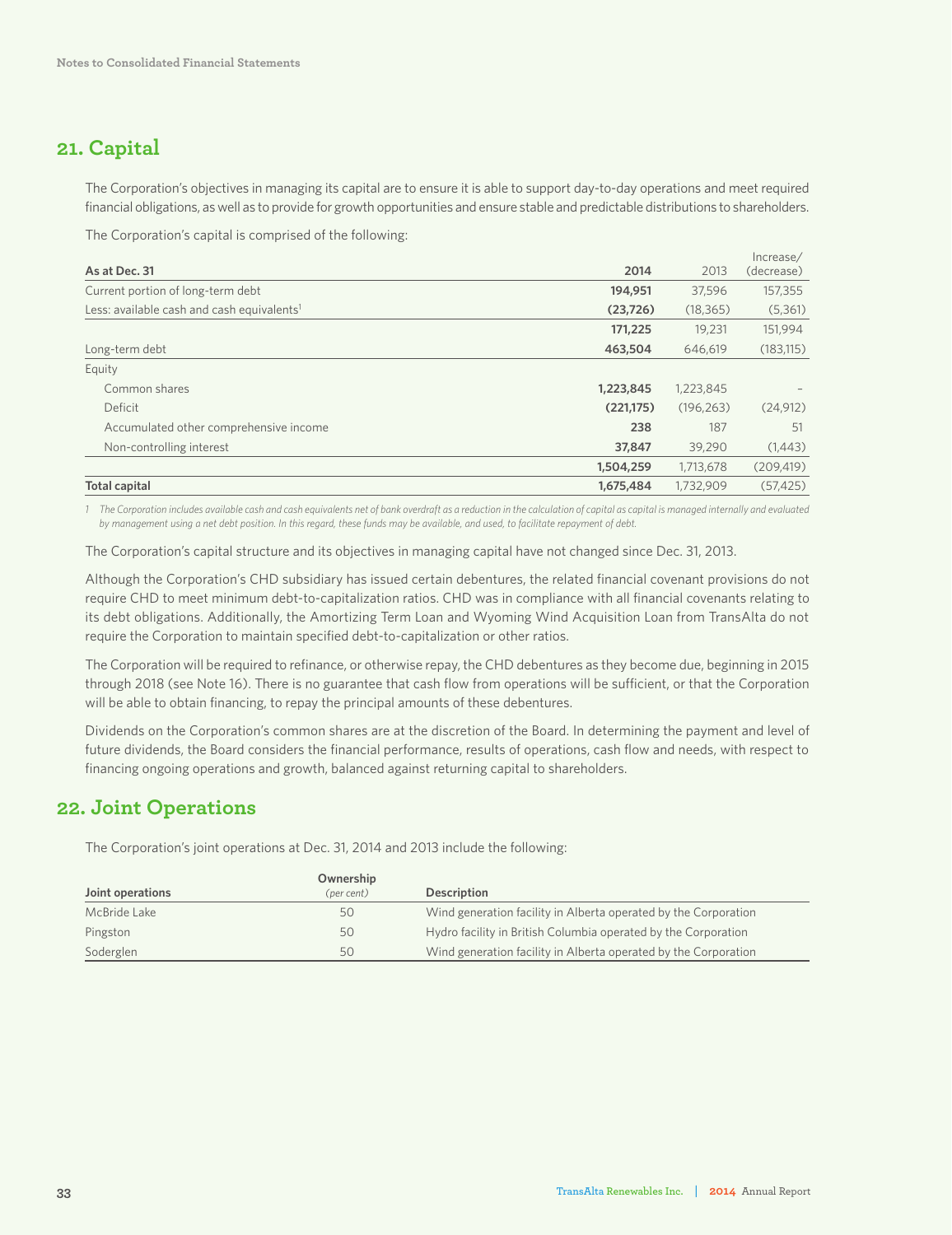### **23. Commitments and Contingencies**

#### **A. Contracts for Goods and Services**

In the ordinary course of operations, the Corporation routinely enters into contracts for the purchase of goods and services and for leases of equipment. The Corporation also has several long-term service agreements in place for repairs and maintenance that may be required on turbines at wind facilities. In addition, the Corporation has an agreement with TransAlta for general and administrative services.

Approximate future payments under these and other contractual obligations are as follows:

|                     | Long-term service<br>agreements | <b>General administrative</b><br>services | Water rentals and<br>equipment leases | <b>Total</b> |
|---------------------|---------------------------------|-------------------------------------------|---------------------------------------|--------------|
| 2015                | 16.794                          | 10.684                                    | 423                                   | 27,901       |
| 2016                | 14,182                          | 10,899                                    | 428                                   | 25,509       |
| 2017                | 10,660                          | 11,117                                    | 432                                   | 22,209       |
| 2018                | 12,186                          | 11,350                                    | 294                                   | 23,830       |
| 2019                | 12.429                          | 11,577                                    | 301                                   | 24,307       |
| 2020 and thereafter | 58,726                          | 188,634                                   | 4,006                                 | 251,366      |
| Total               | 124,977                         | 244,261                                   | 5,884                                 | 375,122      |

#### **B. Litigation**

In the normal course of business, the Corporation may become party to litigation claims. There are currently no known claims that the Corporation has determined as significant enough to require disclosure.

### **24. Related Party Transactions and Balances**

After the Acquisition, the Corporation entered into certain agreements and transactions with TransAlta that are discussed in more detail below.

#### **A. Related Party Transactions**

Related party transactions include the dividend income from the investment in preferred shares, as well as the royalty and other costs adjustments disclosed in Note 7 and the interest on letters of credit and guarantees pledged by TransAlta disclosed in Note 9. Also, all financial instruments, derivatives, and transactions involving renewable energy certificates that relate to the Corporation are entered into on behalf of the Corporation by a subsidiary of TransAlta.

Significant related party transactions that are not otherwise presented elsewhere consist of the following:

| Year ended Dec. 31                                | 2014   | 2013   |
|---------------------------------------------------|--------|--------|
| Revenue from TransAlta PPAs (I)                   | 31,376 | 13,930 |
| G&A Reimbursement Fee (II)                        | 10,380 | 3,951  |
| Interest expense on amortizing term loan          | 7,448  | 3.178  |
| Interest expense on Wyoming Wind Acquisition Loan | 4,021  |        |

All of these transactions are with TransAlta or subsidiaries of TransAlta.

#### **I. TransAlta PPAs**

The Corporation has agreements with TransAlta for certain wind and hydro facilities, providing for the purchase by TransAlta, for a fixed price, of all of the power produced by such facilities. The initial price payable by TransAlta in 2013 for output under the TransAlta PPAs is \$30.00 per MWh for wind facilities and \$45.00 per MWh for hydro facilities, and these amounts are adjusted annually for changes in the Consumer Price Index ("CPI"). TransAlta is required to only purchase power that is actually produced. Each TransAlta PPA has a term of 20 years or end of asset life, where end of asset life is less than 20 years.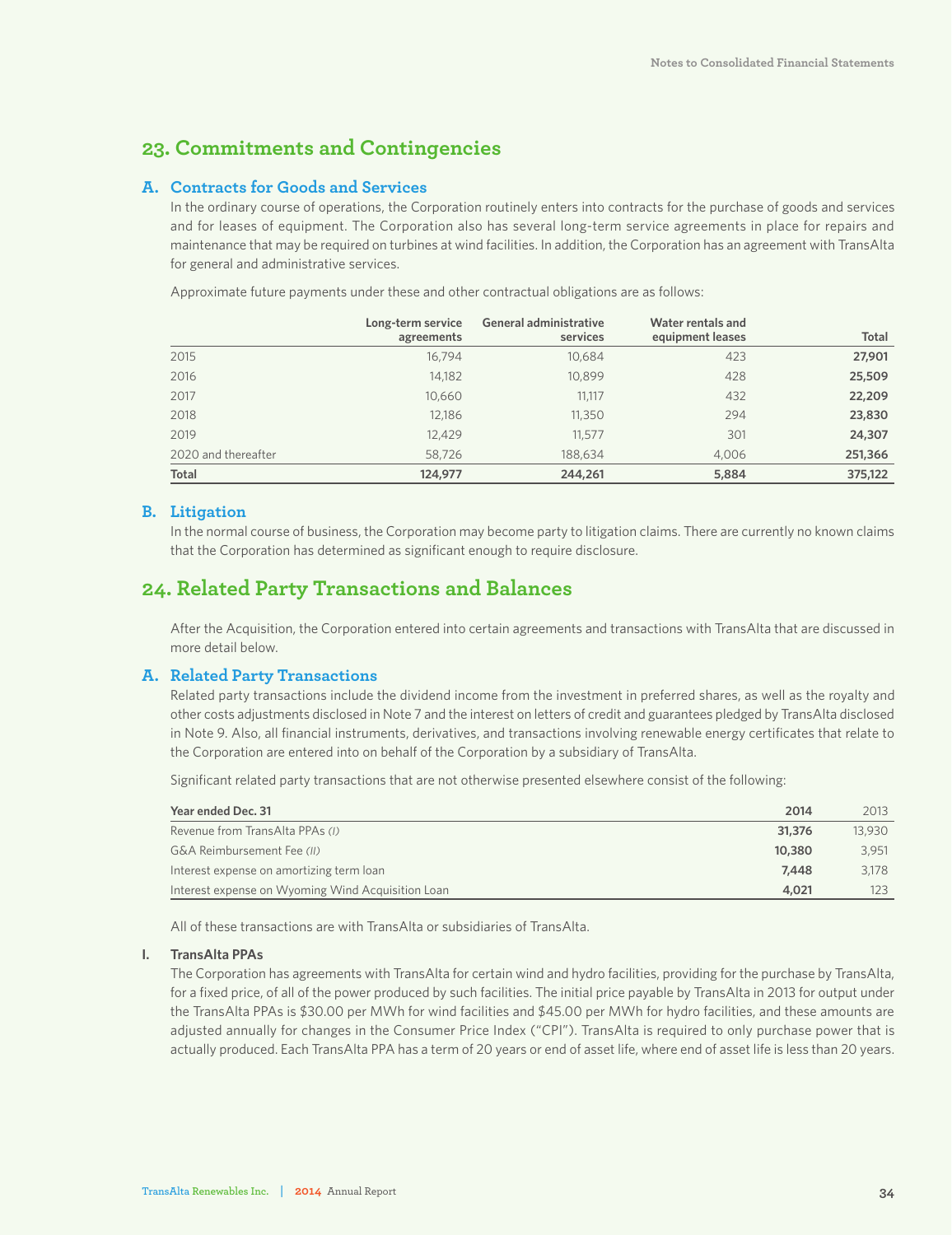#### **II. Management, Administrative and Operational Services Agreement ("Management Agreement")**

Under the Management Agreement, TransAlta provides all the general administrative services, including key management personnel services, as may be required or advisable for the management of the affairs of the Corporation. As compensation for the services provided, the Corporation pays TransAlta a fee (the "G&A Reimbursement Fee"), adjusted annually for changes in the CPI. The G&A Reimbursement Fee is increased or decreased by an amount equal to 5.0 per cent of the amount of any increase or decrease, respectively, to the Corporation's total Earnings Before Interest, Taxes, Depreciation, and Amortization resulting from the addition or divestiture of assets by the Corporation.

TransAlta also provides operational and maintenance services under the Management Agreement, which generally includes all services as may be necessary or requested for the operation and maintenance of the Corporation's wind and hydro facilities. TransAlta is reimbursed for all out-of-pocket and third-party fees and costs, including salaries, wages, and benefits associated with managing and operating the facilities not captured by the G&A Reimbursement Fee.

The Management Agreement has an initial 20-year term, which is automatically renewed for further successive terms of five years after the expiry of the initial term or any renewal term, unless terminated by either party.

#### **B. Related Party Balances**

Related party balances include the investment in preferred shares, the risk management assets and liabilities, as well as the Amortizing Term Loan, Wyoming Wind Acquisition Loan, and the working capital credit facility.

Significant related party balances with TransAlta or subsidiaries of TransAlta that are not otherwise presented elsewhere consist of the following:

| As at Dec. 31                                                          | 2014    | 2013    |
|------------------------------------------------------------------------|---------|---------|
| Trade accounts receivable                                              | 7.136   | 10.232  |
| Trade accounts payable                                                 | 3.142   | 5,048   |
| Interest payable                                                       | 2.795   | 3.311   |
| Dividends payable                                                      | 10,345  | 23,600  |
| Letters of credit issued by TransAlta on behalf of the Corporation (I) | 4,503   | 4.503   |
| Guarantees provided by TransAlta on behalf of the Corporation (II)     | 226,500 | 226,500 |

#### **I. Letters of Credit**

TransAlta has provided letters of credits on behalf of the Corporation. Any amounts owed by the Corporation for obligations under the contracts to which the letters of credit pertain are reflected in the Consolidated Statements of Financial Position. All letters of credit expire within one year and are expected to be renewed, as needed, in the normal course of business. No amounts have been exercised by third parties under these arrangements.

#### **II. Guarantees**

Two guarantees totalling \$206.0 million relate to the New Richmond wind facility. If the Corporation does not perform under the related agreements, the counterparty may present claim for payment from TransAlta.

#### **C. Key Management Personnel Services**

The Corporation's key management personnel include the members of its Board and its Corporate Officers. Key management personnel services from Corporate Officers are provided through TransAlta and its subsidiaries and are part of the G&A Reimbursement Fee. Amounts incurred directly by the Corporation are as follows:

| Year ended Dec. 31           | 2014 | 2013<br>$(Restated)^1$   |
|------------------------------|------|--------------------------|
| Total compensation           | 350  | 155                      |
| Comprised of:                |      |                          |
| Short-term employee benefits | 127  | 155                      |
| Share-based payments         | 223  | $\overline{\phantom{a}}$ |

*1 See Note 3(A).*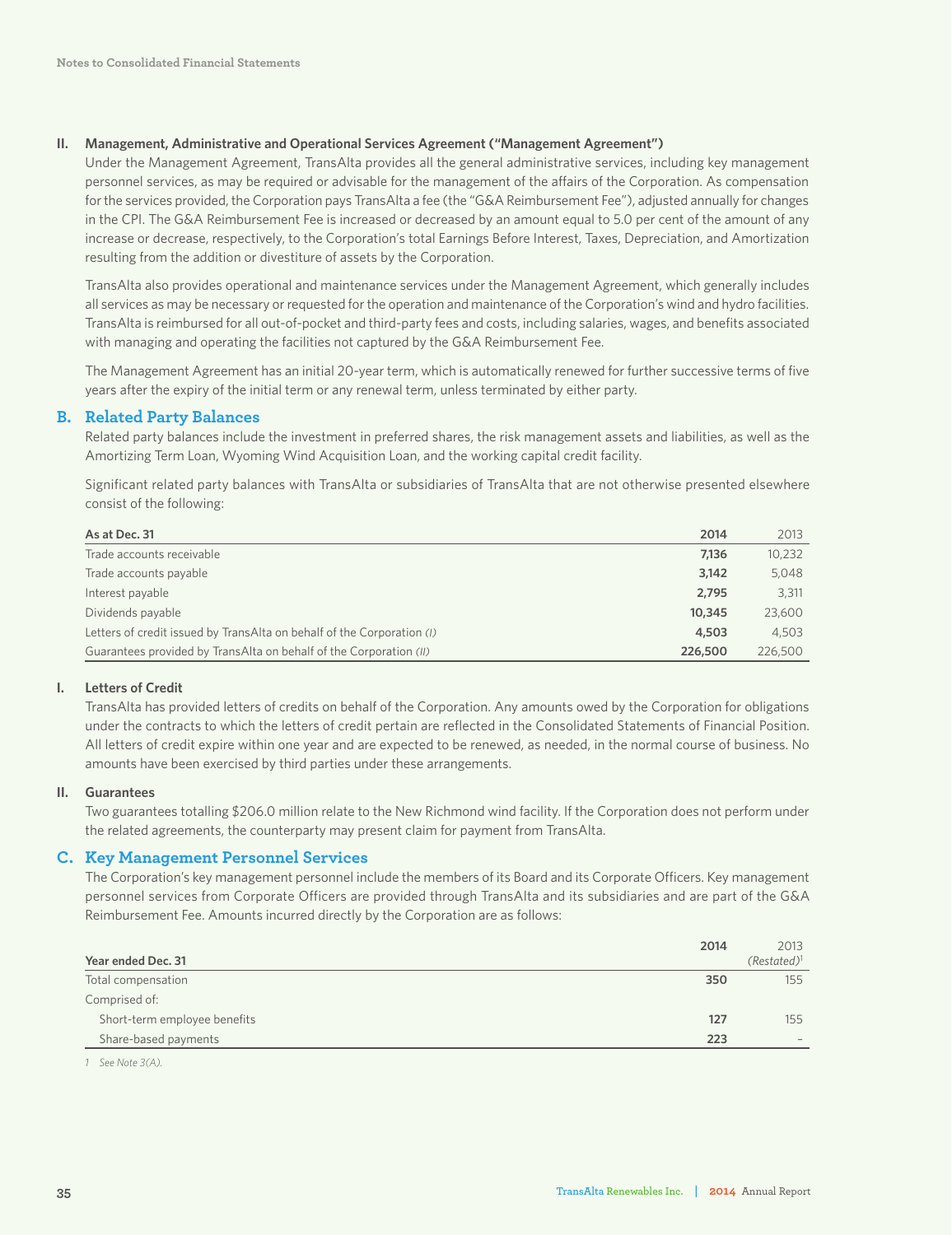### **25. Pre-Acquisition Relationship with Parent**

The Acquired Assets have historically been managed and operated in the normal course of business by TransAlta along with other TransAlta operations and affiliates. Financial statements have not historically been prepared for the Acquired Assets as they had not been operated as a separate business. Certain shared costs have been allocated to the Acquired Assets and reflected as expenses in the pre-Acquisition period financial statements. Management of TransAlta and the Corporation consider the allocation methodologies used to be reasonable and appropriate reflections of the related expenses attributable to the Acquired Assets; however, the expenses reflected in the pre-Acquisition period financial statements may not be indicative of the actual expenses that would have been incurred during the periods presented if the Corporation historically operated as a separate entity. In addition, the expenses reflected in the pre-Acquisition period financial statements may not be indicative of expenses that will be incurred in the future by the Corporation. Transactions between TransAlta and the Acquired Assets prior to the Acquisition have been identified as related party transactions in the pre-Acquisition period financial statements. It is possible that the terms of the transactions with TransAlta and its affiliates are not the same as those that would result from transactions among unrelated parties. In the opinion of TransAlta's management, all adjustments have been reflected that are necessary for a fair presentation of the pre-Acquisition period financial statements. Additional information related to the preparation of the pre-Acquisition period financial statements is as follows:

#### **A. Net Parental Investment**

TransAlta's net investment in the Acquired Assets is presented as "net parental investment" and is shown in lieu of shareholders' equity in the pre-Acquisition period financial statements as there was no share ownership relationship between TransAlta and the Acquired Assets (as the Acquired Assets were not a separate legal entity). Changes in net parental investment include net cash transfers and other transfers to and from the Parent and the Acquired Assets.

#### **B. Cash Management**

The Acquired Assets historically participated in TransAlta's centralized cash management programs. For certain of the Acquired Assets, cash receipts were received and disbursements were made by the Parent, with any excess cash being retained by TransAlta. Changes in the net cash retained by the Parent for these facilities are, for purposes of the pre-Acquisition period financial statements, reflected through net transfers from Parent on the Consolidated Statements of Changes in Equity. For the remaining operating facilities, cash receipts and disbursements were managed directly by the company that owned the facility, and cash not required for near-term operating requirements was transferred to centralized bank accounts, maintained by TransAlta. For these operating facilities, cash transfers to and from the Parent were recorded through the Senior Loan, which is discussed below under Related Party Loans. Cash retained by TransAlta on behalf of the Acquired Assets was not kept in specific separate accounts and was instead comingled with cash from other TransAlta entities.

After the Acquisition, cash generated by TransAlta Renewables is maintained in separate accounts owned by TransAlta Renewables, and not comingled with cash from other TransAlta entities. Credit support is provided to TransAlta Renewables by TransAlta through the working capital credit facility.

#### **C. Allocation of Corporate Costs**

Allocated costs include TransAlta charges including, but not limited to: corporate accounting, human resources, government affairs, information technology, shared real estate expenses, legal, treasury, and pension and other post-employment benefits. These costs are included in OM&A expenses. The costs were allocated to the Acquired Assets based on gigawatt hours of production. Note that these expenses may have been different had the Acquired Assets been a separate entity during the periods presented. For the year ended Dec. 31, 2013, these pre-tax costs were \$3.5 million.

After the Acquisition, these costs form part of the G&A Reimbursement Fee.